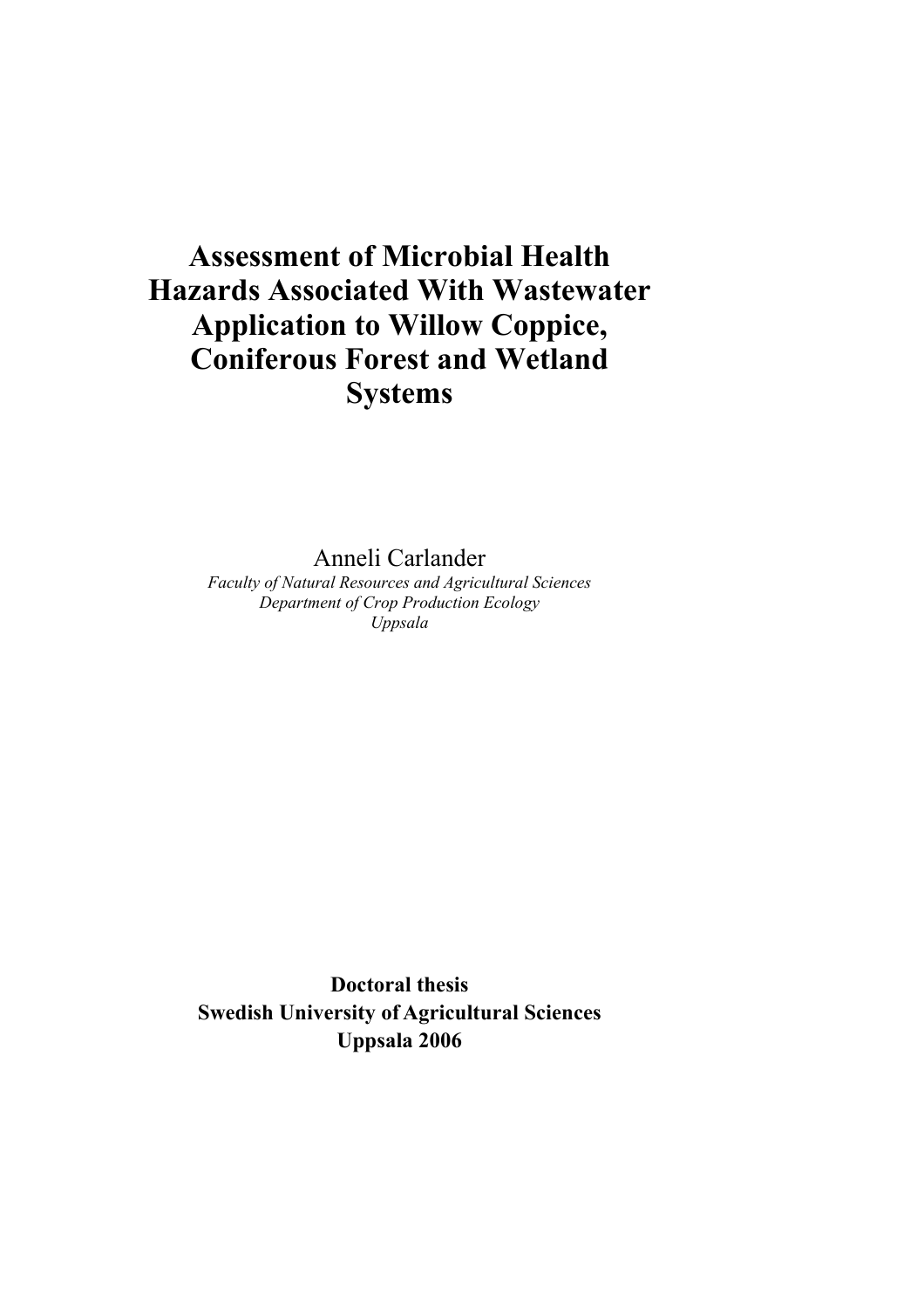**Acta Universitatis Agriculturae Sueciae**  2006: 29

ISSN 1652-6880 ISBN 91-576-7078-1 © 2006 Anneli Carlander, Uppsala Tryck: SLU Service/Repro, Uppsala 2006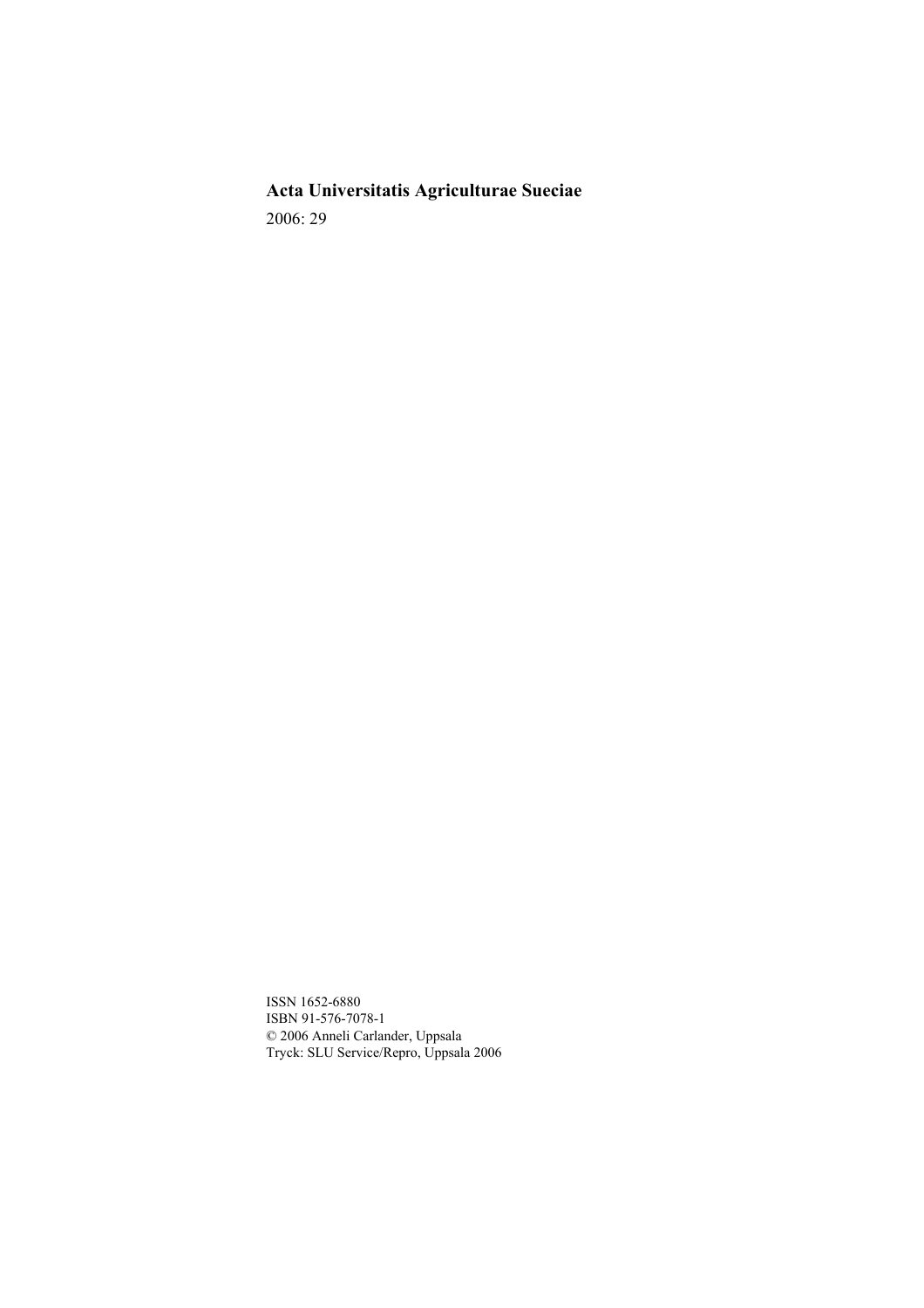## **Abstract**

Carlander, A. 2006. Assessment of microbial health hazards associated with wastewater application to willow coppice, coniferous forest and wetland systems. Doctor's dissertation. ISSN 1652-6880, ISBN 91-576-7078-1

Treatment and reuse of wastewater by irrigation of willow coppice, forest or wetlands may create new exposure routes for pathogens. This thesis summarises results from a series of field and laboratory studies aimed at identifying and quantifying the microbial health hazards associated with such alternative wastewater treatment systems.

Leaching and retention of viruses in the soil-plant system were studied in a lysimeter experiment using a bacteriophage as model organism. The presence and die-off of pathogens was studied in three full-scale systems with wastewater irrigation of willow in southern Sweden. The reduction in pathogens was also studied in microcosms under controlled conditions. In addition, the presence and die-off of pathogens in two wetlands was studied. Finally, a risk assessment was made in order to identify and quantify the most important exposure routes of pathogens.

In the Swedish full-scale systems, the average reduction in microorganisms in the wastewater treatment plants was in the range  $1.3$ - $2.5$  log<sub>10</sub>. Analyses of faeces collected in the irrigated area did not indicate an increase in pathogens in mammals and birds, whereas indicator organisms were detected in foliage and in some groundwater samples in the fields. The results of the lysimeter study showed very high retention of viruses in sandy soils, whereas leaching to groundwater was substantial and extremely rapid in the clay soil. In the microcosm study *Campylobacter* were rapidly reduced (<3 h) while *Salmonella* bacteria were highly resistant. No single factor (light, temperature or radiation) was found to govern the reduction. In the wetlands studied, the reduction in suspended particles seemed to be the main factor controlling bacterial elimination from the water phase. In the sediment, survival of microorganisms was prolonged. The theoretical microbial risk assessment indicated a substantial risk of viral infections caused by direct contact with the wastewater, with aerosols from irrigation, or by drinking contaminated groundwater.

*Keywords:* indicator organism*,* irrigation, leaching, lysimeters, pathogens, risk assessment, transmission, wastewater, wetlands, willow, zoonose.

Author's adress: Anneli Carlander, Swedish Institute for Infectious Disease Control, SE-171 82 Solna, Sweden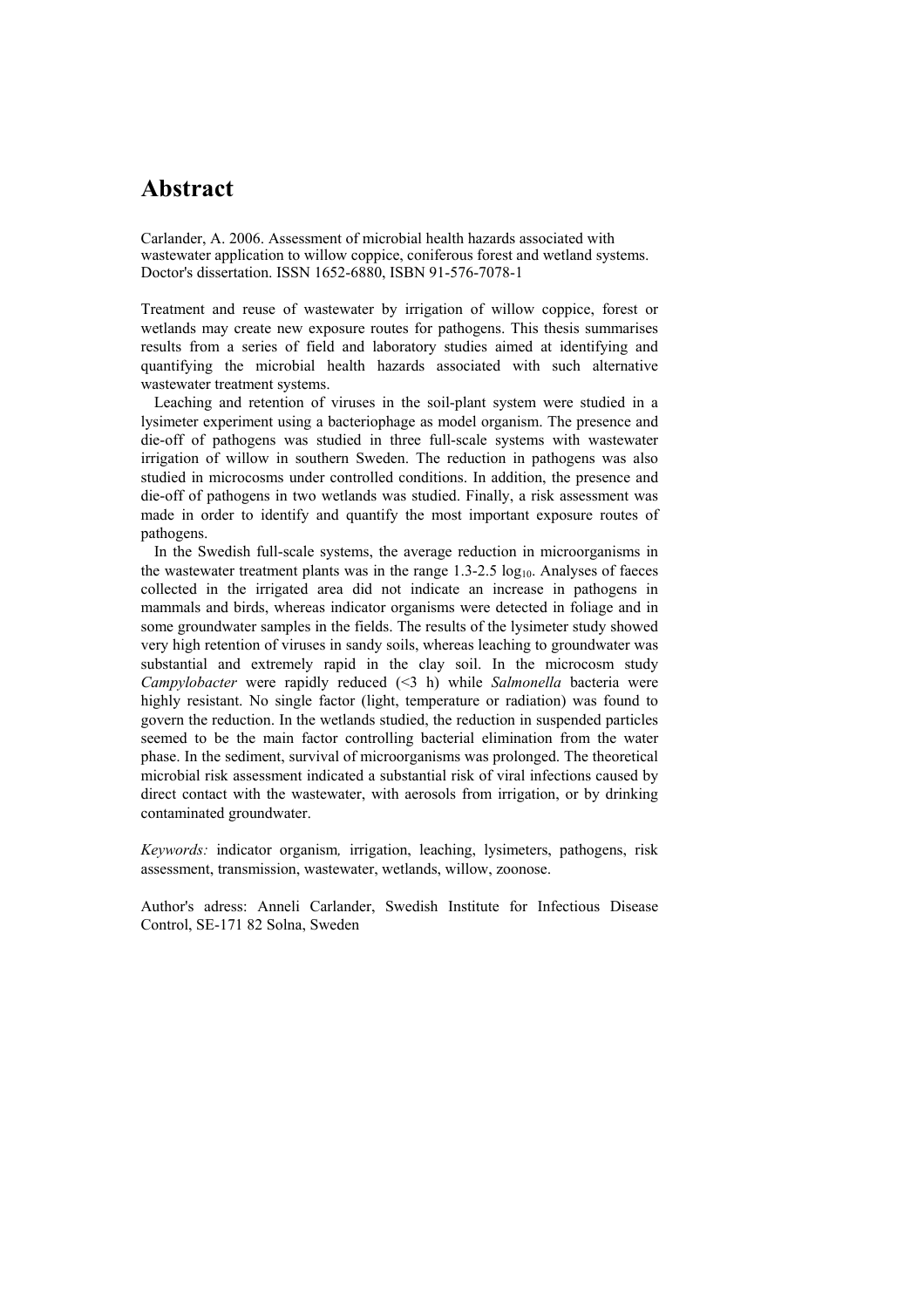*To my grandmother Elsa* 

*♥ 13/8 1919 † 16/3 2006*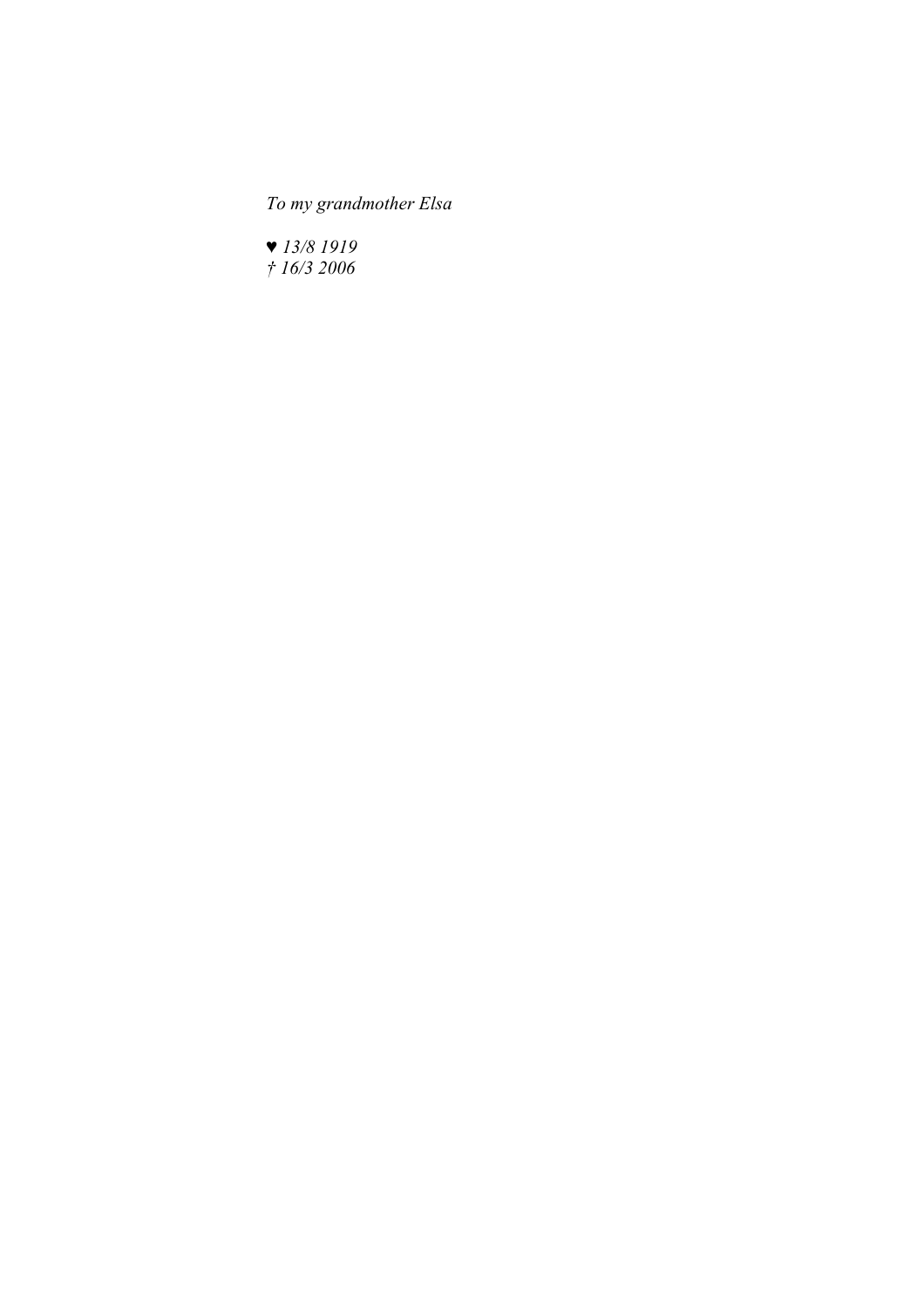## **Contents**

## **Introduction, 7**

Reuse of wastewater –history, 7 Reuse in willow coppice, coniferous forest and wetlands, 8 Reuse of wastewater – new transmission routes?, 10 Pathogens in wastewater, 12 Treatment, 15 Barriers, 16 Survival in the environment, 17

**Aims, rationale and approaches, 17** 

### **Materials and methods, 20**

### **Results and discussion, 28**

Occurrence of indicator organisms and pathogens in … , 28 Groundwater, 35 Occurrence in the irrigated environment, 41 Survival in the environment, 42 Risk assessment, 47

**General conclusions, 50** 

**Acknowledgements, 54** 

**References, 55** 

**Abbreviations, 62**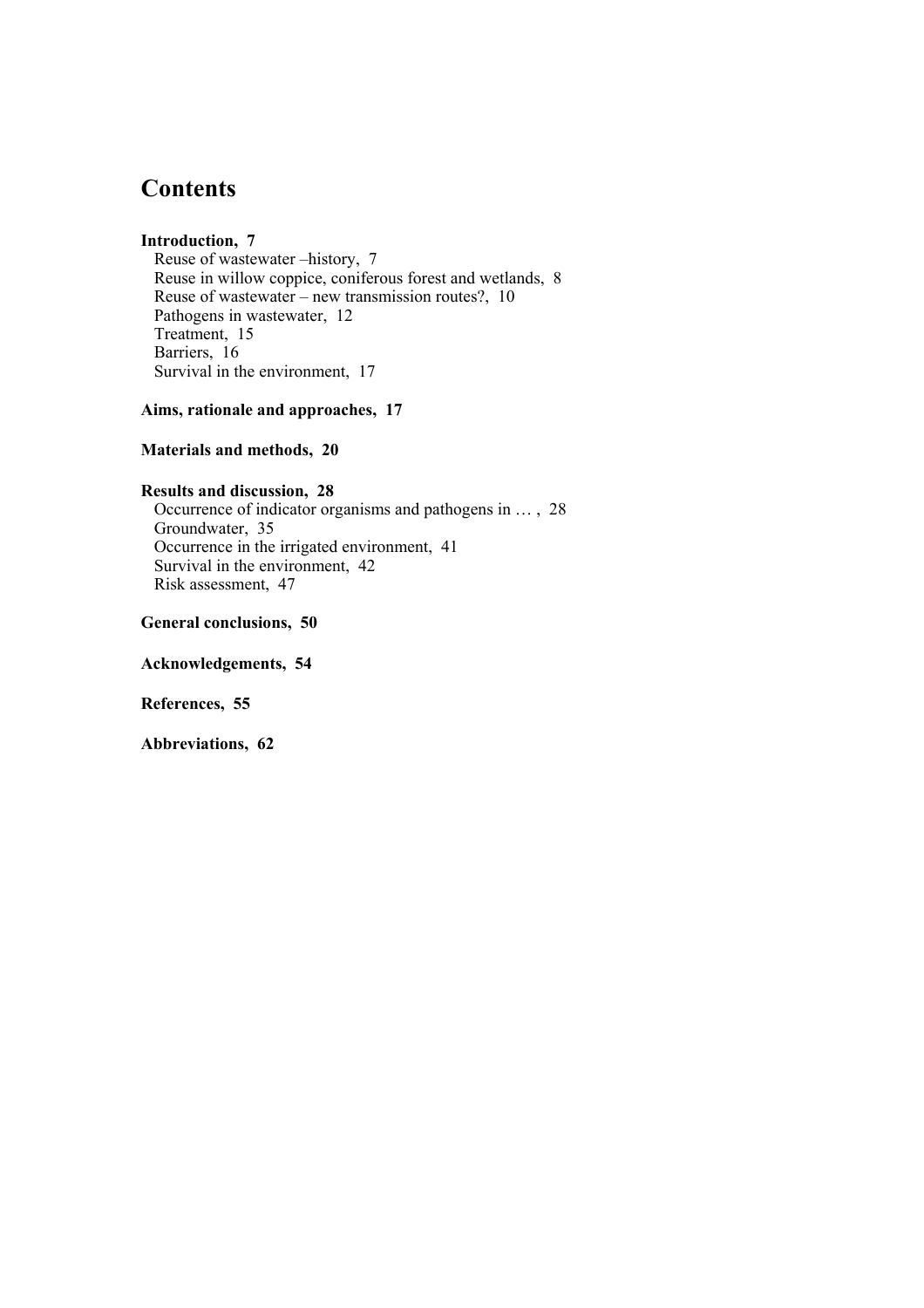## **Appendix**

### **Paper I-V**

The present thesis is based on the following papers, which will be referred to by their Roman numerals:

**I. Carlander, A**., Aronsson, P., Allestam, G., Stenström, T.A. & Perttu, K. 2000. Transport and retention of bacteriophages in two types of willow-cropped zerotension lysimeters. *Journal of Environmental Science and Health A35:*8, 1477- 1492.

**II. Carlander, A.** & Stenström, T.A. 2001. *Irrigation with pretreated wastewater on short rotation willow coppice – a sanitary study in Sweden*. International Ecological Engineering Conference, Christchurch, New Zealand, 25-29 November, 2001.

**III.** Åström, J., **Carlander, A**., Sahlén, K. & Stenström, T.A. Faecal indicator and pathogen reduction in vegetation microcosm (manuscript submitted to *Water, Air & Soil Pollution.* 

**IV.** Stenström, T.A. & **Carlander, A**. 2000. Occurrence and die-off of indicator organisms in the sediment and in two constructed wetlands. *Water Science and Technology 44* (11-12), 223-230.

**V. Carlander, A**., Schönning, C. & Stenström, T.A. Comparative microbial risk assessment – short rotation willow coppice irrigated with wastewater in Greece, Northern Ireland and Sweden (manuscript)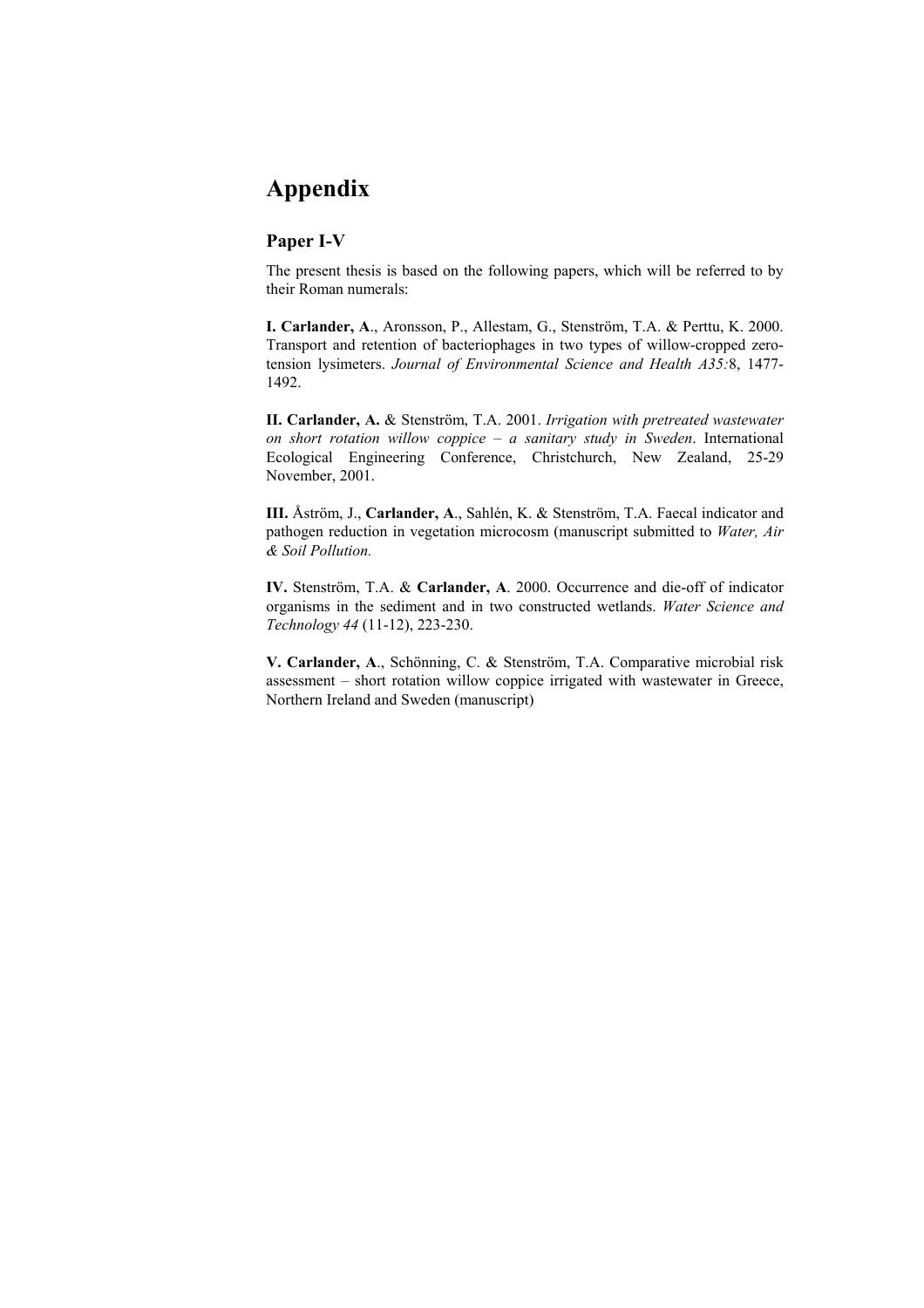## **Introduction**

### **Reuse of wastewater –history**

During recent years, growing concern and interest has been directed towards alternative or complementary solutions to the existing sanitary systems for recirculating plant nutrients in wastewater and sludge back to arable soils. This is based on the realisation that wastewaters and sludge can pollute water bodies and lead to eutrophication, while at the same time they constitute a valuable fertiliser resource for plants.

The reuse of wastewater for irrigation, with land as a recipient, includes both forest and agricultural crops and has historically been practised in many countries (Crites, 1984; Asano & Levine, 1996). However, rather than arising from tradition and history, the growing interest in wastewater irrigation in many parts of the world today is a response to pressures of increased population and overexploitation of valuable resources, *e.g*. use of groundwater for food production and commercial fertilisers for plant nutrients. In addition, environmental problems such as climate change indicate the need for alternative fuel sources. During the past decade, discussions regarding the reuse of sludge and wastewater on agricultural land have appeared on the agenda due to additional problems, *e.g*. with disposal of sewage, as well as leaching of nutrients from landfills.

However, if not managed properly, the reuse of wastewater can cause negative side-effects in relation to both humans and the environment. Risks relate to the content of heavy metals and persistent organic contaminants emanating from industrial or household sources, which can accumulate in the soil, with potential negative effects on both plant growth and the soil biota. Risks can also arise from the content of pathogenic microorganisms in wastewater, reflecting the disease prevalence in the population served, where transmission may occur to exposed individuals through different routes from the recirculated wastewater. The safe use and management of wastewater in agriculture have recently been discussed in new WHO Guidelines (WHO, 2006). These provide suggestions for treatment and exposure barriers, in order to limit the effects on humans to an acceptable risk level.

One alternative way of reducing the negative effects of different types of waste products while at the same time taking advantage of the positive effects of the water and plant nutrients is their utilisation and treatment in different types of crops, *e.g*. utilising fast-growing willow plantations for purification of wastewater and sludge (Perttu, 1993; Perttu & Kowalik, 1997). The cultivation of such short rotation willow coppice started in Sweden during the oil crisis in the 1970s, with the aim of cultivating fast-growing crops for bio-fuels (Perttu, 1998). In addition to a potentially very high growth, willow showed efficient nutrient uptake (Ericsson, 1981), high evapotranspiration (Persson & Lindroth, 1994), and for some clones a capacity for taking up heavy metals, especially cadmium (Cd)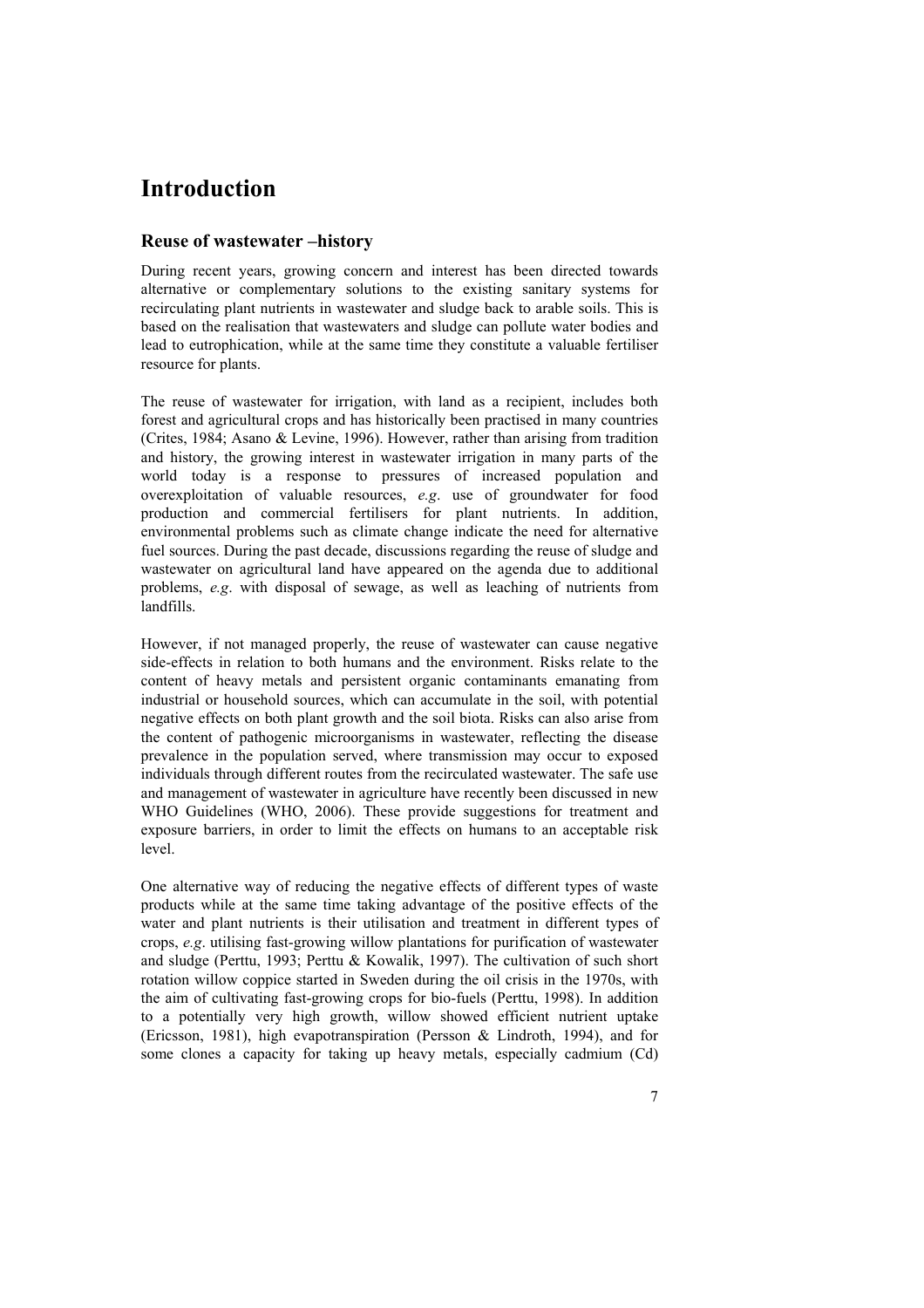(Landberg & Greger, 1994; Klang-Westin & Perttu, 2002; Lundström & Hasselgren, 2003) thereby giving a possible remediation of contaminated soils (Perttu, 1998). Using wastewater, partly treated or untreated, as irrigation water on willow coppice sanitises the wastewater while at the same time using both the nutrients and the water as a resource for biomass production. In addition to wastewater, sludge from municipal treatment plants has also been used for fertilisation of willow coppice and today, approximately 10% of the sludge produced in Sweden (100000 dewatered tonnes) is used as fertiliser in short rotation willow coppice (Alvén *et al.*, 2003).

Wastewater irrigation and sludge application have also been performed in conventional forestry (K. Sahlén, pers. comm). In order to increase wood production, conventional forests in Sweden have been fertilised with mineral nitrogen fertilisers (*e.g*. ammonium nitrate and urea) since the 1960s (Pettersson & Högblom, 2004). Since 2005, land filling of organic waste is no longer allowed in the EU, which has resulted in a need for new and alternative applications for the sludge produced, and fertilisation of forest could potentially be such an alternative way of recycling the sludge.

Besides treatment by application to arable- or forest land, wastewater could also be treated in wetlands constructed specifically for treatment of various type of polluted water. Natural wetlands have been used for wastewater discharge as long as sewage has been collected, but were not monitored regarding treatment efficiency until the 1960-1970s (Kadlec & Knight, 1996). When monitoring was initiated, an awareness of the water purification potential of wetland emerged. In Sweden, interest in wetlands increased during the 1980s due to the discussion regarding eutrophication of recipient waters in general and the Baltic Sea in particular (Lundberg, 2005). Several Swedish municipalities have constructed wetlands as a complementary treatment step for municipal wastewater and/or stormwater.

#### **Reuse in willow coppice, coniferous forest and wetlands**

#### *Willow coppice*

Today, approximately 14000 ha of agricultural land (*i.e*. approximately 0.5% of Swedish farmland) are planted with short rotation willow coppice for use as fuel in district heating plants (SJV, 2005). Of the total area of willow coppice, approximately 150-200 ha are irrigated with municipal wastewater, and a further 50 ha irrigated with other types of contaminated water such as industrial wastewater or leachate water (Aronsson, pers. comm. 2006). The dominant species in short rotation forestry is willow (*Salix* spp.) but grey alder and poplar have also been tested in Sweden (Perttu, 1998).

When establishing a willow coppice, between 12000 and 14000 stem cuttings per hectare (Aronsson, 2000) are planted during spring in a double-row pattern with 1.50/0.75 m spacings between rows and 0.6-0.7 m between plants within rows (Hasselgren, 2003) The double-row system is adopted to facilitate fully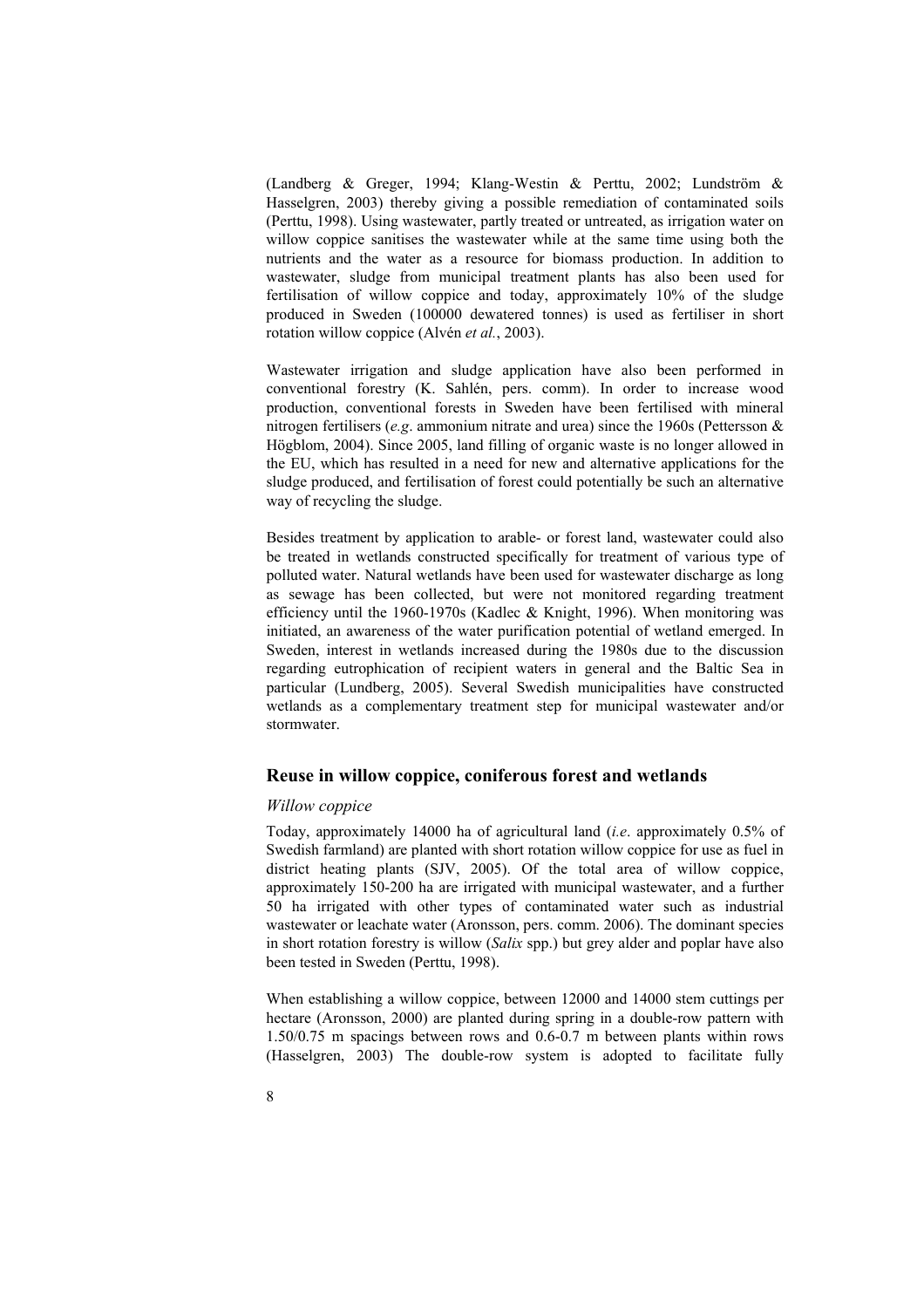mechanised harvest. If wastewater irrigated, the irrigation system (tubes or sprinklers) is placed within the double rows. The willow coppice is harvested during winter every 3-5 years, and after harvest the plants resprout from the stumps. The economic lifespan of a willow coppice is estimated to be around 25 years. If sludge is used as a fertiliser, it is applied before planting or after harvest. The average annual production of wood chips from a well-established willow coppice is in the range 5-10 tonnes of dry matter per hectare, which is equivalent to 2.5-5 tonnes of oil per hectare and year. Willow coppice responds strongly to fertilisation, with approximately 100% increases in growth when N is applied according to recommendations (*i.e*. in the order of 80 kg N per ha and yr (Nordh, 2005)).

When willow coppice is used for wastewater treatment, the treatment can be achieved at a reasonably low cost (Rosenqvist *et al.*, 1997). Other benefits include the cost saving for avoiding treatment in the conventional treatment plant, the access to plant nutrients for free and increased biomass productivity. In many instances, the prospect of reducing the treatment costs is the most important motive for alternative treatment approaches, combined with enhanced reuse of resources in the wastewater (Wittgren & Hasselgren, 1992).

#### *Coniferous forest*

The dominating tree species in the Nordic countries are spruce and pine, with rotation periods often exceeding 100 years (Skogsstyrelsen, 2005). Nitrogen is the most important limiting nutrient for tree growth of the boreal conifers, and considerable growth increases are generally found after application of mineral Nfertilizers, commonly in doses of 150 kg N/ha (Pettersson & Högblom, 2004). The use of sewage sludge for fertilization of coniferous forests has mainly been tested in North America, but also in the Nordic countries. In the rest of Europe sludge fertilization of conventional forests has not been practiced in operational scale. Results from sludge fertilization trials in the Nordic countries are still limited, but from the existing experiments it has been shown that the use of sludge as fertilizer in coniferous forests can result in an increased tree growth of some 50% when applying 20 tonnes (DW) sludge per hectare (Bramryd, 2001). Sludge can be applied in various ways *e.g.* as sludge pellets, ash/sludge pellets, dewatered, aerobically stabilized sludge, or as mechanically treated wastewater.

One of the Swedish study areas is situated in Vindeln in Northern Sweden. Raw wastewater is applied during summertime (June to August) with sprinklers to a 60 year old Scots pine forest in amounts corresponding to approximately 100 kg N/ha and year. During the study period 1997-2002, the stem growth was around 70% higher for the irrigated trees compared with unirrigated trees (Sahlén, pers. comm.).

#### *Wetlands*

In the beginning of the 1990s, constructed wetlands attracted increasing interest as an alternative or complementary treatment step for municipal wastewater or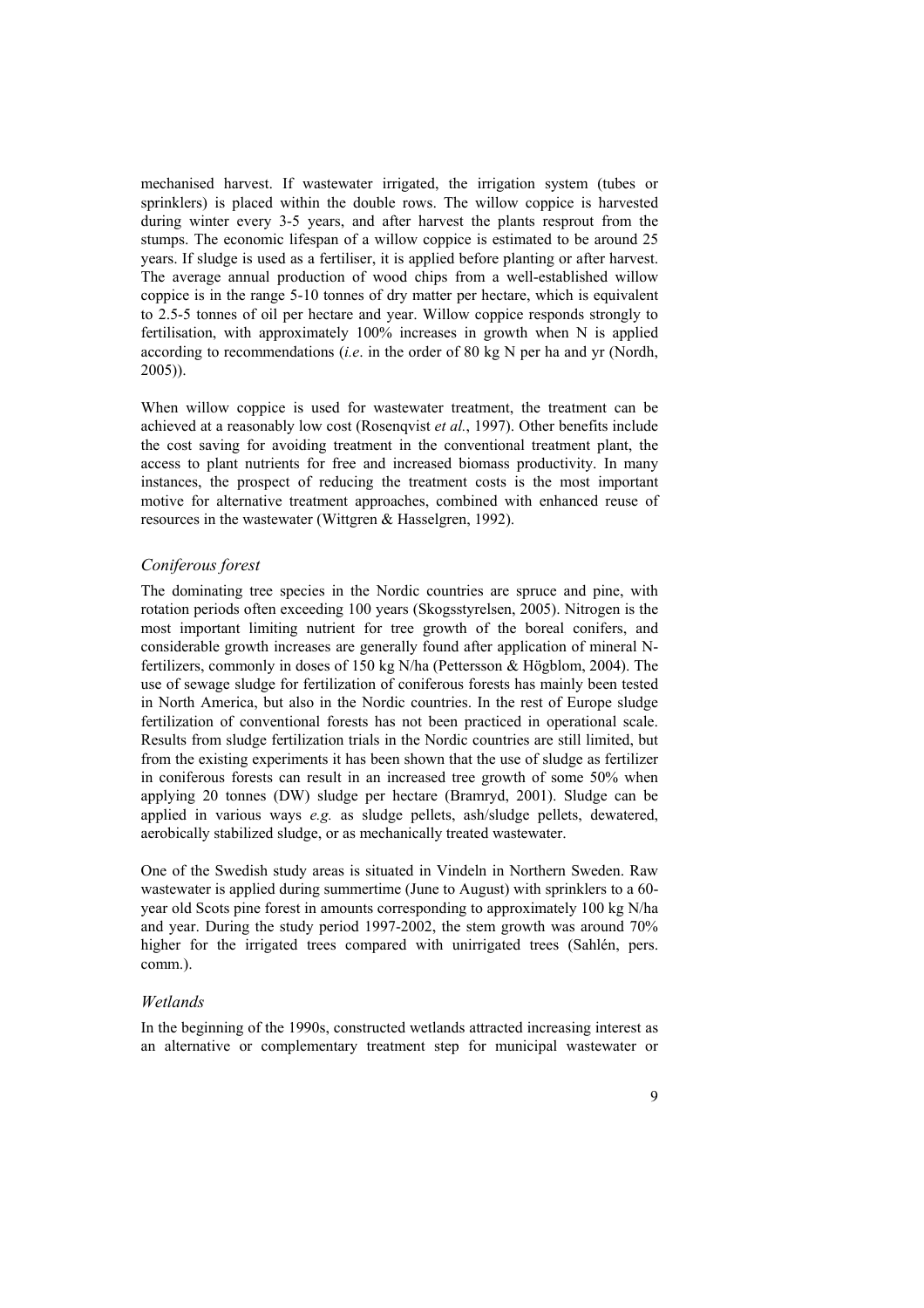stormwater, mainly due to their potential reduction of nitrogen (Kim, Seagren & Davis, 2003), but also to their removal of chemicals (Hsieh & Davis, 2005), as well as phosphorus and suspended matter (Tonderski, Arheimer & Pers, 2005). To reduce the load of nutrients to the Baltic Sea, coastal treatment plants in southern Sweden that were larger than 10000 pe, were forced to reduce discharge of nitrogen to the sea (Naturvårdsverket, 1993). The first full-scale wetland for treatment of municipal wastewater was established in Oxelösund in 1993 (Andersson, Wittgren & Ridderstolpe, 2000). In addition to nutrients, chemicals, particulate matter and faecal organisms present in the wastewater also need to be removed. The processes responsible for their removal include filtration, solar irradiation, sedimentation, predation and competition (Gersberg *et al.*, 1987). Wetlands for treatment of stormwater have been constructed as well, this in order to control floods, reduce the amount of nutrients, pollutants and particles, reaching the recipient (Livingstone, 1989). The stormwater contains a wide range of pollutants, dependent on the run off area, *e.g.* oil, litters, nutrients, sediments, organic matter and microorganisms (Davies & Bavor, 2000). Current knowledge regarding the microbial quality of stormwater wetlands is limited both in Sweden and internationally, and the risks with pathogens occurring in this type of water are often not considered when planning and constructing wetlands for this purpose.

In 1999, the Swedish Parliament adopted 15 environmental goals, and a 16th was adopted in November 2005. The goals define the state of the environment which environmental policy aims to achieve and provide a coherent framework for environmental programmes and initiatives at national, regional and local level (Naturvårdsverket, 2006). Reuse of wastewater, with the aim of returning nutrients to arable soil as well as using wetlands for reducing the amounts of nutrients reaching recipient waters, fits well into several of these goals.

### **Reuse of wastewater – new transmission routes?**

One main risk regarding the reuse of wastewater to the occurrence of pathogenic organisms in the wastewater or sludge applied to land or water and their potential further transmission to humans. In conventional systems, the faeces containing the excreted pathogens end up in a wastewater treatment plant, where both the nutrients and the organisms are reduced, the latter normally by  $1-3 \log_{10}$ , depending on treatment level and organism, before the wastewater is discharged to a recipient. A large fraction of the faecal organisms are attached to solid particles and are thus concentrated in the sludge. Potential transmission of pathogenic organisms to humans can occur directly from those remaining in the water and indirectly when the recipient water is used, *e.g*. for recreational activities. Correspondingly, the sludge produced, if used as a fertiliser in agriculture, can also transmit pathogens to humans upon exposure, where the risks relate to the treatment and other applied barriers.

The use of treated wastewater or sludge in energy forest or conventional forestry or the further treatment of municipal wastewater or stormwater in wetlands can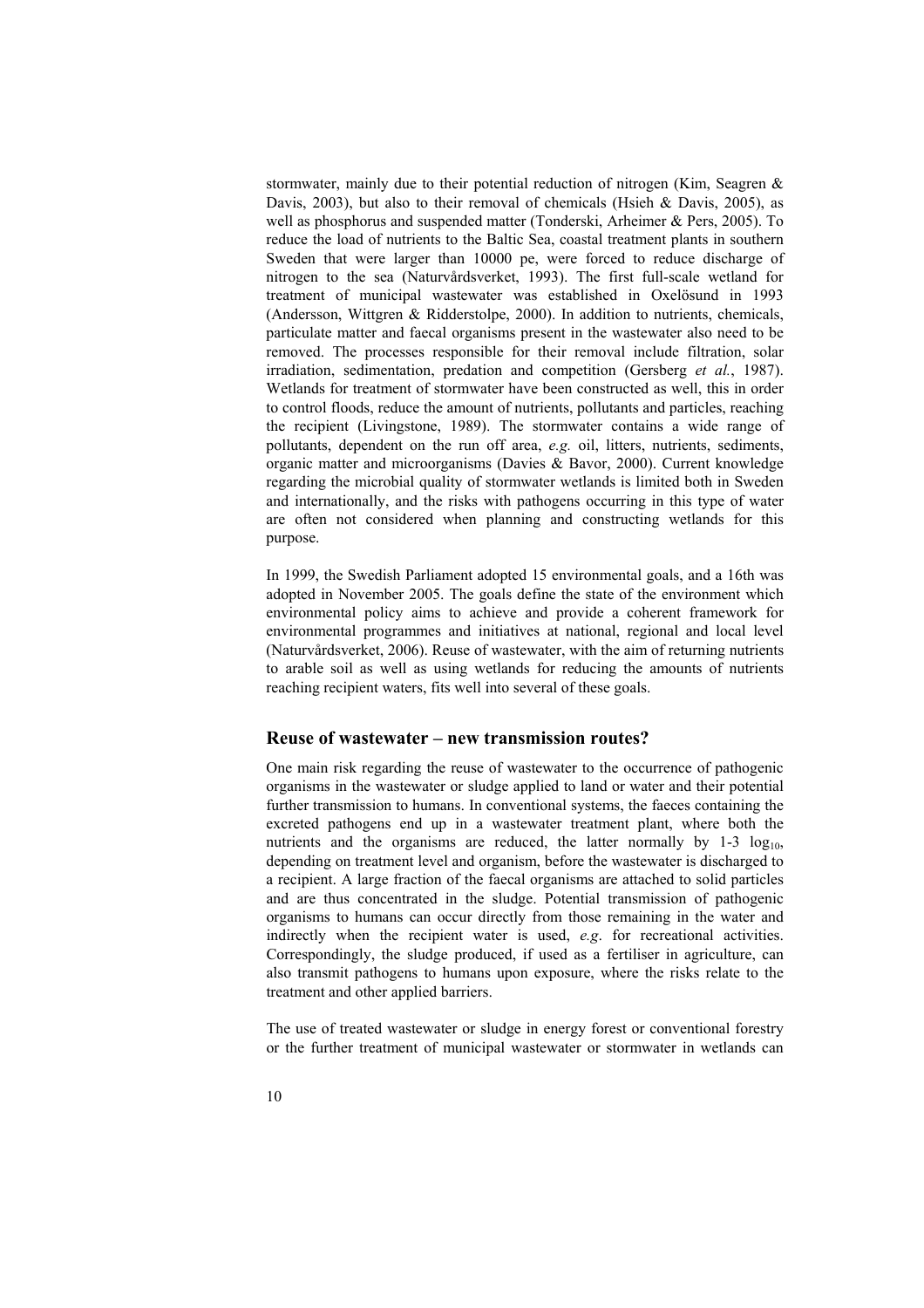function as a barrier against transmission. On the other hand, new transmission routes can also be created where people or animals come into contact with the wastewater or sludge. According to WHO (2006), the most important exposure routes when reusing wastewater and sludge in agriculture are human contact with wastewater or contaminated crops, inhalation of aerosols, consumption of wastewater-irrigated crops, consumption of contaminated drinking water, consumption of animals or animal products that have been contaminated through wastewater exposure, and vector-borne disease transmission. The magnitude of the risk is dependent on the storage or pre-treatment of the wastewater, as well as on the methods of application.

#### *Direct contact*

Direct contact with the contaminated wastewater or sludge can occur if humans have access to wastewater/sludge-supplied areas. For a willow coppice, staff working in the fields would probably be the group potentially exposed. For forest and wetland areas, people could accidentally come into contact with the wastewater or sludge if the areas are also used as recreational sites.

Humans and animals could also come into contact with contaminated soil or crops. Short rotation forest, conventional forest and wetlands are not used for food or fodder crops, which is a benefit, but forests are used for recreational activities with people picking wild berries and mushrooms.

#### *Groundwater*

Groundwater is generally used as an untreated drinking water source. Viruses, bacteria and protozoa are of concern for potential groundwater pollution. Several waterborne outbreaks have been reported, caused by contaminated groundwater, in for example Sweden, the USA and Great Britain (Stenström *et al.*, 1994; Furtado *et al.*, 1998; Barwick *et al.*, 2000). High levels of wastewater applied to the field could increase the risk for transport of microorganisms down to the groundwater.

Viruses are of prime interest due to the potentially high numbers excreted and the low infection dose (Oron *et al.*, 1995), as well as their small size and consequently their easy transport through the soil to the groundwater. Viruses also have increased persistence due to the low temperature in the groundwater (Yates, Gerba & Kelley, 1985). Therefore, the transport behaviour of viruses in soils where wastewater irrigation has been applied is of major importance when evaluating the sanitary risks. As stated, the transport of viruses in the soil-water matrix can be rapid, but varies depending on, for example, soil characteristics, types of virus and climate (Keswick & Gerba, 1980; Yates, Gerba & Kelley, 1985). The risk is lower if the water is evenly distributed over the soil surface and does not exceed plant requirements for water. In permeable soils with high groundwater levels, the application of water can give locally high loads, which may lead to a higher penetration of the microorganisms. In addition to viruses, larger organisms like *Cryptosporidium* have also been found in groundwater (Foster, 2000; Morris & Foster, 2000).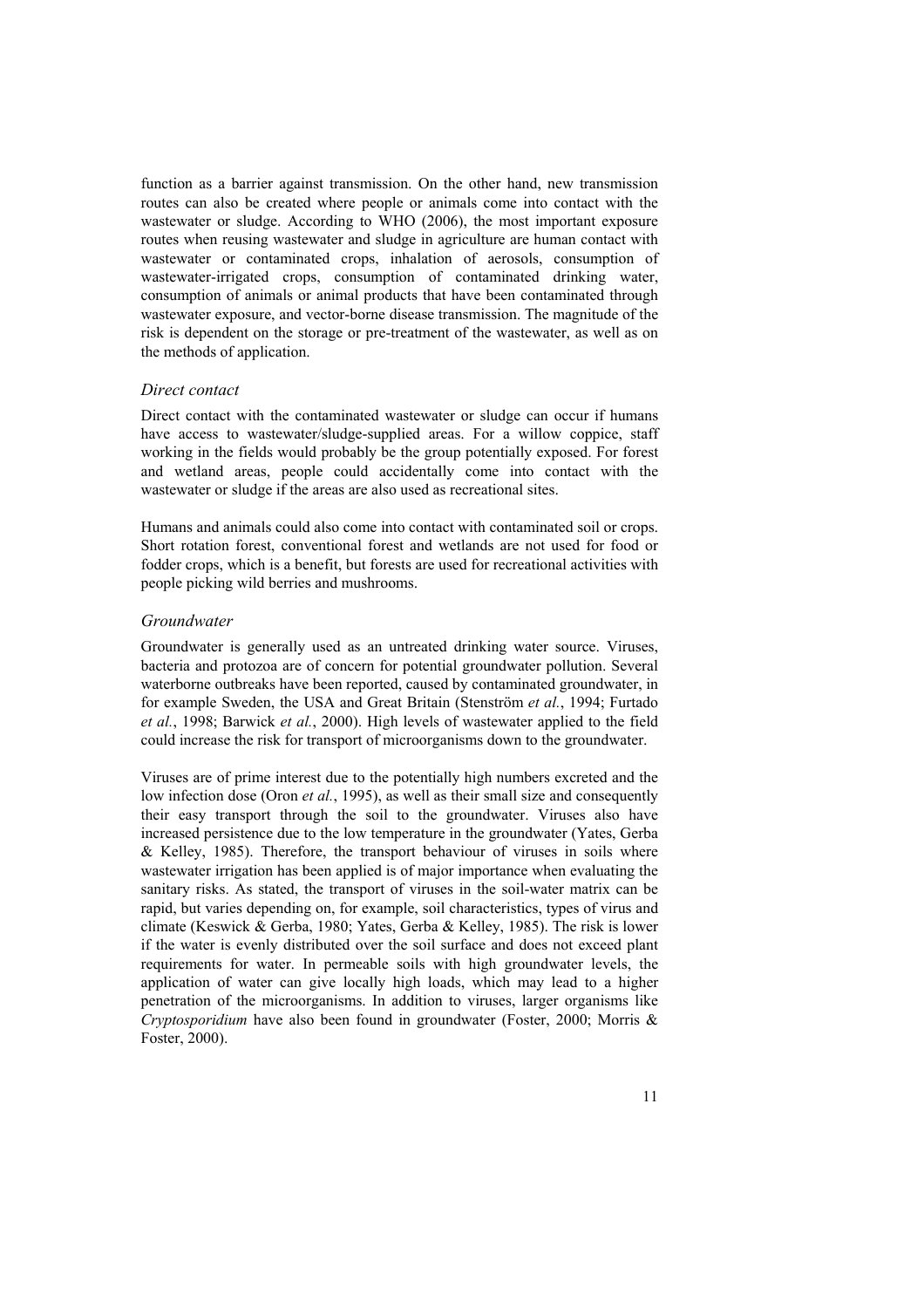#### *Aerosols*

Dependent on the irrigation method, aerosols can be created, when the wastewater is applied to the fields. Microorganisms, especially viruses, can be transported with aerosol droplets and spread by the wind (Carducci, Arrighi & Ruschi, 1995; Carducci *et al.*, 1999; Brandi, Sisti & Amagliani, 2000) and infect exposed humans and animals. Sprinkler irrigation should consequently be restricted close to human settlements or gathering places. Infections can occur either through swallowing or inhaling contaminated water drops, or by exposure through the eyes.

Various distances that aerosols can be transported over are reported in the literature, *e.g.* 40 m (Teltsch & Katzenelson, 1978) to 730 m downwind irrigated fields (Shuval *et al.*, 1989) referred in Schwartzbrod (1995). Airborne transmission was also exemplified by Bausum *et al.* (1982) who analysed the occurrence of bacteria and bacteriophages at an irrigation site in Arizona, USA. Bacteria were found in the air in concentrations of 500 colony-forming units per cubic metre ( $c$ fu/m<sup>3</sup>) up to 150 metres from the irrigation source and coliphages up to 560 metres from source. The creation of aerosols is dependent on the type of irrigation system used. Their placement above ground and the radius of water emission are factors governing the further spreading. The risk is limited if the sprinkler system used creates large drops, the sprinklers are placed close to the ground and the water is distributed for short distances under low pressure. Most sprinkler irrigation systems require a safety buffer zones regarding distance to houses, roads, and edible crops or pasture land. To prevent disease transmission through aerosols from low-emitting sprinklers, the outer zone of large fields should not be irrigated in order to function as a shield against transmission. With surface or sub-surface irrigation, the risks of creating aerosols are minimised.

#### *Transmission to animals*

Animals can act as secondary carriers of pathogens. Secondary transmission can be established from creatures living in the irrigated area to domestic animals or house pets and further to humans. Animals in an irrigated area live in a special environment, more or less continuously exposed to pathogenic microorganisms, and will probably also use the wastewater as drinking water. Birds and rodents may move to other localities and can thus transport pathogens. One example in the literature concerns a water reservoir in Norway, which became contaminated with *Campylobacter* transported by sea gulls which resulted in approximately 2000 infected persons (Stenström*, et al.*, 1994). In a study by Palmgren *et al.* (1997), migratory birds in Sweden were found to be carrying both *Salmonella* and *Campylobacter*.

#### **Pathogens in wastewater**

Untreated wastewater contains a large range of pathogenic microorganisms, where the type of pathogens varies with region and time. Faeces from a healthy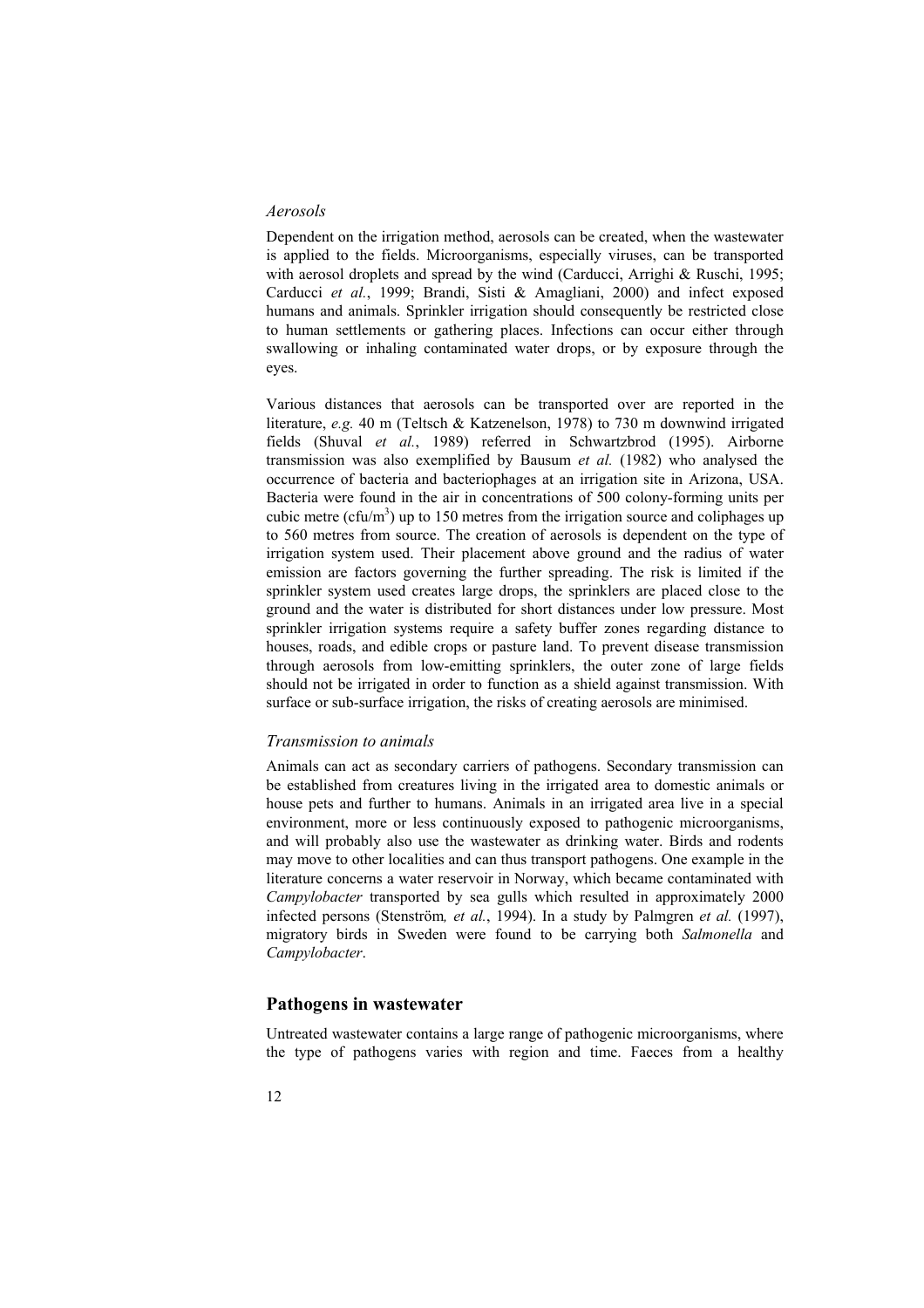individual contain large numbers of bacteria that do not cause any diseases, while infected persons may excrete large amounts of pathogens, the numbers depending on the etiological agents in question. Pathogens in the wastewater are excreted in the faeces from infected individuals and consist of bacteria, viruses, parasitic protozoa and/or helminths. Examples from these groups and the corresponding diseases and symptoms are summarised in Table 1.

The waterborne outbreaks that have occurred in Sweden during recent years have mainly been attributed to *Campylobacter*, *Giardia intestinalis* and noroviruses. Toxin-producing *E. coli*, *Entamoeba histolytica* and *Cryptosporidium* have also been found, but for the majority of the outbreaks the causative agents have not been identified (SMI, 2006).

#### *Bacteria*

Among the etiological agents identified to have caused waterborne outbreaks, *Campylobacter* is the most frequently identified bacterium in Sweden (SMI, 2005). The genus *Campylobacter* contains 16 species, including several that may be pathogenic to both humans and animals (Fricker, 1999; Schroeder & Wuertz, 2003). Of greatest concern for human infection are *C. jejuni* and *C. coli* (SMI, 2006) and approximately 6000 cases were reported in Sweden in 2004 (SMI, 2005). In addition to humans, *Campylobacter* has been found in a wide variety of domestic and wild animals, particularly birds, where almost all bird species tested have been found to carry *Campylobacter* (Fricker, 1999). The infective dose for *Campylobacter* is normally low, *i.e.* 500-1000 bacteria can cause infection (CDC, 2006a; WHO, 2004).

Internationally, *Salmonella* is an important environmental and food pathogen and it has been known for more than 100 years that it causes illness (CDC, 2006b). *Salmonella* is the second most common bacterial cause, after *Campylobacter,* of enteric disease in Sweden (SMI, 2005). *Salmonella* is a group of intestinal bacterial species belonging to the *Enterobacteriaceae* family and includes more than 2000 serotypes, of which approx. 20 are relatively common in Sweden (SMI, 2006). About 3500 cases were reported in Sweden in 2004, of which approximately 85% were infected abroad (SMI, 2005). *Salmonella*, as a zoonotic agent, can be transmitted between humans and animals. Some of the serotypes are host-specific, *e.g*. *S. dublin* - cattle, *S. typhi* and *S. paratyphi* - humans, but most are not host-specific and can infect several different species. The infective dose for Salmonella is normally high, at least  $10<sup>5</sup>$  bacteria for causing symptoms (SMI, 2006).

#### *Parasitic protozoa*

*Giardia* is a protozoan parasite belonging to the flagellates. *Giardia* can infect several mammal species like dogs, cats and beavers, as well as humans (Schaefer, 1999). The infective stage is a resting stage, cysts, excreted in the faeces. *Giardia* is also present in a vegetative form in the gut (trophozoite). The infective dose for *Giardia* is considered low, normally less than 100 cysts (SMI, 2006). In Sweden,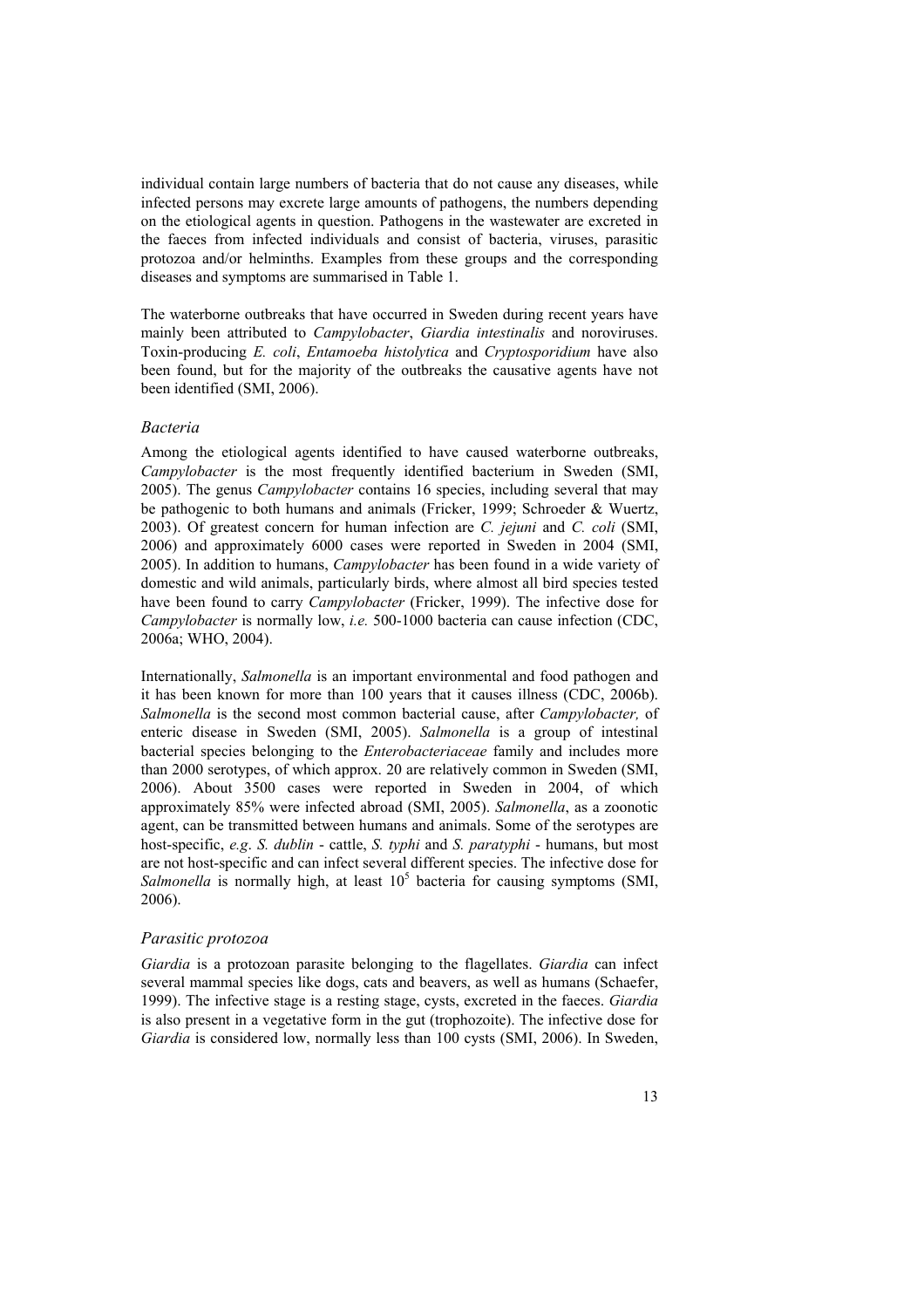approximately 1500 cases per year are reported, among which the majority are infected abroad (SMI, 2006).

*Cryptosporidium* was first described in 1912 on the basis of its morphology and life cycle, but was not identified as a human pathogen until 1976 (Sterling & Marshall, 1999). *Cryptosporidium* is a unicellular eucaryotic organism and is present in several animal species, for example cattle and sheep. The transmissible stage is thick-walled oocysts, 4 to 6  $\mu$ m in size, excreted in faeces. This can survive for months in cold, moist environments like lakes or streams (Sterling & Marshall, 1999).

#### *Enteric viruses*

Viruses are the most common cause of gastrointestinal infection worldwide (Heritage, 2003) and more than 140 types of pathogenic viruses can be excreted in the faeces and further transmitted (Schwartzbrod, 1995). Viruses are often excreted in high numbers and are not able to replicate outside the host. Often a low infective dose suffices. Of the viruses that could be excreted in the faeces, enteroviruses, including hepatitis A virus, adenovirus and rotaviruses, are frequently present in domestic wastewater (Oragui, 2003). Rotaviruses are the most common cause of severe diarrhoea among children (CDC, 2006c).

#### *Helminths*

Infections with helminths are not common in Sweden and are mostly associated with areas in developing countries with poor sanitation. The helminth eggs, *e.g*. *Ascaris,* are very resistant and can survive for long periods, months to years, in the environment (Feachem *et al.*, 1983). Since they are very resistant to different treatments, such as heat, desiccation, chemical and biological degradation, and thus very persistent in the environment, actual elimination of *Ascaris* eggs would also result in the elimination of most other pathogens. This makes *Ascaris* eggs a good process indicator for hygiene testing of faecal material that is to be reused as a fertiliser (Feachem*, et al.*, 1983).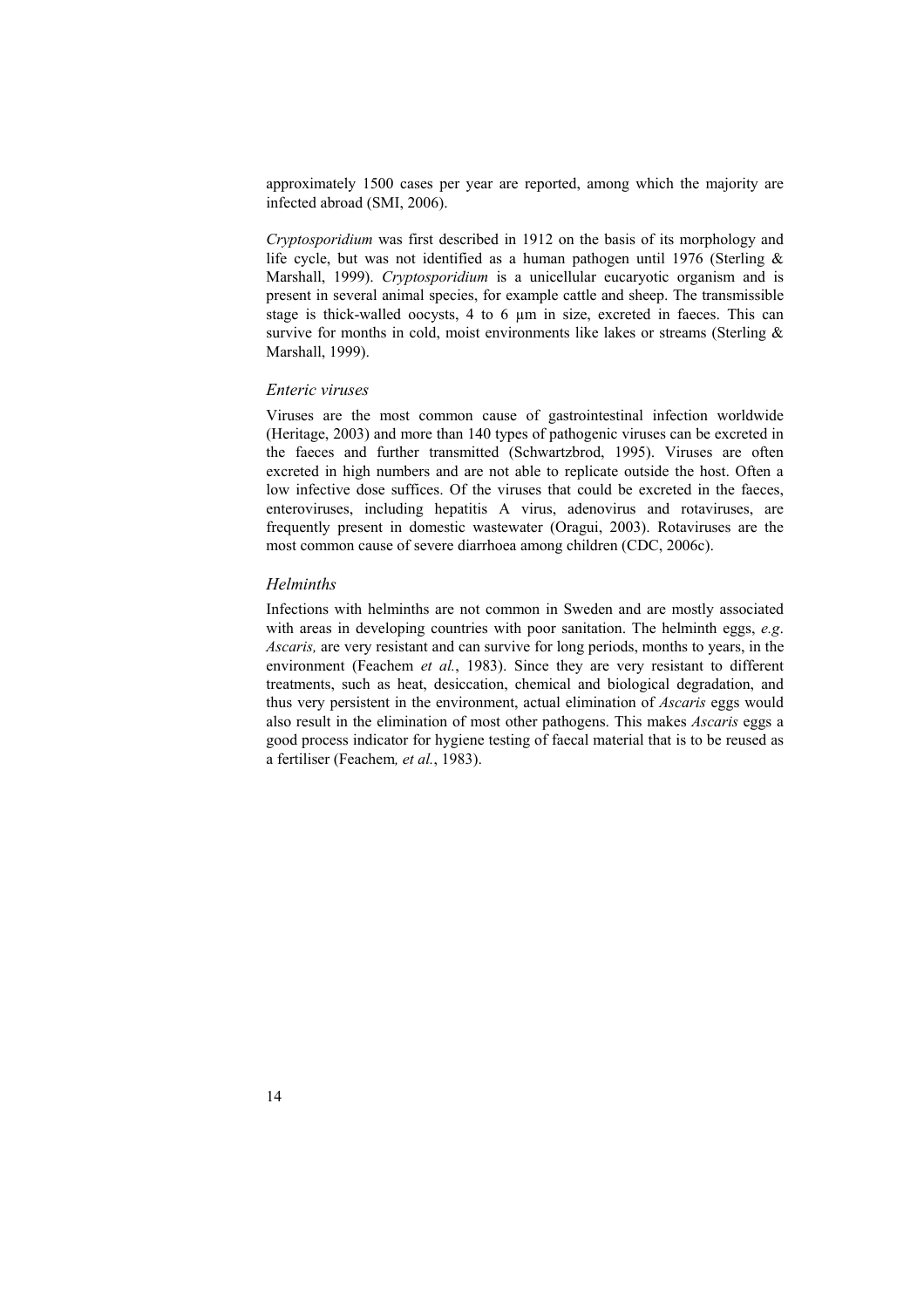Table 1. *Examples of pathogens that may be excreted in faeces and related diseases, including examples of symptoms (adopted from Schönning & Stenström (2004) and Ottoson (2005))* 

| Pathogen species                      | Disease; symptoms                                                |
|---------------------------------------|------------------------------------------------------------------|
| <b>Bacteria</b>                       |                                                                  |
| Aeromonas spp.                        | Enteritis                                                        |
| Campylobacter jejuni/coli             | Campylobacteriosis; diarrhoea, cramping, abdominal pain,         |
|                                       | fever, nausea, arthritis; Guillain-Barré syndrome                |
| Escherichia coli (EIEC,               | Enteritis                                                        |
| EPEC, ETEC, EHEC)                     |                                                                  |
| Salmonella                            | Typhoid/paratyphoid fever; headache, fever, malaise, anorexia,   |
| typhi/paratyphi                       | bradycardia, splenomegaly, cough                                 |
| Salmonella spp.                       | Salmonellosis; diarrhoea, fever, abdominal cramps                |
| Shigella spp.                         | Shigellosis; dysentery (bloody diarrhoea), vomiting, cramps,     |
|                                       | fever, Reiter's syndrome                                         |
| Vibrio cholerae                       | Cholera; watery diarrhoea, lethal if severe and untreated        |
| Yersinia spp.                         | Yersiniosis; fever, abdominal pain, diarrhoea, joint pains, rash |
| <b>Viruses</b>                        |                                                                  |
| Adenovirus                            | Various; respiratory illness. Included here due to the enteric   |
|                                       | types (see below)                                                |
| Enteric adenovirus 40 and             | Enteritis                                                        |
| 41                                    |                                                                  |
| Astrovirus                            | Enteritis                                                        |
| Calicivirus (Noro- and                | Enteritis                                                        |
| sapovirus)                            |                                                                  |
| Coxsackie virus                       | Various, respiratory illness, enteritis, viral meningitis        |
| Echovirus                             | Aseptic meningitis, encephalitis, often asymptomatic             |
| Enterovirus types 68-71               | Meningitis, encephalitis, paralysis                              |
| Hepatitis A                           | Hepatitis; fever, malaise, anorexia, nausea, abdominal           |
|                                       | discomfort, jaundice                                             |
| Hepatitis E                           | Hepatitis                                                        |
| Poliovirus                            | Poliomyelitis; often asymptomatic, fever, nausea, vomiting,      |
|                                       | headache, paralysis                                              |
| Rotavirus                             | Enteritis                                                        |
|                                       |                                                                  |
| Parasitic protozoa<br>Cryptosporidium | Cryptosporidiosis; watery diarrhoea, abdominal cramps and        |
| parvum/hominis                        | pain                                                             |
| Cyclospora cayatanensis               | Often asymptomatic; diarrhoea, abdominal pain                    |
| Entamoeba histolytica                 | Amoebiasis; often asymptomatic, dysentery, abdominal             |
|                                       | discomfort, fever, chills                                        |
| Giardia intestinalis                  | Giardiasis; diarrhoea, abdominal cramps, malaise, weight loss    |
|                                       |                                                                  |
| <b>Helminths</b>                      |                                                                  |
| Ascaris lumbricoides                  | Generally few or no symptoms, wheezing, coughing, fever,         |
|                                       | enteritis, pulmonary eosinophilia                                |

## **Treatment**

The pathogenic organisms are excreted in the faeces in various concentrations resulting in varying levels also in wastewater and sludge due to the prevalence in the population connected to the wastewater system (Table 2). The pathogens end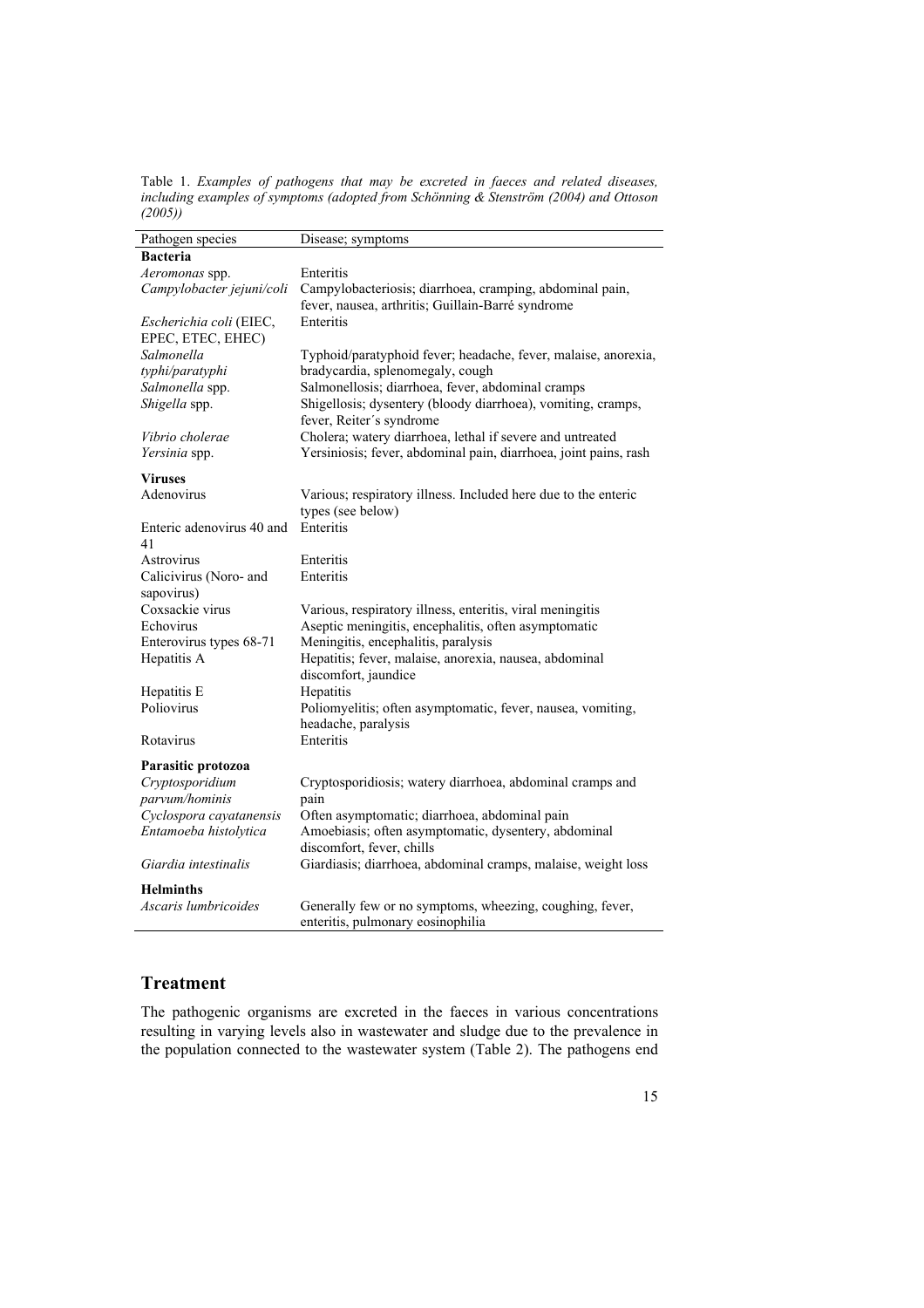up in the sewage and, if connected to a treatment plant, are reduced in concentration due to the treatment in question before being discharged to recipients.

Table 2. *Concentrations of excreted pathogenic organisms in raw wastewater (Ottoson, 2001; Ottoson et al., 2006; WHO, 2006)* 

| Organism                   | Concentration in raw               |
|----------------------------|------------------------------------|
|                            | wastewater ( $log_{10}$ per litre) |
| Pathogenic bacteria        |                                    |
| Salmonella spp             | $1 - 4$                            |
| Campylobacter spp          | $1 - 4$                            |
| <b>Protozoa</b>            |                                    |
| <i>Giardia</i> spp         | $1-5$                              |
| <i>Cryptosporidium</i> spp | $< 1 - 4$                          |
| <b>Viruses</b>             |                                    |
| Enteric viruses            | $5-6$                              |
| Rotavirus                  | $2 - 5$                            |
| <b>Noroviruses</b>         | $2.9 - 3.6$                        |
| Enteroviruses              | $3.6 - 5.9$                        |

In Sweden, almost all population centres are connected to a treatment plant and approximately 95% of the wastewater undergoes biological and chemical treatment before being discharged to recipient waters (Naturvårdsverket, 2004). The removal of organisms varies between the treatment steps used, where the primary treatment, *i.e.* primary sedimentation, has a low removal,  $0-1 \log_{10}$  for most organisms (Feachem *et al.*, 1983; Yates & Gerba, 1998; WHO, 2006). Secondary treatment, a biological process (*e.g*. activated sludge, trickling filters) follows the sedimentation, and further reduces the concentrations of organisms, 0- 2  $log_{10}$  units of viruses, bacteria and protozoans (oo)cysts and 1-2  $log_{10}$  for helminths (Feachem *et al.*, 1983; Rose *et al.*, 1996; Yates & Gerba, 1998; WHO, 2006). Additional removal occurs if the wastewater is further treated with *e.g*. chemical flocculation, sedimentation or filtration, giving  $0-1 \log_{10}$  removal for the bacteria and  $1-3 \log_{10}$  removal for viruses and protozoans (WHO, 2006).

### **Barriers**

In the reuse of 'products' such as sludge and wastewater from society, the aim must be to reduce the number of potential pathogens by adequate treatment and thus to create barriers against further transmission resulting in an insignificant level of risk. If a biological or biological-chemical treatment is applied before irrigation with wastewater, a major proportion of the organisms present are generally reduced by  $1-3 \log_{10}$ . Storage ponds are one alternative way of pretreatment, where the water is stored before irrigation. This method can efficiently reduce the amount of organisms further, but also results in loss of nutrients (especially nitrogen).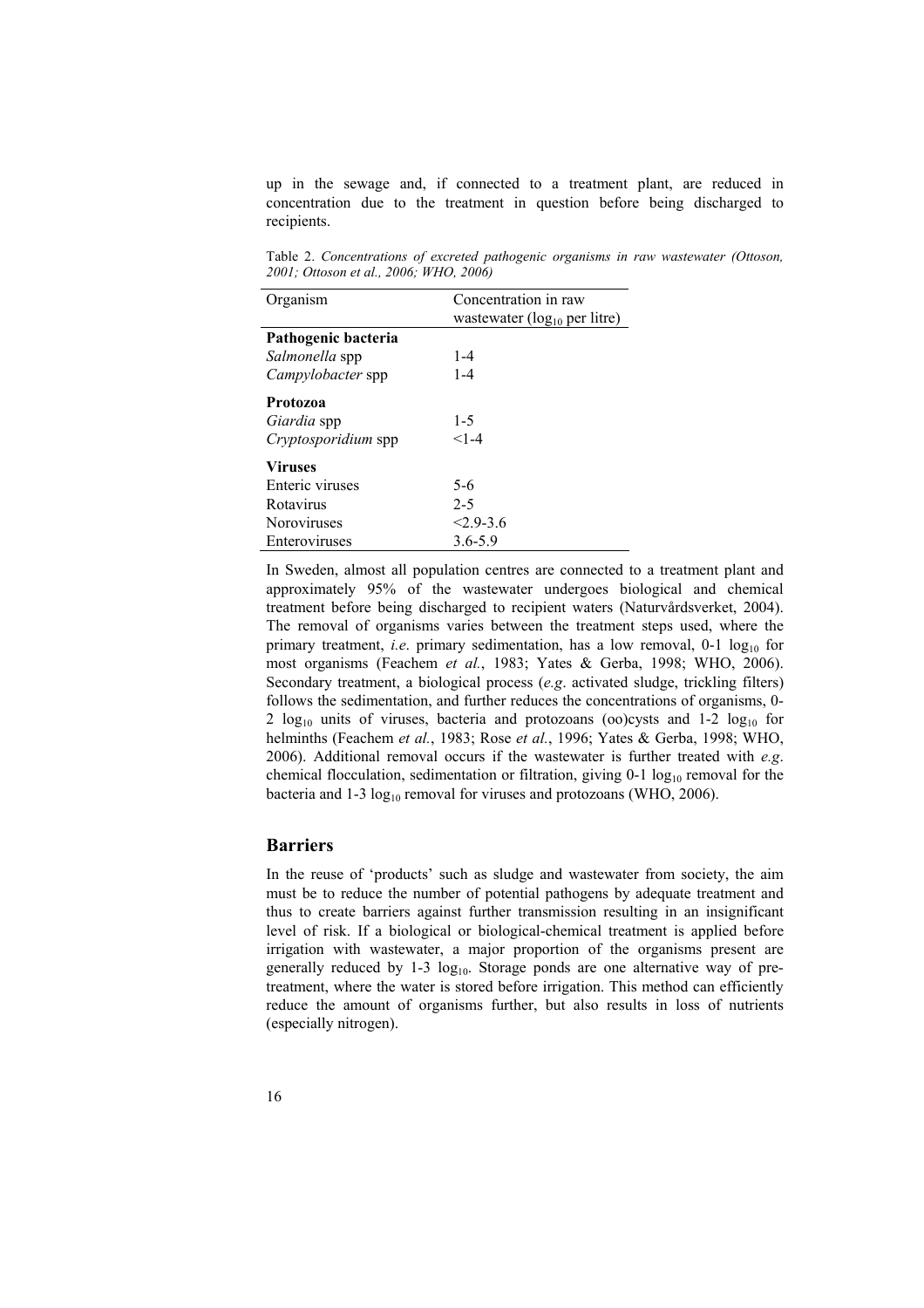In addition to pre-treatment of the wastewater or sludge, crop restrictions, wastewater application techniques and human exposure controls can be important barriers (WHO, 2006). If the crop is used for human consumption, additional management actions, such as imposing a time period between the last irrigation and harvest can be effective in reducing the risks, together with food preparation measures, *e.g*. washing, peeling and cooking. The interval between the last irrigation and 'consumption' could be of interest when discussing the time of forest fertilisation and subsequent access of humans to the area to pick berries and mushrooms.

#### **Survival in the environment**

A willow plantation, forest or wetland area is probably a good environment for prolonged survival for several of the pathogens that may be transmitted with wastewater or sludge. The persistence of the pathogens that may reach the irrigated area depends on several factors, such as the temperature (Badawy, Rose & Gerba, 1990; Kudva, Blanch & Hovde, 1998; Jenkins *et al.*, 2002), the moisture content (Gantzer *et al.*, 2001) and the sunlight (Chang *et al.*, 1985). However, the survival is also related to other factors, such as microbial competition (Edmonds, 1976; Davies *et al.*, 1995;). Conditions that generally favour survival are high humidity, low temperature, no or low sunlight, and neutral to slightly alkaline pH (Roszak & Colwell, 1987). High humidity and low UV-irradiation are conditions occurring in a developed willow coppice stand or forest area in the Nordic climate, while low temperatures also occur during long periods of the year. Pond systems as treatment for wastewater are used in many parts of the world but often in areas with high temperature and sun intensity and often with long retention periods.

After applications of sludge and wastewater to land, the time to reach a total microbial die-off may range between days and months for viruses, bacteria and parasitic protozoa (Brown, Jones & Donnelly 1980; Badawy, Rose & Gerba, 1990), while helminth eggs may persist for years (O´Donnell *et al.*, 1984). Together with improved survival conditions for microorganisms, animals and birds living in the irrigated area may lead to an increased risk for transmission.

## **Aims, rationale and approaches**

### **Aims**

The reuse of wastewater for irrigation may result in transmission to exposed humans of pathogenic microorganisms present in the wastewater. The main focus of this thesis was to investigate factors relating to this when wastewater irrigation is practised in short rotation willow coppice, with comparisons to other systems of reuse such as irrigation in coniferous forest and the use of constructed wetlands for treatment of the wastewater.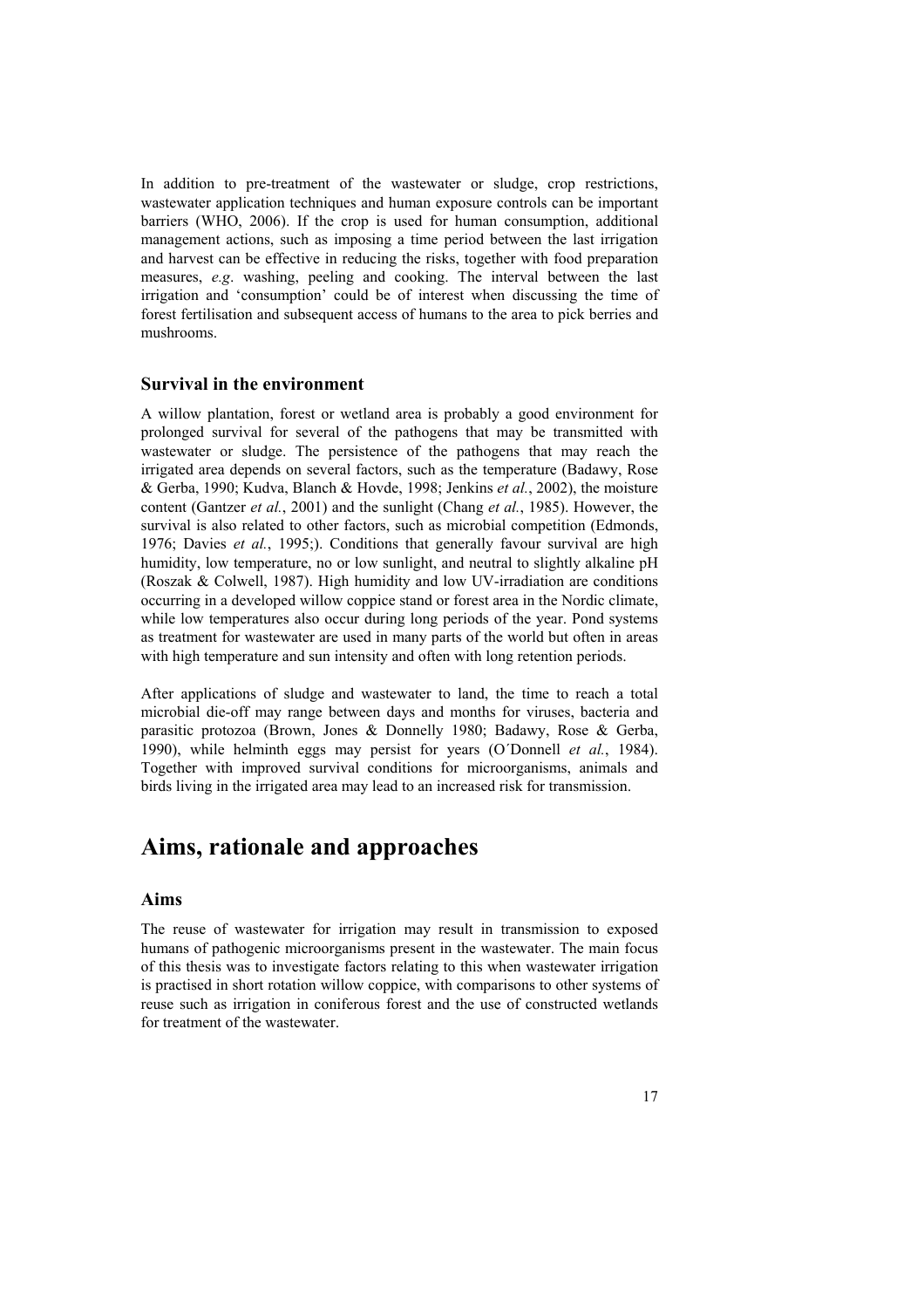The general aim of this thesis was thus to investigate the pathogen reduction potential on the basis of field studies and controlled field and laboratory experiments, and to relate this to the potential health risk when using wastewater for irrigation of short rotation willow coppice or coniferous forest or when treated in constructed wetlands. This was achieved by studying the pathogen load in the wastewater and its removal in the treatments, by conducting groundwater sampling, tracer studies, by analyses of animal stools and organs, and by determining the occurrence and survival of microorganisms in wetland sediments. It was further exemplified by a risk assessment approach for some of the selected systems.

Each of the papers presented addressed specific questions:

To what extent does the soil type affect the transport and retention of microorganisms present in the irrigation wastewater, and what factors facilitate the transport of microorganisms to groundwater level? (**Paper I**).

What is the occurrence and removal of indicator organisms and selected pathogens in three Swedish treatment plants and does the use of pre-treated wastewater for irrigation lead to groundwater contamination, creation of aerosols, or other transmission risks? (**Paper II**).

Do temperature, light exposure and type of vegetation influence the survival of pathogenic microorganisms in ground forest vegetation? (**Paper III**).

What are the occurrence, reduction and survival of indicator organisms in the sediments in two constructed wetlands used for wastewater and stormwater treatment? (**Paper IV**).

What is the pathogenic load that enters the fields with the irrigation water and what is the risk with this type of reuse in subsequent exposures? (**Paper V**).

### **Rationale**

Paper I. When wastewater is applied on land, the transport of microorganisms down to the groundwater is crucial for potential exposure through drinking water from wells. The group of organisms of main concern is pathogenic viruses present in the wastewater due to their small size, high excreted numbers and low infective dose. If transported to the groundwater, virus survival can be prolonged due to the protected environment with low temperature and no sunlight. In order to study the transport and retention of viruses, bacteriophages can be used as a tracer. The advantage of using bacteriophages is that the assay allows high dilution, the phages are harmless to humans and to the environment, and they are easily detected and quantified (Havelaar *et al*., 1991).

**Paper II.** Irrigation with municipal wastewater on willow coppice is a new way of reusing wastewater in Sweden. The application has several advantages. The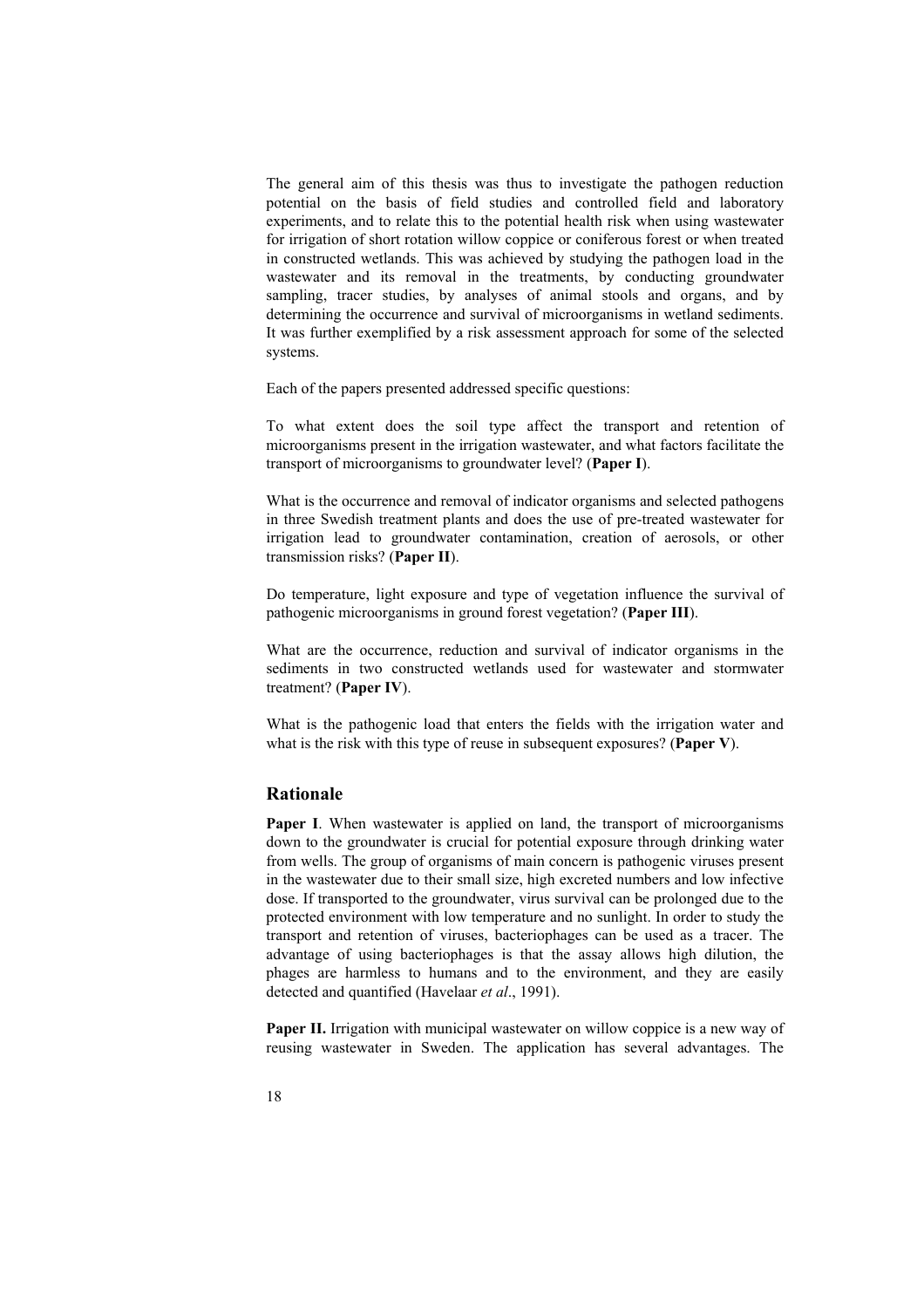wastewater is used as a valuable water and nutrient resource and willow is a crop that is not used as food or fodder, thus excluding an essential transmission route. However, the irrigation can create new routes of exposure compared with the conventional treatment and these new routes need to be evaluated.

**Paper III.** In 2005, a prohibition on landfilling sludge was introduced in the EU. Applying wastewater and sludge in forest areas as fertilisers can be an alternative but could create new exposure situations for pathogens occurring in the wastewater and sludge. Transmission of pathogenic organisms to humans can occur when an irrigated or sludge-fertilised area is used for recreation. Animals living in the area could also potentially be exposed and infected.

Paper IV. Most studies in wetlands for wastewater treatment concern the water phase and its nutrient and particle removal. Less is understood regarding the removal process and fate of faecal pathogens present in the wastewater. Exposure from constructed wetland for wastewater treatments may, for example, occur if wetland areas are used as recreational areas for people. The limited knowledge related to survival and reduction of pathogens in these systems in cold climate raises questions regarding potential secondary transmission.

Paper V. Wastewater irrigation of willow coppice has also been conducted in other countries than Sweden, *e.g*. Greece and Northern Ireland**.** Baseline information regarding treatment levels, occurrence of faecal organisms in groundwater in irrigated areas, irrigation methods, potential exposure situations and barriers was obtained at six different field sites and it would be logical to use this background information in an assessment of subsequent risks.

#### **Approaches**

**Paper I.** A lysimeter study was conducted with the bacteriophage *Salmonella typhimurium* type 28B as a model virus applied on lysimeters of two different sizes filled with two types of soil, cropped with willow plants and non-cropped. The percolated water was collected and analysed for the presence and concentrations of the added bacteriophage.

**Paper II.** A baseline study was conducted in three Swedish full-scale field sites with characterisation of the wastewater used and removal of pathogens and indicator organisms, as well as sampling of the groundwater and faecal stools from animals living in the irrigated area.

**Paper III.** A microcosm study was set up in the laboratory with added selected organisms, both pathogens and indicator organisms, applied to two different types of vegetation, under controlled light exposure and temperature regimes. The persistence of the selected organisms was analysed.

**Paper IV.** Sediment traps were placed in transects in two wetlands and the amount of particulate matter and faecal organisms analysed in order to assess the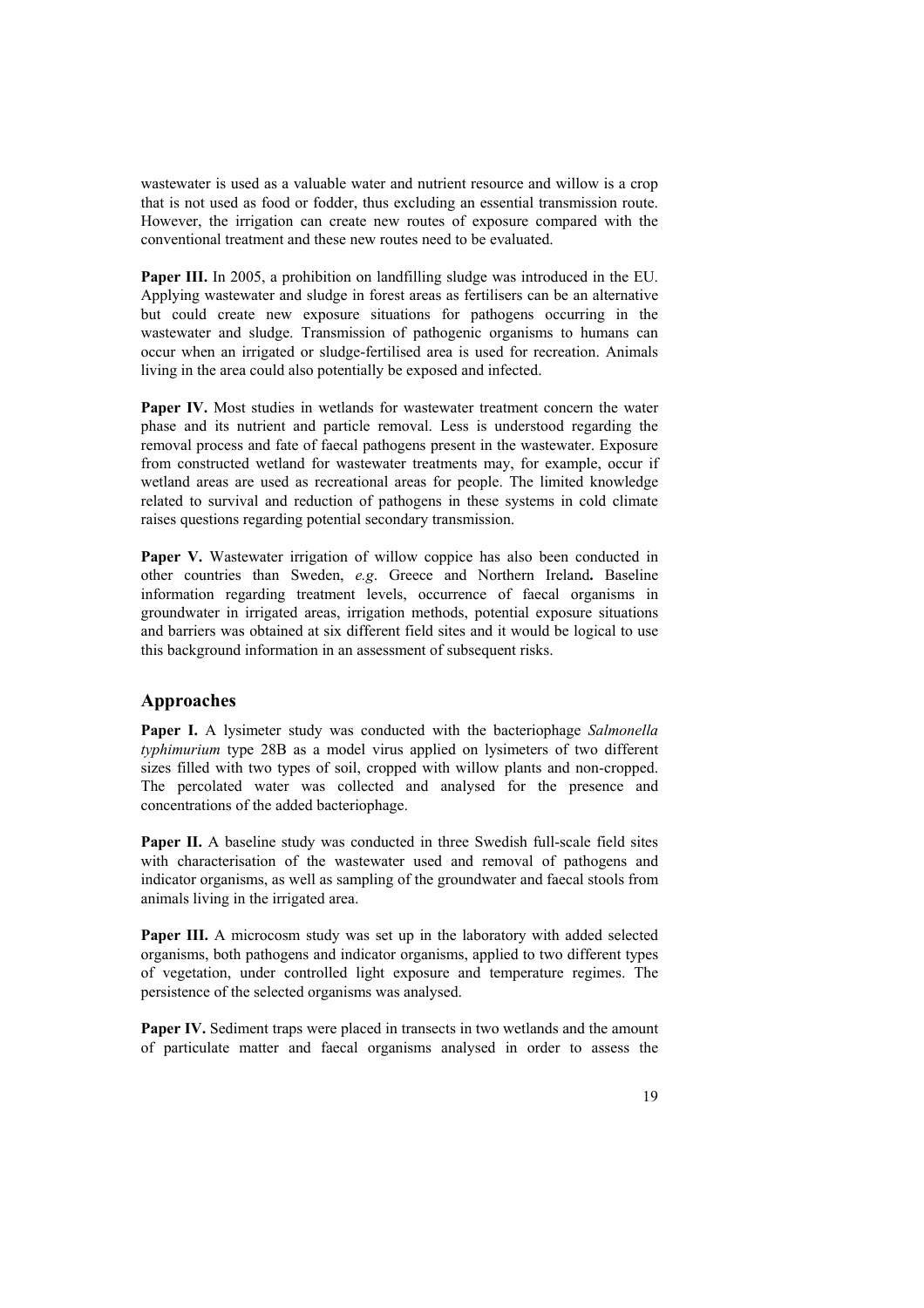occurrence and removal of faecal organisms. A supplementary laboratory study was performed with sediment columns from the wetlands to which faecal organisms were added. The columns were placed in different temperatures in order to study the organism survival.

Paper V. A baseline study was conducted at six study sites with wastewater irrigation of willow coppice in Greece, Sweden and Northern Ireland. The occurrence and reduction in pathogens and indicator organisms in wastewater and the potential occurrence of faecal organisms in groundwater were evaluated and used in a comparative risk assessment.

## **Materials and methods**

### **Study sites**

#### *Treatment plants and irrigation areas (Papers II and V)*

Two linked field studies were carried out in Sweden, Greece and Northern Ireland, regarding the sanitary aspects of wastewater irrigation of energy forests. In total, six field sites were included with large variation in size, level of pre-treatment of the irrigation water, climate conditions, *etc*. The occurrence and removal of organisms in the wastewater treatment plants (Papers II, V), occurrence in groundwater (Papers II, V) and in foliage and in faecal stools from animals living in the area (Paper II) were analysed. A comparative microbial risk assessment was performed with selected scenarios regarding risk for transmission and infection during wastewater irrigation (Paper V).

#### Bromölla, Sweden (56º01'N, 14º11'E)

The treatment plant at Bromölla (which receives wastewater from approximately 10000 person equivalents (pe)) has a pre-sedimentation step followed by biological treatment in bio-beds and chemical treatment with phosphorus precipitation. Irrigation of willow coppice is conducted using perforated tubes placed on the ground, with a spacing of 11 m and perforations every 10 m (Carlander *et al.*, 2002). Approximately 10% of the total volume of wastewater produced is used for irrigation.

#### Kvidinge, Sweden (56º08'N, 13º04'E)

The treatment plant in Kvidinge receives wastewater from approximately 1400 pe and is a conventional active-sludge plant with after-sedimentation for separation of phosphorus. The water used for irrigation of willow coppice is extracted before the chemical treatment stage. The willow coppice of 10 ha was established in 1996 and receives the total amount of the wastewater produced during the vegetation period (Carlander*, et al.*, 2002). Low emitting sprinklers assembled on tubes placed on the ground are used for the irrigation.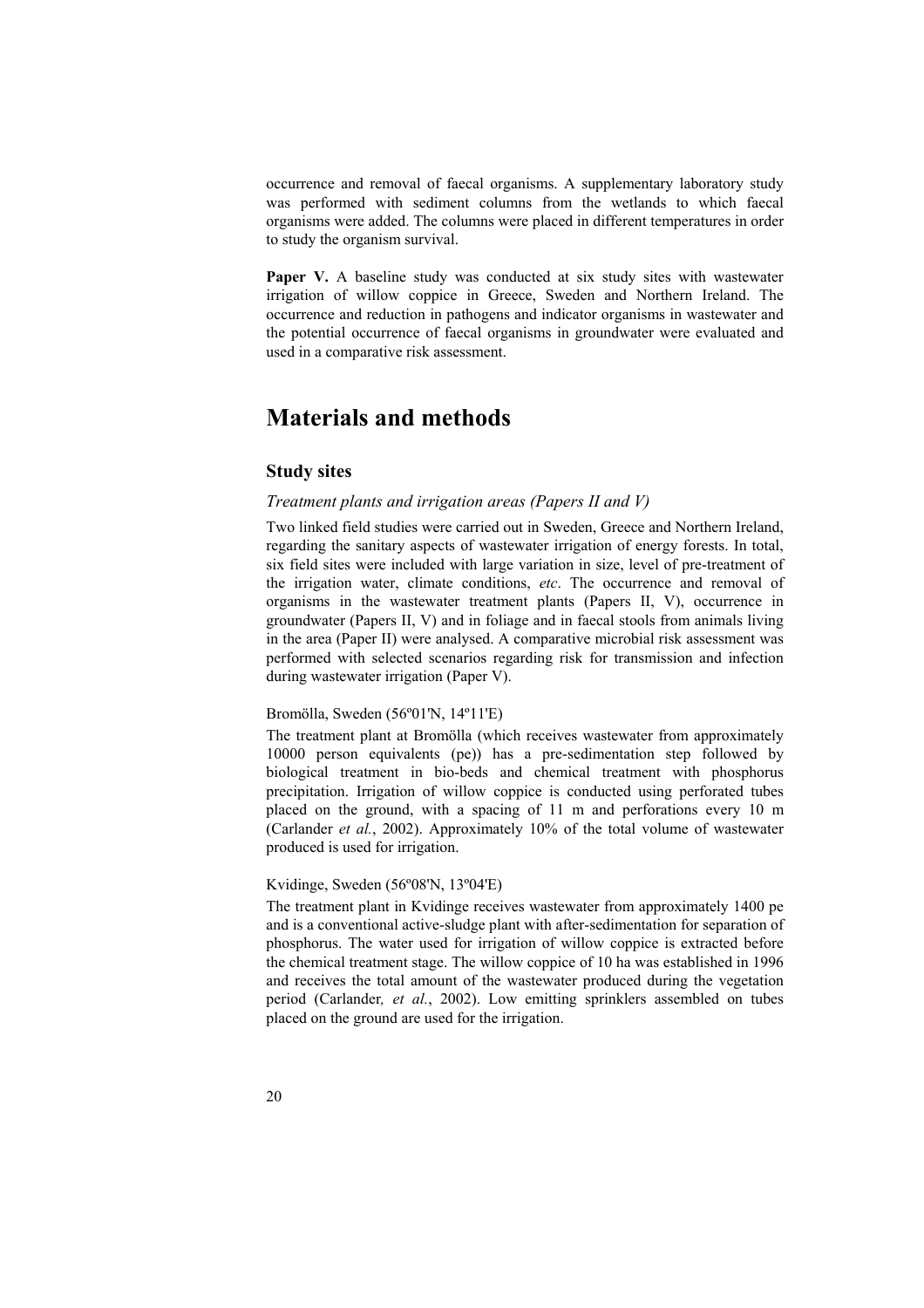#### Kågeröd, Sweden (56º00'N, 13º04'E)

The wastewater in Kågeröd (1500 pe) is biologically treated (active sludge) before being used as irrigation water in the planted field. During the winter season, the wastewater is chemically treated before being discharged to the recipient waters. The plantation of 11 ha willow coppice was established in 1995 and wastewater irrigation started in spring 1997 (Carlander*, et al.*, 2002). The irrigation system consists of perforated tubes placed on the ground at various spacings (4-18 m).

#### Roma, Sweden (57º30'N, 18º28'E)

The wastewater used for irrigation in Roma, Gotland, (1400 pe) is different from the other wastewaters described since it has been treated and stored in oxidation ponds. The willow cropped field in Roma has a size of 5 ha and the irrigation system consists of drip pipes placed on the ground, in every double row of willow.

#### Culmore, Northern Ireland, UK (55º03'N, 7º16'W)

The Culmore wastewater treatment plant receives approximately 60000  $m<sup>3</sup>$  per day and the wastewater is mechanically treated before partly being used for irrigation. The willow coppice area is approximately 5 ha and is irrigated using low pressure sprinklers, at a height of approximately 25 cm above ground (for experimental plots) or tubes placed on the ground (surrounding willow coppice).

#### Larissa, Greece (39º39'N, 22º25'E)

The treatment plant in Larissa receives approximately 40000  $m<sup>3</sup>$  per day and the wastewater is mechanically treated, taken from the outflow of primary clarifiers (Larsson, 2003) before being used for irrigation. The willow coppice consists of a 2 ha area and irrigation is conducted using drip irrigation pipes placed on the ground in every double row of willows.

#### Sampling

Samples of wastewater (both raw and pre-treated), groundwater, foliage, animal stools and organs were taken from the six field sites described above (Papers II and V) and the sampling schedule is summarised in Table 3. For the sites in Bromölla, Kvidinge and Kågeröd, raw and treated wastewater was sampled for 24 hours on each sampling occasion.

Table 3. *Type of samples taken in each of the six wastewater (WW) irrigated willow coppice sites studied in Papers II and V* 

| Site       | Raw WW       | <b>Treated WW</b> | Groundwater Foliage |   | Stools | Organs |
|------------|--------------|-------------------|---------------------|---|--------|--------|
| Bromölla x |              | X                 | X                   |   |        | X      |
| Kvidinge x |              | X                 | X                   | X | X      | X      |
| Kågeröd x  |              | X                 | X                   | X | X      | X      |
| Roma       | X            | X                 | X                   |   |        |        |
| Culmore    | $\mathbf{x}$ | X                 | X                   |   |        |        |
| Larissa    | X            | X                 |                     |   |        |        |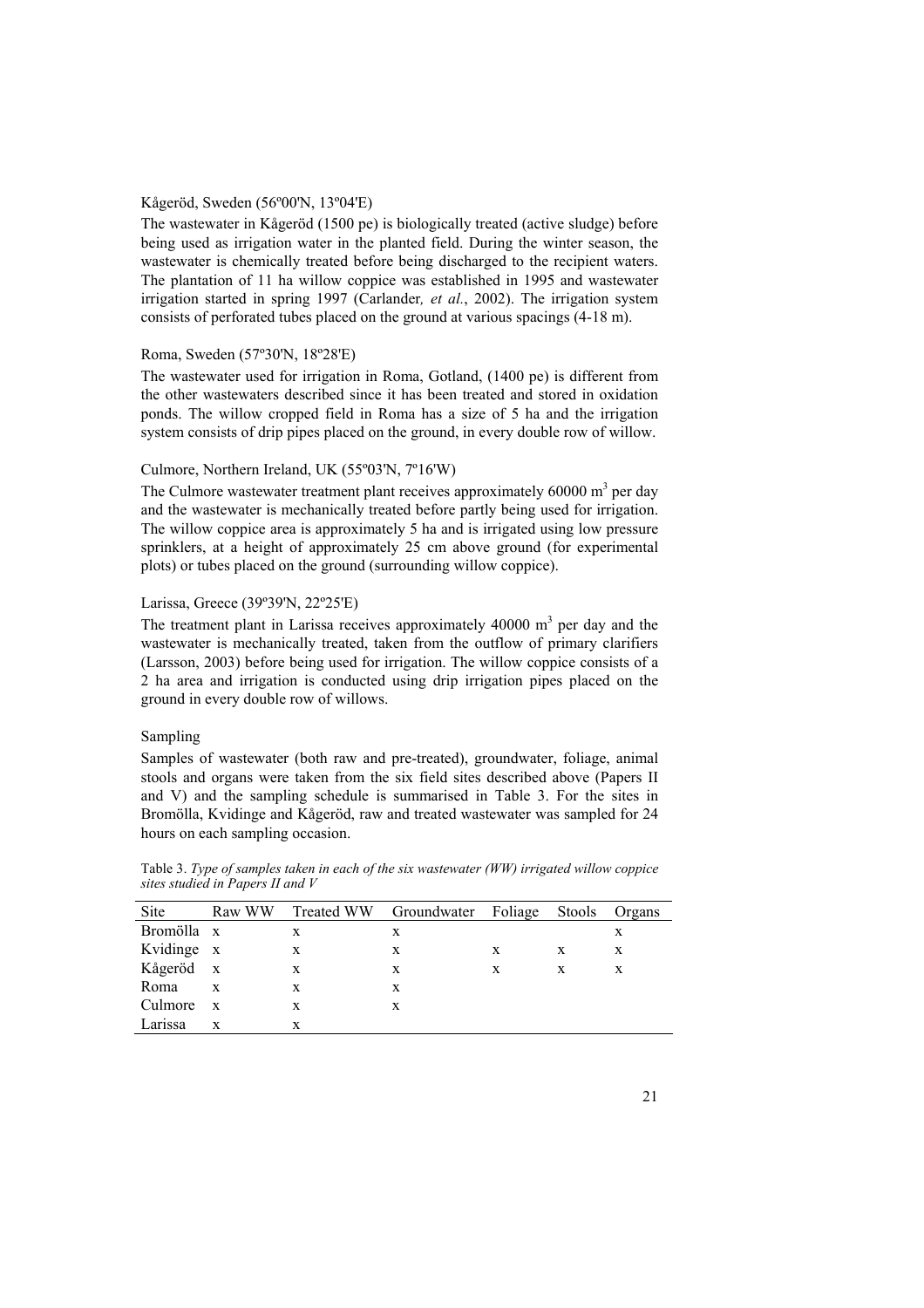### *Lysimeter study (Paper I)*

The bacteriophage *Salmonella typhimurium* type 28B was mixed with artificial wastewater and applied to lysimeters cropped with willow plants on two occasions during two consecutive years (late autumn and spring, respectively). The lysimeters used in the study were of two sizes, 4 large (1200 litre) and 6 small (68 litre), and with arable clay (2 large) or sand (2 large and 6 small) soil. The lysimeters were placed outdoors at a lysimeter station at Uppsala, Sweden (59º49'N, 17º40'E). Two of the small sand lysimeters were not cropped and were used as controls. The drainage water from the lysimeters was collected and analysed for the occurrence of the added bacteriophage, giving information regarding the transport and retention of the phages in the soil-water matrix.

#### *Coniferous forest*

#### Microcosm study (Paper III)

Microcosm studies were carried out in the laboratory with two different vegetation types, lichen and moss, at two different temperatures and two light exposure regimes. Organisms, both indicator and pathogens, were added to the microcosms and thereafter sampled and analysed for the presence and survival time in this environment.

#### Vindeln, Sweden (64º12'N, 19º42'E) - Field study (unpublished results)

In Vindeln, northern Sweden, a field study was started in 1997 with wastewater irrigation of coniferous forest. The wastewater treatment plant receives wastewater from approximately 2500 persons and the wastewater is mechanically treated (grids and sand filter) before being used for irrigation. The 2 ha forest site was fenced and the main tree species was Scots pine (*Pinus sylvestris*), approx. 60 years old. Irrigation was conducted using sprinklers, approx. 85 cm high.

Mechanically treated wastewater, vegetation samples and water from suction cups (tension lysimeters) installed in the soil at approx 0.5 m depth within the irrigated area were sampled and analysed for the presence of indicator organisms and selected pathogens (unpublished results). Vegetation samples were taken on five occasions: before irrigation started, on two occasions during the irrigation period, and two and four weeks after irrigation had ceased.

#### *Wetlands (Paper IV)*

In two constructed wetlands for treatment of wastewater and stormwater, respectively, the occurrence and survival of pathogens was studied. Water was sampled at the inlet and the outlet, and sedimentary material collected in traps was analysed for the occurrence of indicator organisms. In addition to the analyses for occurrence, a survival study of selected organisms in sediment cores was carried out in the laboratory.

#### Wetland for wastewater treatment, Oxelösund, Sweden (58º40'N, 17º06'E)

The wetland receives municipal wastewater that is mechanically and chemically pre-treated before it enters the wetland. The wetland consists of two parallel pond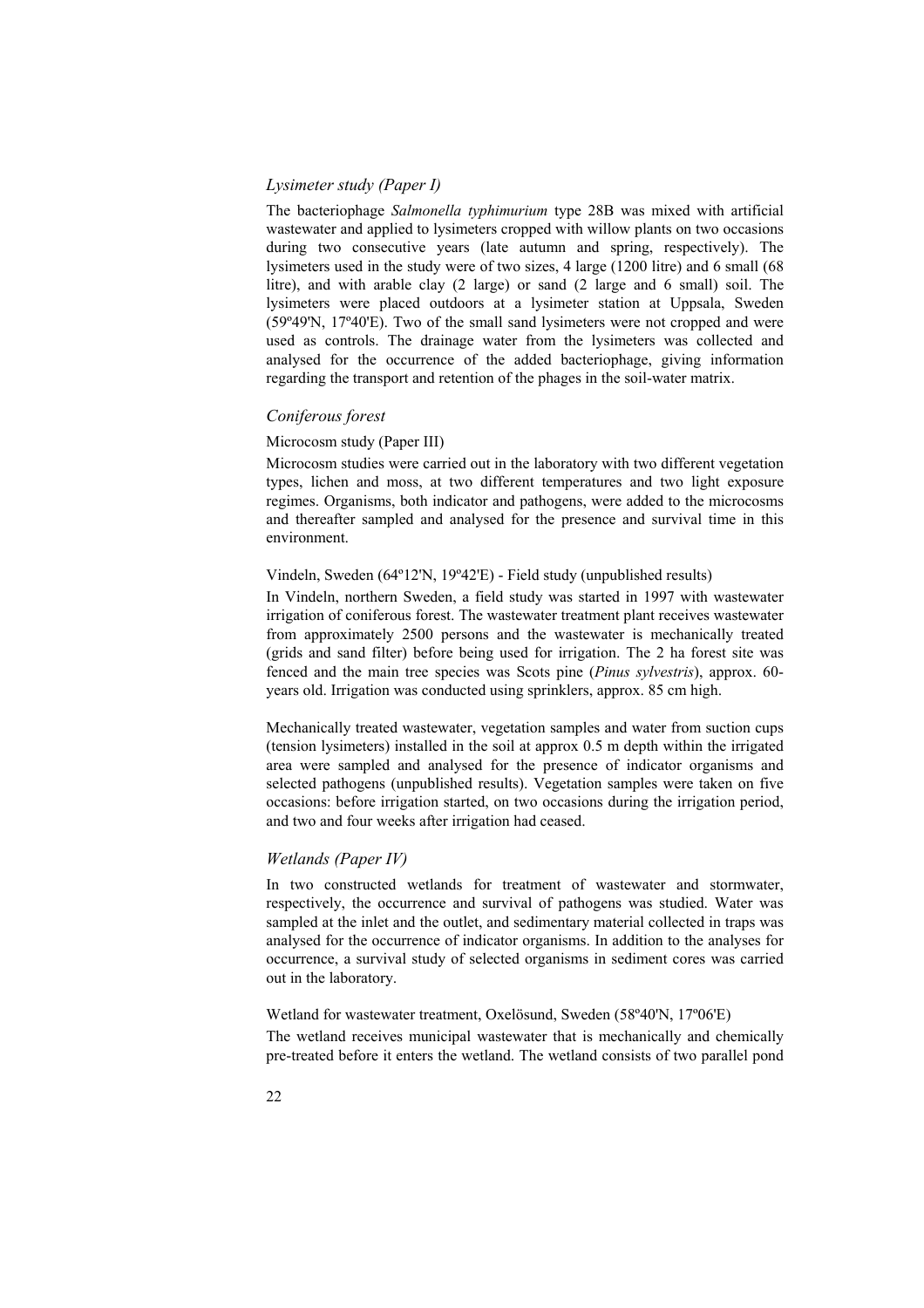systems (Fig. 1) with a daily load of approximately 6000  $m<sup>3</sup>$  and with an average retention time of 8 days at the time of the study ( Wittgren, Stenström & Sundblad, 1996; Andersson, Wittgren & Ridderstolpe, 2000;). After 2000, the retention time was reduced to 6 days (Andersson & Kallner, 2002). Sampling of sediments was conducted in one of the parallel systems, where each of the ponds holds 20000-  $25000 \text{ m}^3$  and is intermittently filled and emptied. Due to the intermittent operation and potential creation of channels/canals, the effective surface varies from 18 to 24 hectares. Large areas of the wetland are open ponds with sparse vegetation.



*Fig. 1*. Constructed wetlands for treatment of municipal wastewater in Oxelösund, Sweden. Dotted lines indicate transects with sediment traps (Paper IV).

#### Wetland for stormwater treatment

The 18 ha stormwater wetland (Fig. 2) receives run-off water from housing and industrial areas. The total drainage area is 7 km<sup>2</sup> producing approximately  $1.8*10^6$ m<sup>3</sup> stormwater each year. The wetland area consists of a sedimentation pond, a surface overflow area and a denitrification pond, and has a total retention time of 3-5 days.



*Fig. 2*. Constructed stormwater wetland in Flemingsberg, Sweden. Dotted lines indicate transects with sediment traps (Paper IV).

#### Microbiological methods

Disease-causing microorganisms are often difficult and time-consuming to analyse, and are also risky to handle. As an alternative, indicator organisms are commonly used as substitutes. These are microorganisms that occur normally in the gut of humans and other warm-blooded animals but do not normally cause disease. Under normal conditions, the indicator organisms do not grow or propagate in the environment, are relatively easy and rapid to analyse and give information on the extent to which water or other types of samples are polluted by faeces (WHO, 1993). The main groups of indicator organisms that are analysed are total coliforms (with subgroups faecal coliforms and *E. coli*), faecal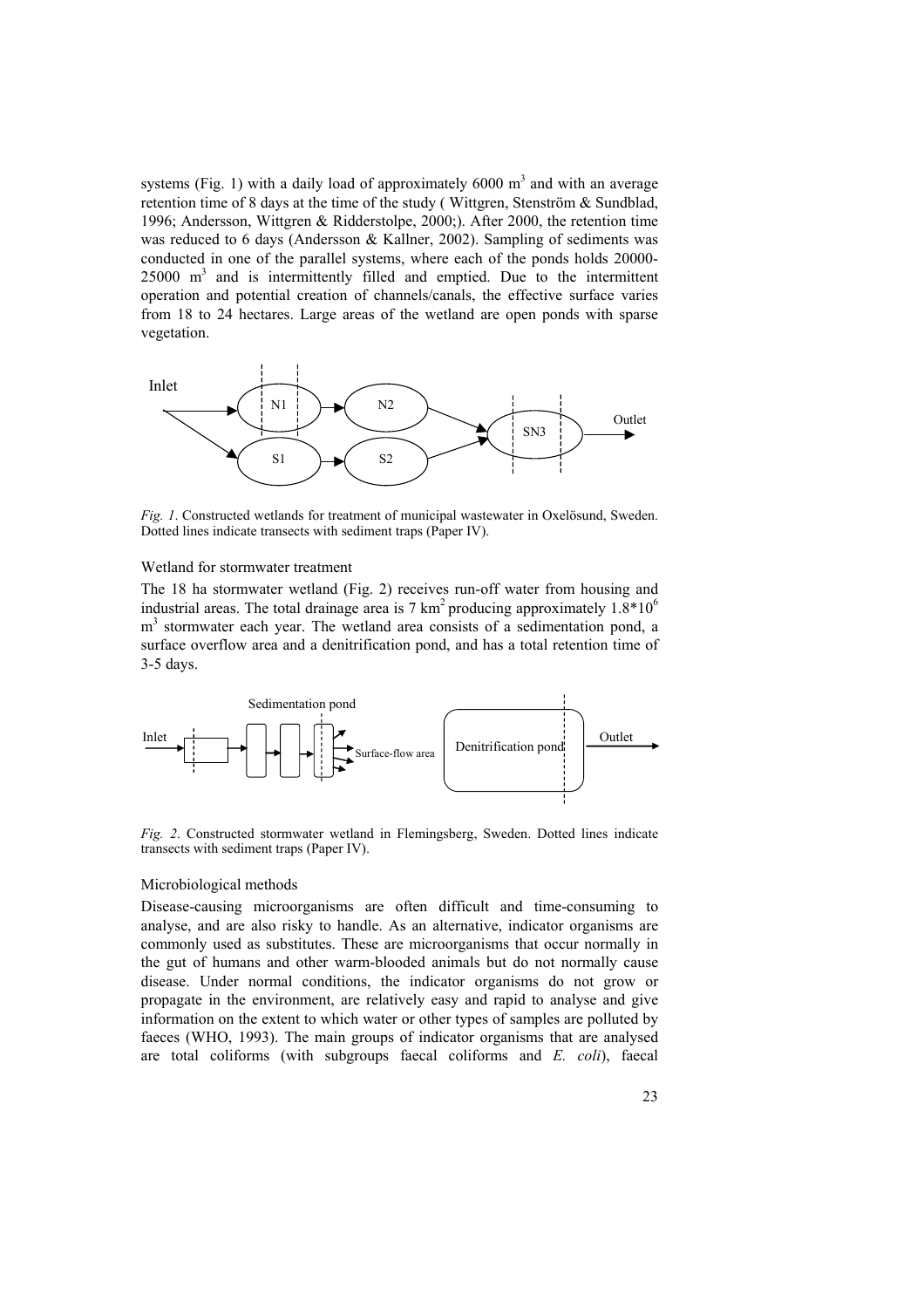enterococci, sulphite-reducing, sporeforming anaerobic bacteria (*Clostridia*) and coliphages. All of the indicator organisms were analysed in the untreated and treated wastewater to validate the treatment efficiency, and in the groundwater to obtain information about the potential faecal pollution. The samples of wastewater, groundwater, foliage and faecal stools were analysed at the Swedish Institute for Infectious Disease Control (SMI), while the organs and some of the faecal stools were analysed at the National Veterinary Institute (SVA) in Uppsala. The indicator organisms analysed are further described below and concentrations in raw wastewater are summarised in Table 4.

Total coliforms is a large group of bacterial species belonging to the *Enterobacteriaceae* normally present in the gut in concentrations of around 10<sup>8</sup> cfu per gram (Stenström, 1996) and also found during the decomposition of organic matter in polluted water. This group was studied when characterising groundwater, to indicate trends of regrowth and faecal contamination, and also to establish a reference to the current drinking water guidelines, where no total coliforms should be detected in any 100 ml sample of treated water entering or present in the distribution system (WHO, 1993).

Faecal coliforms are a subgroup of the total coliforms and include mainly species within *Escherichia* and *Klebsiella* that normally occur in the gut. Presumptive *E. coli* is a subgroup within the faecal coliforms, mainly *Escherichia coli. E. coli* is a more specific indicator of faecal pollution, but the analytical method is not fully species-specific.

Faecal enterococci (intestinal enterococci) is the name for several species of related Gram positive bacteria. The survival in water varies, but *Enterococcus faecalis* and *E. faecium* mainly have the best indicative value. Faecal enterococci occur in the intestines of humans, animals and birds but some species also occur in association with plant material and its decomposition. *E. faecalis* and *E. faecium* may have a better survival than the faecal coliforms.

Sulphite-reducing, sporeforming anaerobic bacteria, are dominated by *Clostridium perfringens*, and occur in the gut in concentrations of approximately  $10<sup>4</sup>$  per gram faeces (Stenström, 1996). The *Clostridium* bacterium is sporeforming and the spores are very resistant and can survive for long periods.

Coliphages is a group of viruses using *Escherichia coli* as a host. Bacteriophages can normally not replicate in water or soil but have a longer survival time and a greater resistance than coliforms. Coliphages are mainly used as an indicator for viruses and are harmless to humans and animals.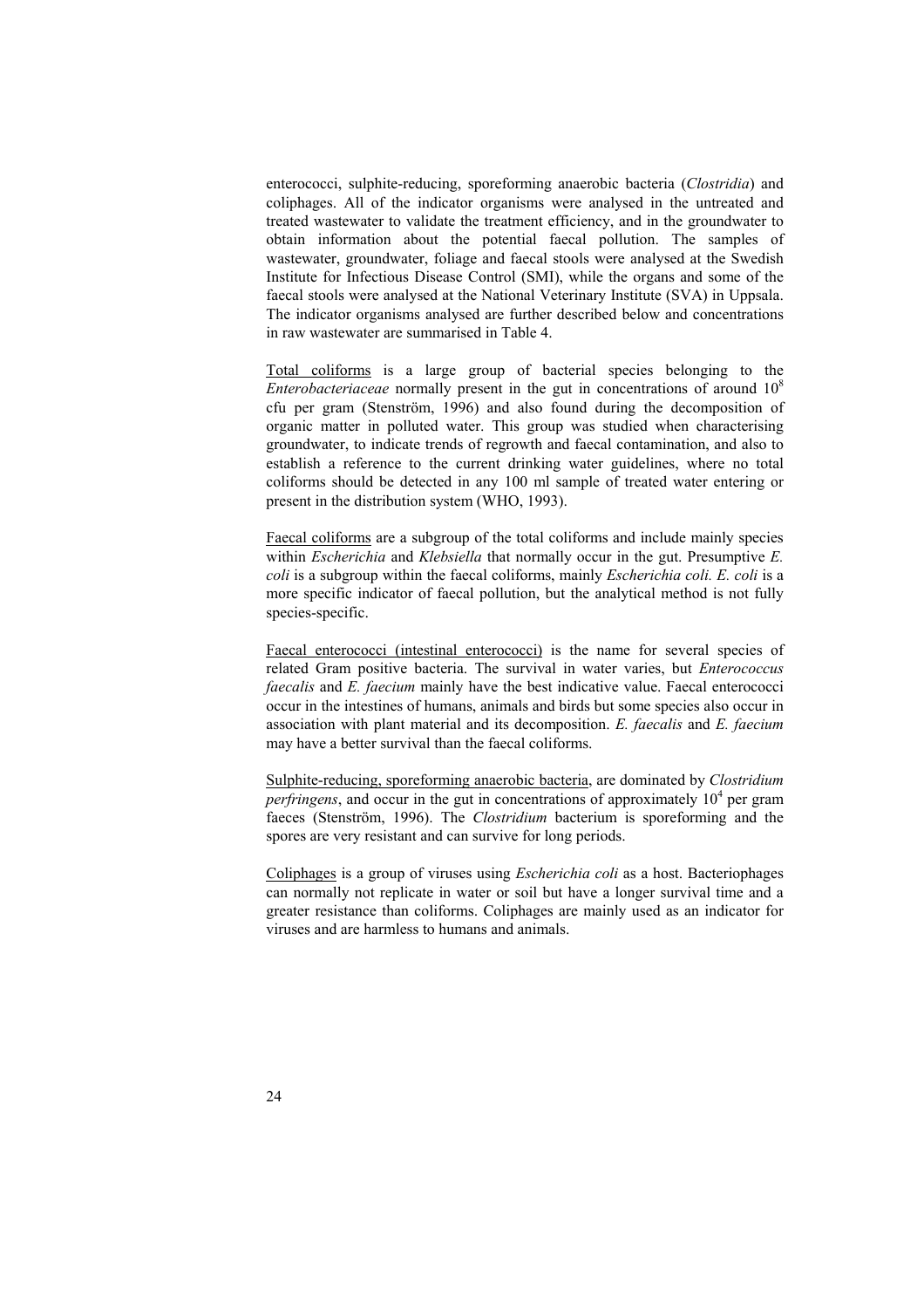|                  | Table 4. Concentrations of faecal indicator organisms in raw wastewater (Horan, 2003; |  |  |  |  |
|------------------|---------------------------------------------------------------------------------------|--|--|--|--|
| Stenström, 1986) |                                                                                       |  |  |  |  |

| Organisms              | Concentration                     |
|------------------------|-----------------------------------|
|                        | $(\log_{10} 100 \text{ ml}^{-1})$ |
| Total coliforms        | 5.8-7.8                           |
| Faecal coliforms       | $5.3 - 7.4$                       |
| E coli                 | $6.2 - 6.4$                       |
| Intestinal enterococci | 5.4-6.7                           |
| Clostridia spp         | $4.3 - 4.7$                       |
| Coliphages             | 4.8-5.9                           |

In the studies, the indicator organisms were supplemented with four selected pathogens: *Salmonella*, *Campylobacter*, *Giardia* and *Cryptosporidium.* These four pathogens are of special interest when recycling municipal waste due to their potential to cause diseases in both humans and animals, *i.e*. zoonoses. These pathogens were analysed in raw and treated wastewater in order to evaluate the frequency of positive samples and to determine the load reaching the irrigated sites. The mentioned pathogens were also analysed in faecal stools from animals living in the fields in order to evaluate any potential increase in the frequency of positive samples caused by wastewater irrigation. The sampling procedure and analyses are described in detail in the respective papers and are summarised in Table 5.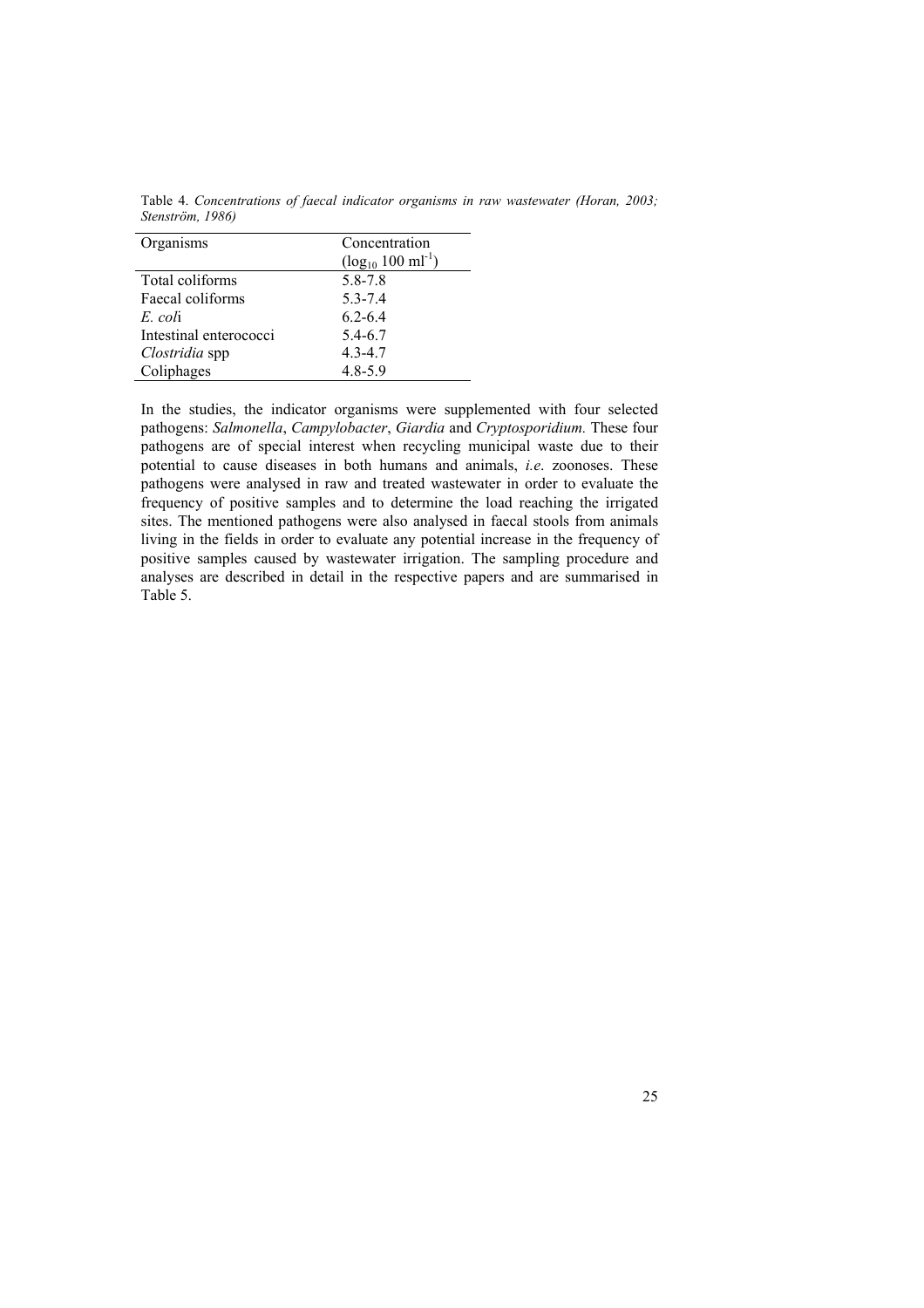Table 5. *Summary of organisms analysed and methods used in the respective papers* 

| Indicator organisms        | Substrate                      | Incubation time, temp.                | Verification   | Paper       | Reference     |
|----------------------------|--------------------------------|---------------------------------------|----------------|-------------|---------------|
| Total coliforms            | mEndoagar LES (Difco)          | 24±4h and 44±4h, $35\pm0.5^{\circ}$ C | Oxidase test   | II, IV, $V$ | (ISO, 2000b)  |
| Faecal coliforms (FC) and  | mFC agar (Difco)               | 24±4h, $44\pm0.5$ °C                  | <b>LTLSB</b>   | $II-V$      | (ISO, 2000b)  |
| $E. coli$ (EC)             |                                |                                       |                |             |               |
| Enterococci                | mEnterococcus agar (Difco)     | 44±4h, $35\pm0.5$ °C                  | Esculine test  | $II$ -IV    | (ISO, 2000a)  |
| Clostridia spp             | Perfringens agar (Difco)       | 20±4h and 44±4h, $37\pm1$ °C          |                | II, IV, $V$ | (ISO, 1986)   |
| Bacteriophages             |                                |                                       | Host strain    |             |               |
| Somatic coliphage          | Nutrient agar, Nutrient broth  | $18\pm2$ h, $37\pm1$ °C               | E.coli ATCC    | II, IV, $V$ | (Adams, 1959) |
|                            |                                |                                       | 13706          |             | (ISO, 2000c)  |
| Salmonella typhimurium     | Nutrient agar, Nutrient broth  | $18\pm2$ h, $37\pm1$ °C               | S. typhimurium | I, III      | (Lilleengen,  |
| phage type 28 B            |                                |                                       | type 5         |             | 1948; ISO,    |
|                            |                                |                                       |                |             | 2000c         |
| Coliphage $\varphi$ at 174 | Nutrient agar, Nutrient broth  |                                       | E. coli WG5    | Ш           | (ISO, 2000c)  |
| Pathogens                  |                                |                                       |                |             |               |
| Salmonella spp             | Buffered peptone water         | 16-20h, $36\pm2$ °C                   | Oxidase        | II, V       | (ISO, 1995)   |
|                            | (Difco), Rappaport-Vassiliadis |                                       | Mucab          |             |               |
|                            | medium (Oxoid) Brilliant green | 18-24h, 41.5±0.5°C                    |                |             |               |
|                            | agar (Oxoid)                   | 18-24h, $+36\pm2$ °C                  |                |             |               |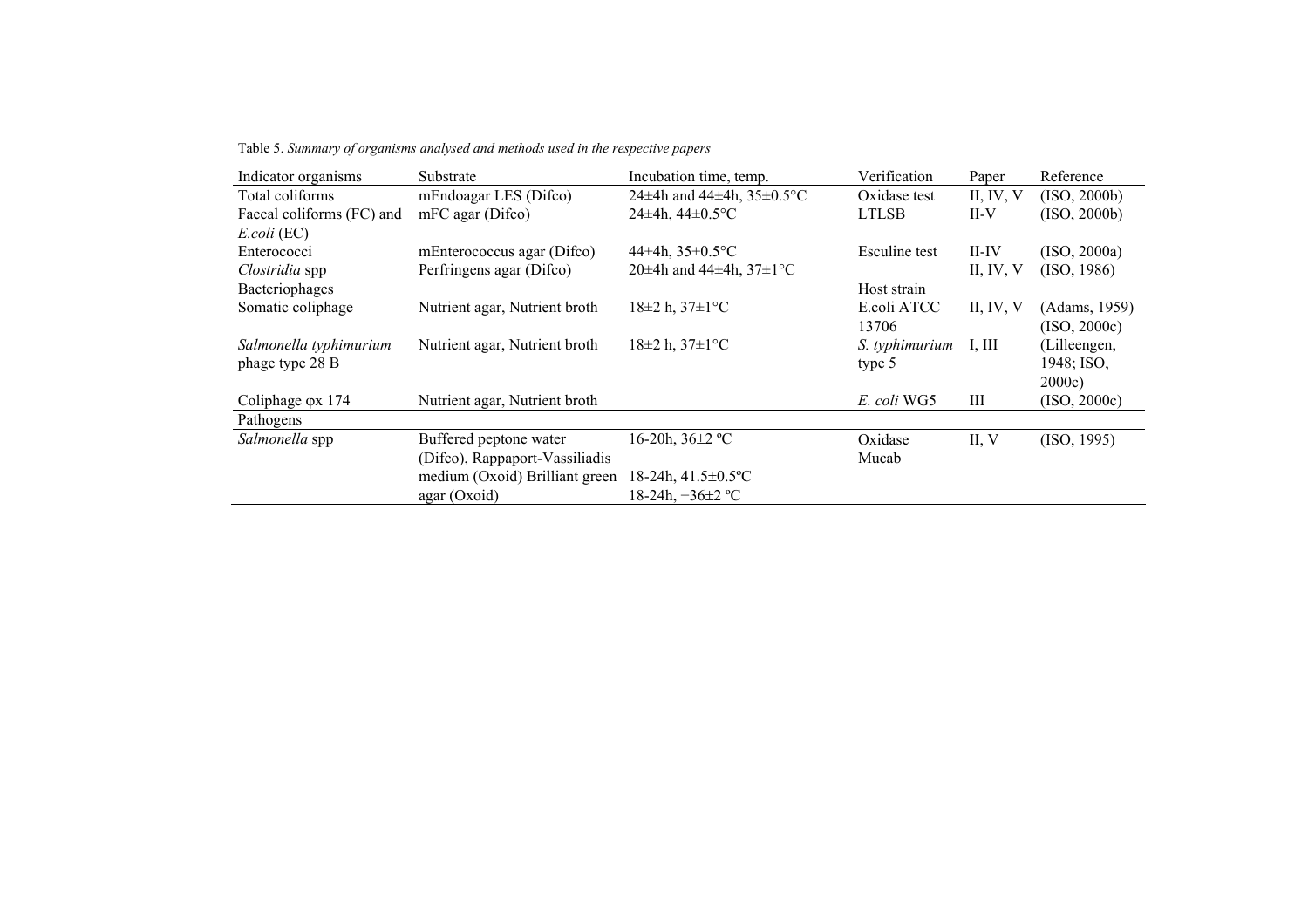Table 5. *cntd*

| Pathogens                  | Substrate                      | Incubation time, temp.     | Verification  | Paper        | Reference                |
|----------------------------|--------------------------------|----------------------------|---------------|--------------|--------------------------|
| Campylobacter spp          | Campylobacter blood-free       | 1 h, $+37^{\circ}$ C       | Gram staining | II, V        | (NMKL, 1990)             |
|                            | selective enrichment broth,    |                            |               |              |                          |
|                            | Selective supplement (Oxoid),  | overnight, $+37^{\circ}$ C |               |              |                          |
|                            | Blood free selective substrate | 18 h, $+42^{\circ}$ C      |               |              |                          |
|                            | (Oxoid)                        |                            |               |              |                          |
| Campylobacter              | Preston Campylobacter-         | $24h, +42^{\circ}C$        |               | $\mathbf{I}$ | (Hansson <i>et al.</i> , |
| (organ)                    | Selective Enrichment Broth,    |                            |               |              | 2004; Hansson            |
|                            | Preston Campylobacter-         | 48h, $+42^{\circ}$ C       |               |              | <i>et al.</i> , 2005)    |
|                            | Selective agar                 |                            |               |              |                          |
| E.coli (verotoxigenic O-   | Peptone water                  |                            |               | $\mathbf{I}$ | (Wahlström et            |
| group 157)                 |                                |                            |               |              | al., 2003)               |
| Parasites                  | Concentration                  |                            | Purification  | Paper        | Reference                |
| Giardia spp (water)        | Centrifugation                 |                            | <b>IMS</b>    | II, V        | (USEPA, 2001)            |
| Giardia spp(organs and     |                                |                            |               | $\rm{II}$    | (Anon, 1986;             |
| faeces)                    |                                |                            |               |              | Thienpont et             |
|                            |                                |                            |               |              | <i>al.</i> , 1986)       |
| <i>Cryptosporidium</i> spp | Centrifugation                 |                            | <b>IMS</b>    | II, V        | (USEPA, 2001)            |
| (water)                    |                                |                            |               |              |                          |
| Cryptosporidium spp        |                                |                            |               | $\mathbf{I}$ | (Henriksen &             |
| (organs and faeces)        |                                |                            |               |              | Pohlenz, 1981)           |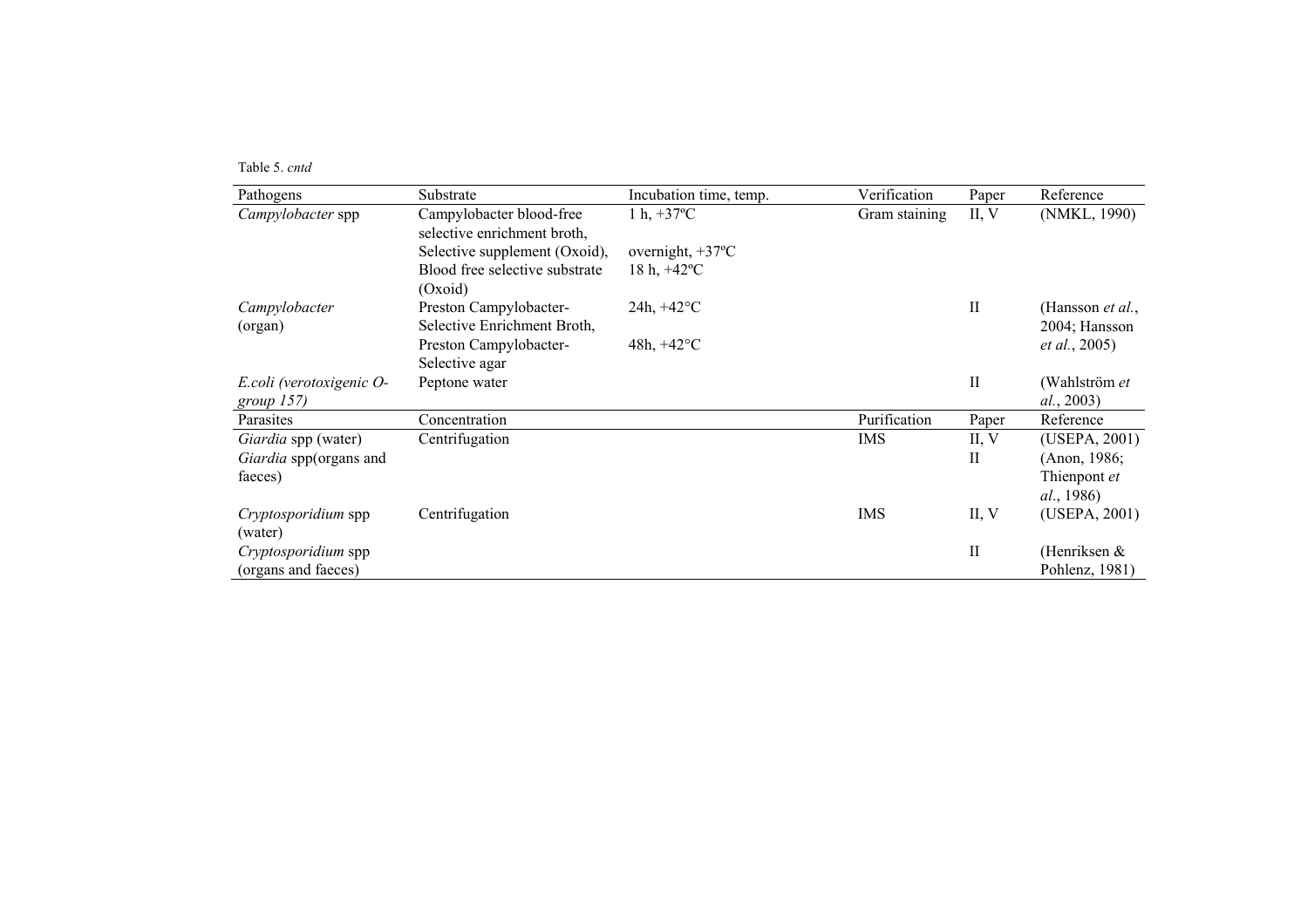## **Results and discussion**

### **Occurrence of indicator organisms and pathogens in wastewater**

The occurrence of indicator organisms and pathogens in wastewater was analysed in five treatment plants and three wetland or pond systems and the results are presented in Papers II-V. The concentrations of organisms in the raw wastewater entering the treatment plants were in similar ranges between the sites (Table 6) and corresponded with literature data (Table 4; Stenström, 1986; Horan, 2003). An exception was the site in Roma, with 1 to 2  $log_{10}$  lower concentrations of indicator organisms than the other sites, as reported for the inlet to the first oxidation pond. Raw sewage from the households entered the oxidation pond without any pretreatment, but was diluted by the already treated wastewater, and the concentrations varied depending on the amount of raw wastewater being discharged into the oxidation pond and the time of sampling in relation to discharge of raw wastewater.

The concentrations of indicator organisms in the inlets of the two wetlands studied (Paper IV) are presented for comparison. The inlet water in the wastewater wetland was mechanically and chemically pre-treated before discharge to the wetland, resulting in  $1-3 \log_{10}$  lower concentration of organisms compared with the raw wastewater at the other sites. The incoming concentrations agree with an earlier reported study (Wittgren, Stenström & Sundblad, 1996). Low concentrations of indicator organisms were found in the inlet of the stormwater wetland. This may be due to a lower impact from animals in the surface run-off water from roads, industrial areas, *etc*. The occurrences of some indicator organisms may also represent their potential to grow in soil or decaying vegetation. Both the total coliforms and the *Clostridia* can be naturally present in the environment (Stenström, 1996). The wetland samples represent single samples for comparison only without any intention to discuss variations that could occur.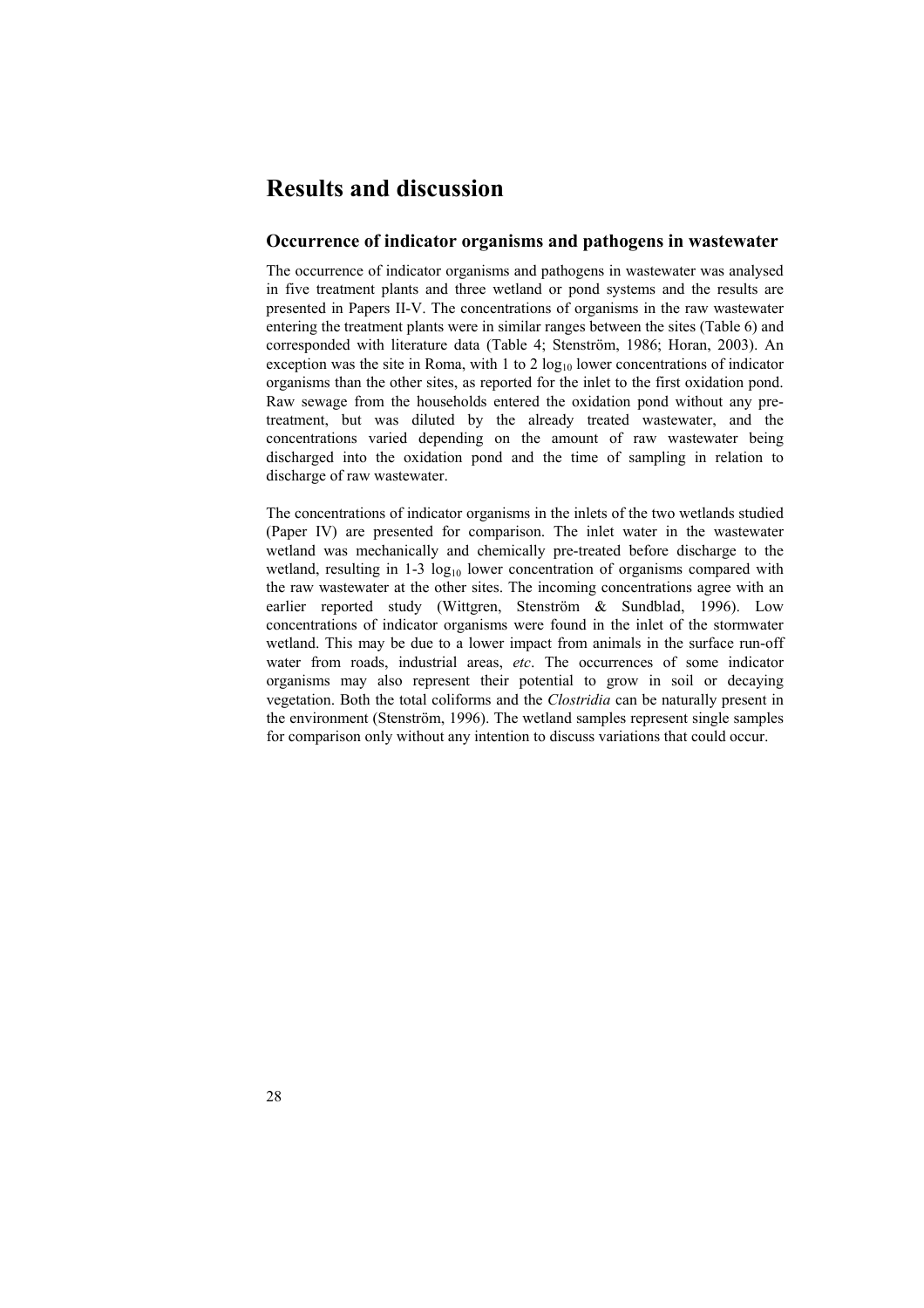Table 6. Average c*oncentration of indicator organisms in untreated wastewater entering the treatment plants (*± *standard deviation). Values representing the inlet to the oxidation pond (Roma) and inlet to the wastewater (Oxelösund) and stormwater wetland (Flemingsberg) are given for comparison. Concentration expressed as log10 cfu or pfu 100*   $ml<sup>-1</sup>$ 

| Site                 | Total<br>coliforms | E. coli       | Intestinal<br>enterococci | Clostridia    | Coliphages    |
|----------------------|--------------------|---------------|---------------------------|---------------|---------------|
| Sweden               |                    |               |                           |               |               |
| Roma $(n=2)^a$       | $5.1 - 5.7$        | $4.6 - 5.4$   | $4.1 - 5.1$               | 4.0           | $4.1 - 4.6$   |
| <b>Bromölla</b>      | $7.3 \pm 0.3$      | $6.8 \pm 0.3$ | $5.8 \pm 0.1$             | $5.2 \pm 0.3$ | $5.2 \pm 0.8$ |
| $(n=6)$              |                    |               |                           |               |               |
| Kvidinge             | $7.3 \pm 0.1$      | $6.5 \pm 0.3$ | $6.0{\pm}0.4$             | $4.7 \pm 0.1$ | $5.3 \pm 0.9$ |
| $(n=7)$              |                    |               |                           |               |               |
| Kågeröd              | $7.4 \pm 0.4$      | $6.4 \pm 0.6$ | $6.1 \pm 0.5$             | $4.6 \pm 0.4$ | $5.2 \pm 0.6$ |
| $(n=6)$              |                    |               |                           |               |               |
| Oxelösund            | 4.0                | $2.6 - 3.3$   | 3.4-3.7                   | $3.2 - 3.4$   | $3.8 - 4.9$   |
| $(n=2)^{a}$          |                    |               |                           |               |               |
| Flemingsberg         | 2.9                | 2.0           | $<$ 1                     | 1.8           | 1.0           |
| $(n=1)$              |                    |               |                           |               |               |
| <b>International</b> |                    |               |                           |               |               |
| Larissa,             | $7.5 - 8.2$        | $6.6 - 7.1$   | $5.9 - 6.5$               | $5.1 - 5.5$   | $6.3 - 6.8$   |
| Greece $(n=2)^a$     |                    |               |                           |               |               |
| Culmore,             | $7.7 \pm 0.4$      | $7.0 \pm 0.3$ | $5.8 \pm 0.1$             | $5.5 \pm 0.5$ | $6.0 \pm 0.7$ |
| Northern             |                    |               |                           |               |               |
| Ireland $(n=4)$      |                    |               |                           |               |               |

<sup>a</sup>=presented as individual values

The treatment of the wastewater ranged from mechanical to biological-chemical in the conventional treatment plants, in some cases followed by additional treatment in wetland/pond systems. The degree of treatment was clearly reflected in the reduction of organisms and thus in the concentration of organisms in the irrigation water (Tables 7 and 8). The reduction in indicator organisms was assumed to reflect reduction of pathogenic organism groups potentially present in wastewater. The lowest removal, approximately  $1 \log_{10}$  for the indicator organisms, was found in the mechanically treated wastewater in Culmore. For the treatment plants in Kågeröd, Bromölla, Kvidinge and Larissa, the reduction in vegetative bacteria was 2-3 log<sub>10</sub>, while the sporeforming bacteria (*C. perfringens*) and coliphages were reduced by  $1-2 \log_{10}$ . This reduction pattern agrees with earlier findings (Ottoson, 2005).

The efficiency of organism reduction in the Roma pond system varied between the two sampling occasions, mainly for the coliform parameters but also for the others (Table 7). Although sampling was limited, the reduction in organisms in the oxidation pond and storage pond exceeded that in the different treatment plants. The reduction of organisms in pond systems and wetlands is dependent on *e.g*. retention time, sedimentation and UV-light (Davies-Colley, Donnison & Speed, 1997). Pond systems for treatment of wastewater are common in many countries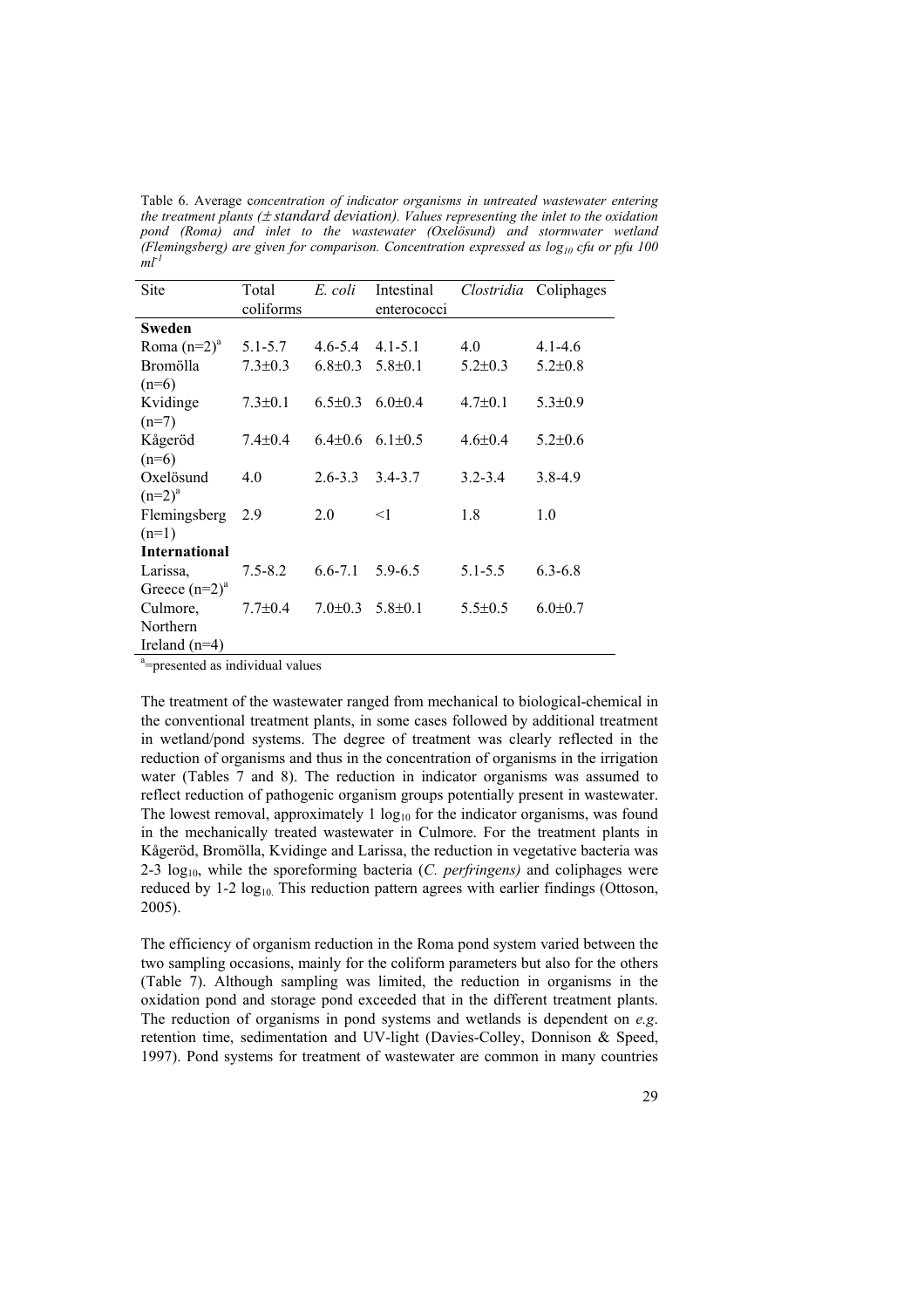(Belmont *et al.*, 2004; Ntengwe, 2005), mainly in tropical regions with higher ambient temperature and sunlight intensity than in Sweden. The retention time in the wetland is short compared with what is normally applied in warmer climate, while the storage time in the pond system in Roma is much longer. This is also reflected by a low to medium removal in the wetland and a high reduction performance in the ponds. Since the low ambient temperature in Sweden favour microbial survival longer retention times or a well-defined monitoring programme may be necessary to ensure the quality.

| <b>Site</b>   | Treatment              | Total<br>coliforms | E. coli                | Intestinal<br>enterococci | Clostridia    | Coli-<br>phages |
|---------------|------------------------|--------------------|------------------------|---------------------------|---------------|-----------------|
| <b>Sweden</b> |                        |                    |                        |                           |               |                 |
| Roma          | <b>Biological</b>      | $1-4.1$            | $>2.6 \rightarrow 5.4$ | $>3.1-24.1$               | $2.3 - 3$     | $2.6 - 3.6$     |
| $(n=2)$       | $+$ storage            |                    |                        |                           |               |                 |
|               | pond                   |                    |                        |                           |               |                 |
| Bromölla      | Bio-                   | $2.3 \pm 0.4$      | $2.4 \pm 0.5$          | $2.5 \pm 0.5$             | $2.0 \pm 0.4$ | $0.8{\pm}0.4$   |
| $(n=6)$       | chemical               |                    |                        |                           |               |                 |
| Kvidinge      | <b>Biological</b>      | $1.7 \pm 0.4$      | $2.0 \pm 0.8$          | $1.8 \pm 0.7$             | $1.2 \pm 0.4$ | $1.5 \pm 0.3$   |
| $(n=7)$       |                        |                    |                        |                           |               |                 |
| Kågeröd       | <b>Biological</b>      | $2.6 \pm 0.7$      | $2.9 \pm 0.7$          | $2.5 \pm 1.0$             | $0.8{\pm}0.2$ | $1.6 \pm 0.4$   |
| $(n=6)$       |                        |                    |                        |                           |               |                 |
| Oxelösund     | Constructe             | $0.9 - 1.1$        | $>1.6 - 2.8$           | $2.9 - 3.7$               | $1.4 - 1.9$   | $>0.2 - 1.7$    |
| $(n=2)$       | d wetland              |                    |                        |                           |               |                 |
| Flemings-     | Stormwater             | 0.9                | 1.9                    | $\mathsf{L}^a$            | 0.9           | $\mathbf{a}$    |
| berg $(n=1)$  | wetland                |                    |                        |                           |               |                 |
| Inter-        |                        |                    |                        |                           |               |                 |
| national      |                        |                    |                        |                           |               |                 |
| Larissa,      | Mechanical 1.8-1.9     |                    | $2.7 - 3.3$            | $2.9 - 3.2$               | $1.1 - 1.5$   | $2.1 - 2.6$     |
| $(n=2)$       |                        |                    |                        |                           |               |                 |
| Culmore,      | Mechanical $0.6\pm0.7$ |                    | $0.9 \pm 1.3$          | $0.8 + 0.8$               | $1.2 \pm 0.5$ | $0.9 \pm 1.45$  |
| $(n=4)$       |                        |                    |                        |                           |               |                 |

Table 7. *Removal of indicator organisms in wastewater treatment plants, expressed as average log10 reduction (*± *standard deviation). Removal in the pond system in Roma and the two wetlands are given for comparison* 

<sup>a</sup> Concentrations both at the inlet and the outlet near or below detection level (*i.e.* <2  $\log_{10}$ cfu or pfu  $100 \text{ ml}^{-1}$ ), and removal efficiency could not be calculated

The oxidation and storage pond systems, as applied in Roma, substantially reduced the microbial load, thus producing irrigation water with high microbial quality and low risk of infection. *E. coli* and intestinal enterococci were below the applied analytical detection limit,  $\leq 1$  to  $\leq 100$  cfu 100 ml<sup>-1</sup>. These low values indicate a substantial barrier effect and reduced risks for bacterial, viral and parasitic etiological agents. The number of samples taken of the water in Roma was limited in this study. However, other studies from the same site (Anonymous, 1996) showed somewhat higher concentrations of *E. coli* (2-3  $log_{10}$  100 ml<sup>-1</sup>) in the storage ponds. The parasites are efficiently reduced in a pond or wetland, *e.g*. by sedimentation, as has been shown by Ellis, Rodrigues & Gomez (1993) and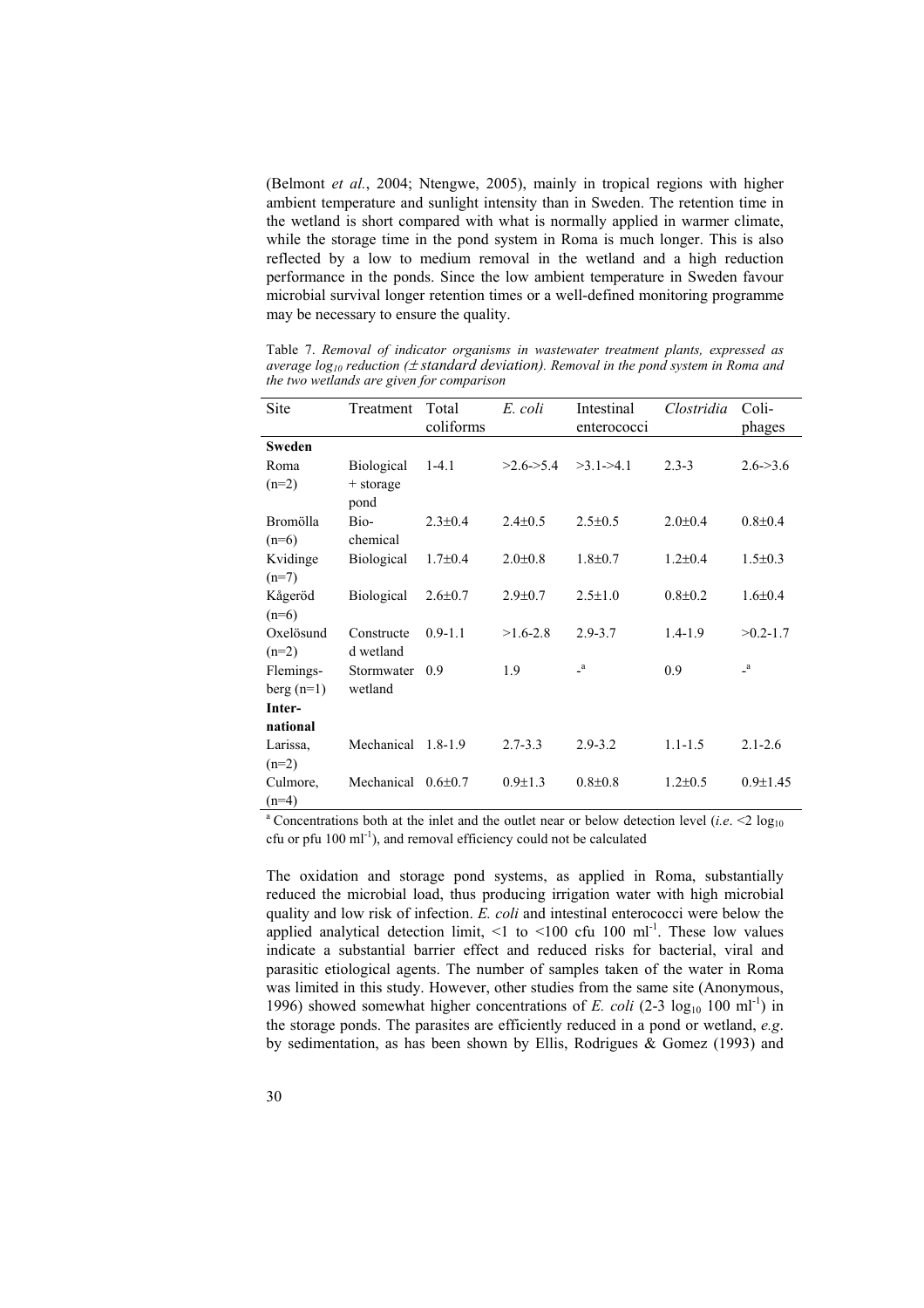Maynard, Ouki & Williams (1999). For this type of treatment, the nutrient content is also reduced through particle sedimentation and denitrification. The benefits for plants supplied with such pre-treated wastewater are therefore mainly related to their water requirements. Thus, the technique is especially useful in areas with low precipitation during the growing season.

At the other end of the scale we find the sites with mechanically treated wastewater at Culmore and Rosinedal (Vindeln, northern Sweden; Carlander, unpublished data) with high concentration of organisms in the irrigation water, resulting in high loads of organisms to the irrigated fields. The low removal of indicator organisms in the treatment plant corresponds to an enhanced risk for pathogen exposure in the irrigation water. In Culmore, the concentrations of vegetative bacteria were  $5-6 \log_{10}$  higher than in the water treated in the oxidation pond and stored in Roma. Collected data regarding occurrence and reduction of organisms in the wastewater are further used in the risk assessment part and in Paper V.

The total storage time for the wastewater treated in Roma can be up to 6 months, which is the governing factor for the high reduction of organisms, resulting in the high sanitary quality of the effluent water. The storage times for the two wetlands in this study (Oxelösund and Flemingsberg) are considerably shorter, with retention times of less than a week. The reduction in organisms in the water phase here was instead mainly dependent on the sedimentation of particles (Paper IV), also shown by *e.g*. Karim *et al*. (2004). In both wetlands, the major sedimentation of particles and associated organism reduction occurred in the first ponds, resulting in low concentration of organisms in the water phase in the latter part of the respective wetland. For the stormwater wetland, the major sedimentation occurred in a deep, open water area, which is more prone to sediment accumulation than shallower, open water areas. These differences in sedimentation are also discussed by Fennessy, Brueske & Mitsch (1994). In a stormwater wetland, the load of material supplied varies with time due to rainfall and seasonality. However, irrespective of the amount of inflowing particulate matter, a 95-97-% reduction occurred in this study (Paper IV).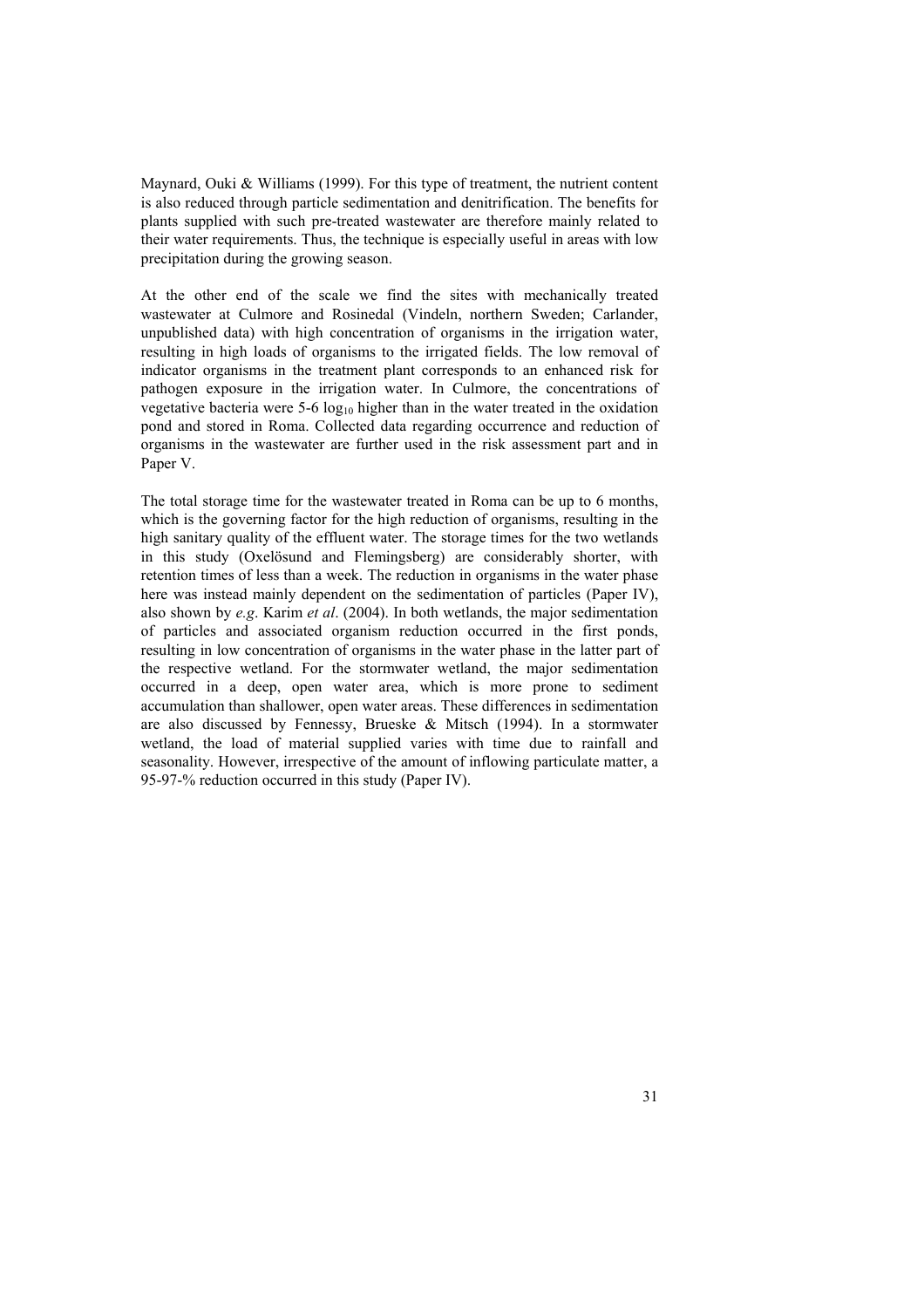Table 8. *Average concentration (*± *standard deviation) of selected indicator organisms in irrigation water, representing the outlet after wastewater treatment. Values are expressed as log10 cfu or pfu 100 ml-1. Values for water treated in a pond system (Roma) or outlet concentrations from two wetlands (Oxelösund and Flemingsberg) are given for comparison* 

| Site         | Treatment         | Total          | E. coli       | Intestinal    | Clostridia    | Coliphages    |
|--------------|-------------------|----------------|---------------|---------------|---------------|---------------|
|              |                   | coliforms      |               | enterococci   |               |               |
| Sweden       |                   |                |               |               |               |               |
| Roma $(n=2)$ | $Biological +$    | $1.7 - 4.2$    | $\mathbf{a}$  | $\mathbf{a}$  | $1.0 - 1.7$   | 1.5           |
|              | storage pond      |                |               |               |               |               |
| Bromölla     | Bio-chemical      | $5.0 \pm 0.4$  | $4.3 \pm 0.4$ | $3.3 \pm 0.5$ | $3.2 \pm 0.3$ | $4.4 \pm 0.9$ |
| Kvidinge     | <b>Biological</b> | $5.6 \pm 0.4$  | $4.5 \pm 0.9$ | $4.1 \pm 0.8$ | $3.5 \pm 0.5$ | $4.2 \pm 0.5$ |
| Kågeröd      | <b>Biological</b> | $4.8 \pm 0.6$  | $3.6 \pm 0.6$ | $3.6 \pm 0.8$ | $3.8 \pm 0.3$ | $3.6 \pm 0.4$ |
| Oxelösund    | Mech.+chem.       | $2.9 - 3.1$    | $0.5 - 1$     | $<$ 1         | $1.3 - 2.0$   | $2.1 - 54.7$  |
| $(n=2)$      | +wetland          |                |               |               |               |               |
| Flemings-    | Storm water       | $\overline{2}$ | 0.1           | $\rm{a}$      | 0.9           | $\rm{a}$      |
| berg $(n=1)$ |                   |                |               |               |               |               |
| Vindeln      | Mech.             | $7.2 - 7.8$    | $5.9 - 6.6$   | 5.4-5.7       | 4.4-4.9       | $4.9 - 5.6$   |
| $(n=2)^{b}$  |                   |                |               |               |               |               |
| Inter-       |                   |                |               |               |               |               |
| national     |                   |                |               |               |               |               |
| Larissa      | Mech.             | $5.7 - 6.3$    | $3.8 - 3.9$   | $3.0 - 3.3$   | $3.9 - 4.1$   | 4.2           |
| $(n=2)$      |                   |                |               |               |               |               |
| Culmore      | Mech.             | $7.2 \pm 0.6$  | $6.1 \pm 1.3$ | $4.9 \pm 0.8$ | $4.3 \pm 0.6$ | $5.1 \pm 1.2$ |
| $(n=4)$      |                   |                |               |               |               |               |

<sup>a</sup> Below detection limit, *i.e.* <1-100 cfu 100 ml<sup>-1</sup>.

Carlander, unpubl. data

#### *Pathogens in wastewater (Papers II, V)*

In addition to indicator organisms, the occurrence of selected pathogens (*Campylobacter*, *Salmonella*, *Giardia* and *Cryptosporidium*) was analysed, and the results are presented in Papers II and V. The occurrence of pathogens in both the raw and the treated wastewater varied in frequency of positive samples, as exemplified with *Salmonella* and *Campylobacter,* and also in concentrations of organisms found at the different treatment plants, as exemplified with *Cryptosporidium* and *Giardia*.

The occurrence of *Campylobacter* in the wastewater, both raw and treated, was limited and the only positive sample was found in the first oxidation pond in Roma. In Sweden, as well as in several other countries *e.g*. USA (CDC, 2006a) *Campylobacter* is the most commonly identified bacterial agent associated with gastrointestinal infections. *Campylobacter* has a reported incidence for the year 2004 of 68.6 cases per 100000 persons in Sweden (SMI, 2005). In the literature, the reported concentration of *Campylobacter* in raw sewage varies from 1 to 5 log10 100 ml –1 (Stampi, Varoli & Luca, 1993; Curtis, 2003; Moreno *et al.*, 2003), and secondary treatment results in approximately a 2  $log_{10}$  reduction (Stampi, Varoli & Luca, 1993). The reported concentrations in treated wastewater, possibly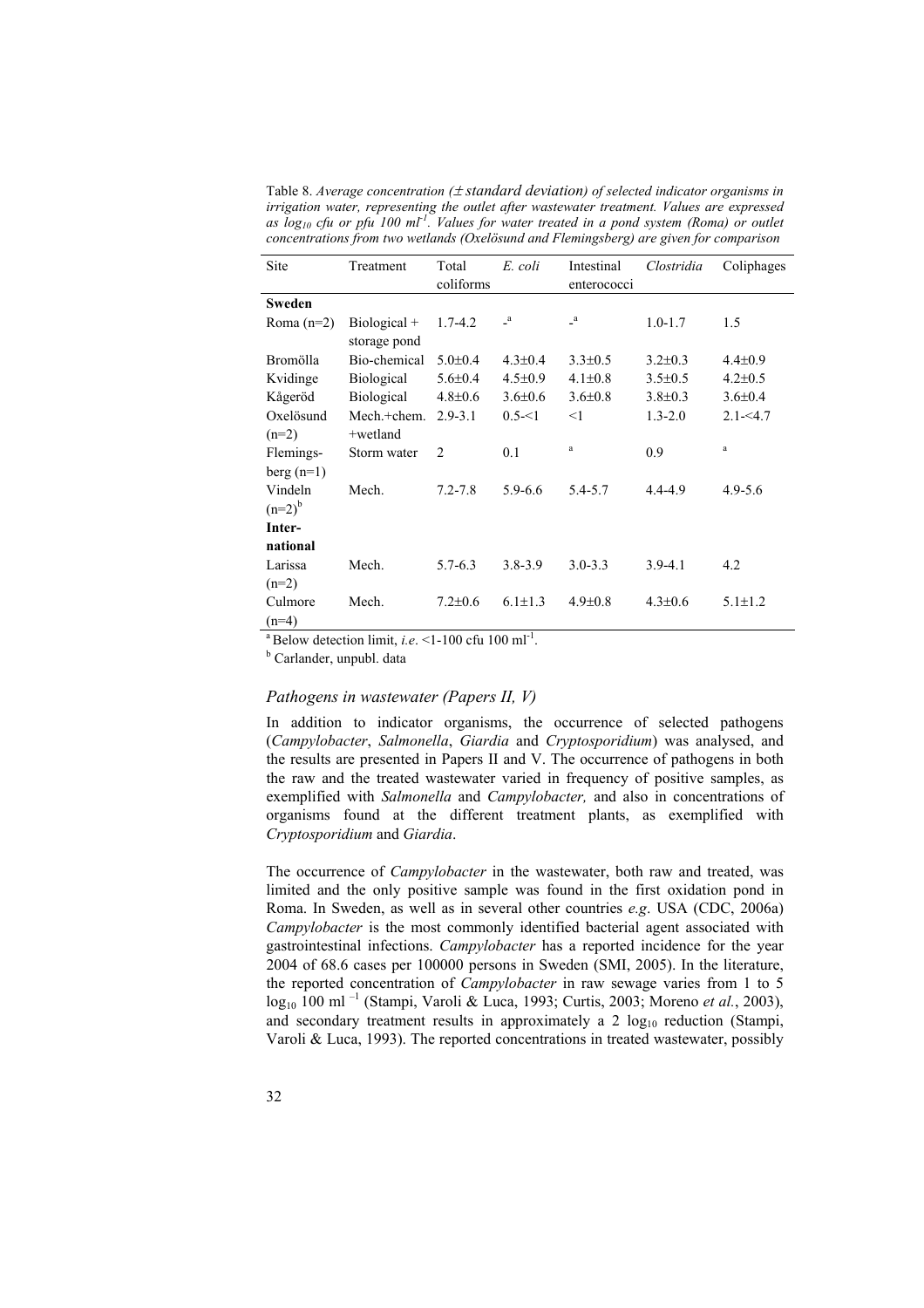reaching an irrigated field, range from  $0-210$  organisms  $100$  ml<sup>-1</sup> (Stampi, Varoli & Luca, 1993).

The absence of *Campylobacter* in the samples analysed could be explained by few *Campylobacter* infections occurring within the population connected to the sewage system at the time of sampling. For the Swedish field sites and compared to the potential incidence this is plausible. With 1400-10000 pe in the populations connected, the incidence of *Campylobacter* during the year would range between 1 to 7 infected people. However, this does not account for under-reporting. Some literature reports indicate that a viable but not culturable stage (Rollins & Colwell, 1986; Buswell *et al.*, 1998) could occur for *Campylobacter*, resulting in negative samples which may be a more likely explanation to the low findings, even though the positive analytical controls verified the analytical procedure.

*Salmonella* was detected in the raw wastewater in all the treatment plants where samples were analysed (Bromölla, Kvidinge, Kågeröd, Larissa, Culmore) in varying frequencies (see Table 3). In total, 35% of the samples from the inlet of treatment plants or the pond were positive for *Salmonella*, while for the treated wastewater used for irrigation, *Salmonella* occurred in 19% of the samples.

The occurrence and in some instances lack of occurrence of *Salmonella* reflect the prevalence of this bacteria in the human population connected to the sewage system. The incidence in Sweden for *Salmonella* was 40.5 cases per 100000 residents in 2004 (SMI, 2005), resulting in 0.5 to 4 estimated cases in the Swedish sites if calculated based on the populations connected. Comparing *Salmonella* and *Campylobacter*, and accounting for underreporting, this may further indicate that it is the analytical detection of *Campylobacter* that reflect the negative samples and not the prevalence in society. Animals, including wild animals and birds, may also be carriers of *Salmonella,* and contamination may occur from these. Since a semi-quantitative method was applied, the results are the frequencies of positive samples. It is therefore not possible to directly apply the results to estimate the reduction in *Salmonella*. However, based on findings by Feachem*, et al.* (1983) and Curtis (2003), it is realistic to assume that *Salmonella* closely follows the reduction characteristics of *E. coli*. They are both Gram negative bacteria included in *Enterobacteriaceae*, and have similar ranges of sensitivity against the impact of environmental pressure. Literature data indicate concentrations in raw wastewater of 90 to 11000 MPN (Most Probable Number) 100 ml<sup>-1</sup> in Finland (Kiovunen, Siitonen & Heinonen-Tanski, 2003) with an incidence in the same range as for Sweden. Secondary treatment gave a removal of 94.8 to 99.9% of the measured *Salmonella* with remaining concentrations of  $\leq$  3 to 240 MPN 100 ml<sup>-1</sup> in the effluent (Kiovunen, Siitonen & Heinonen-Tanski, 2003). Although the numbers of *Salmonella* not were measured in this study one out of five samples of the used irrigation water were positive for *Salmonella* indicating a potential risk for further transmission to humans or animals that come into contact with the effluent.

As is further exemplified in Table 9, in some of the wastewater treatment plants the same strains of *Salmonella* were found in the treated and untreated water, while at other treatment plants different strains were found. All strains found may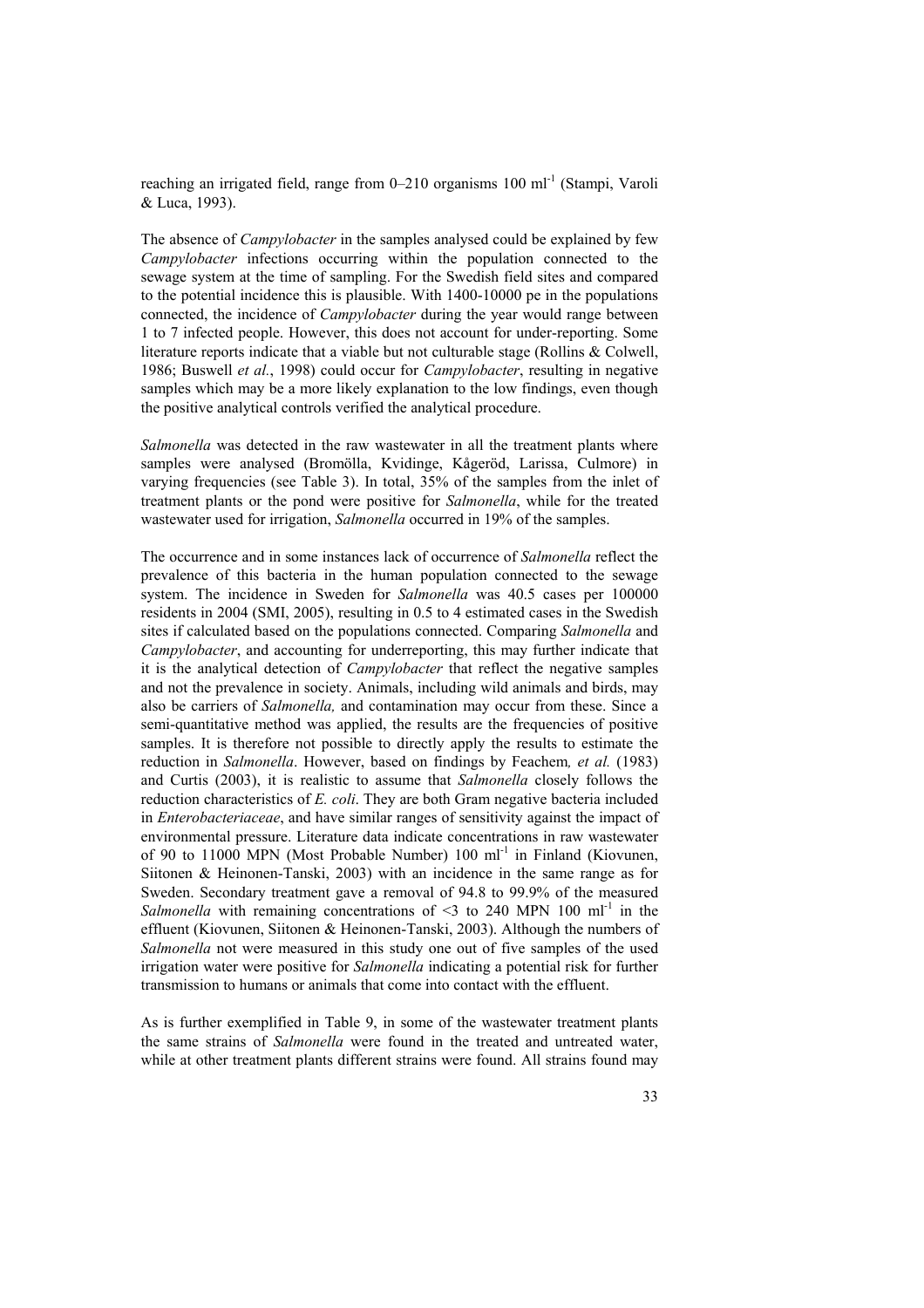be prevalent in the human and animal populations. In fact, wastewater may be used to get an indication of which strains that are circulating in the society, although on the other hand (Sahlström *et al.*, 2004) shows that *Salmonell*a can become established in treatment plants and persist for prolonged times.

Despite low concentrations of indicator organisms, *Salmonella* and *Campylobacte*r occurred at the inlet to the oxidation pond in Roma on one occasion. Their presence could of course originate from the municipal wastewater but due to the open ponds, frequently visited by swimming birds, the occurrence of the pathogens could also originate from these birds. Wild birds act as reservoirs of enteropathogenic bacteria, *e.g*. *Salmonella* and *Campylobacter*, in nature, and potential transmission to humans has been discussed in the literature (Palmgren*, et al.*, 1997).

Table 9. *Occurrence of Salmonella spp in untreated and treated wastewater in six treatment plants, 1999-2001* 

| Site            | Positive samples, strains in        | Positive samples, strains in           |
|-----------------|-------------------------------------|----------------------------------------|
|                 | untreated wastewater                | treated wastewater                     |
| Culmore         | 1/4, S. typhimurium phagetype NT,   | $1/4$ , <i>S.</i> give,                |
|                 | S virchow                           | S. typhimurium phagetype 12            |
| Larissa         | 1/2, S. bovismorbificans            | 1/2, S. bovismorbificans               |
| <b>Bromölla</b> | $2/6$ , S. thompson, S. fresno      | $1/6$ , S.indiana                      |
| Kvidinge        | 2/6, S. enteritidis phagetype 4,    | 1/6, <i>S. enteritidis</i> phagetype 4 |
|                 | S Java                              |                                        |
| Kågeröd         | $2/6$ , S. give, S. typhimurium, S. | $1/6$ , <i>S.</i> give                 |
|                 | ferruch, S. thompson                |                                        |
| Roma            | 1/2                                 | 0/2                                    |
| Total           | 9/26                                | 5/26                                   |

*Giardia* spp. occurred in 88% of the samples of raw wastewater and in 52% of the samples of treated wastewater. The corresponding figures for *Cryptosporidium* were 75% for untreated wastewater and 48% for treated (Table 10). The concentrations of *Giardia* cysts in the raw wastewater varied greatly between the sites studied, from less than 2 cysts per litre for Roma to a maximum concentration of 15000 cysts per litre for Culmore. The difference should be linked to the prevalence of *Giardia* infections during the time for sampling. For 2004, a total of 1327 such cases were reported in Sweden, giving an incidence of 14.7 cases per 100000 head of population (SMI, 2005) indicating that at the Swedish sites, 1400 to 10000 person in size, during a year up to two persons could be infected. However, the frequencies of positive samples as well as the concentrations in the Swedish sites indicate a higher prevalence. According to (Hörman *et al.*, 2004), significant underreporting occurs in Sweden for *Giardia*, where for each recorded case 254 unregistered cases may occur annually.

The removal of cysts in the treatment plants ranged from as low as 7% (Culmore) up to 99.99% (Kvidinge), also resulting in a large concentration range in the irrigation water (Table 10). However, the concentrations were mostly below 20 cysts per litre. For Culmore, up to a maximum of 2800 cysts per litre was found.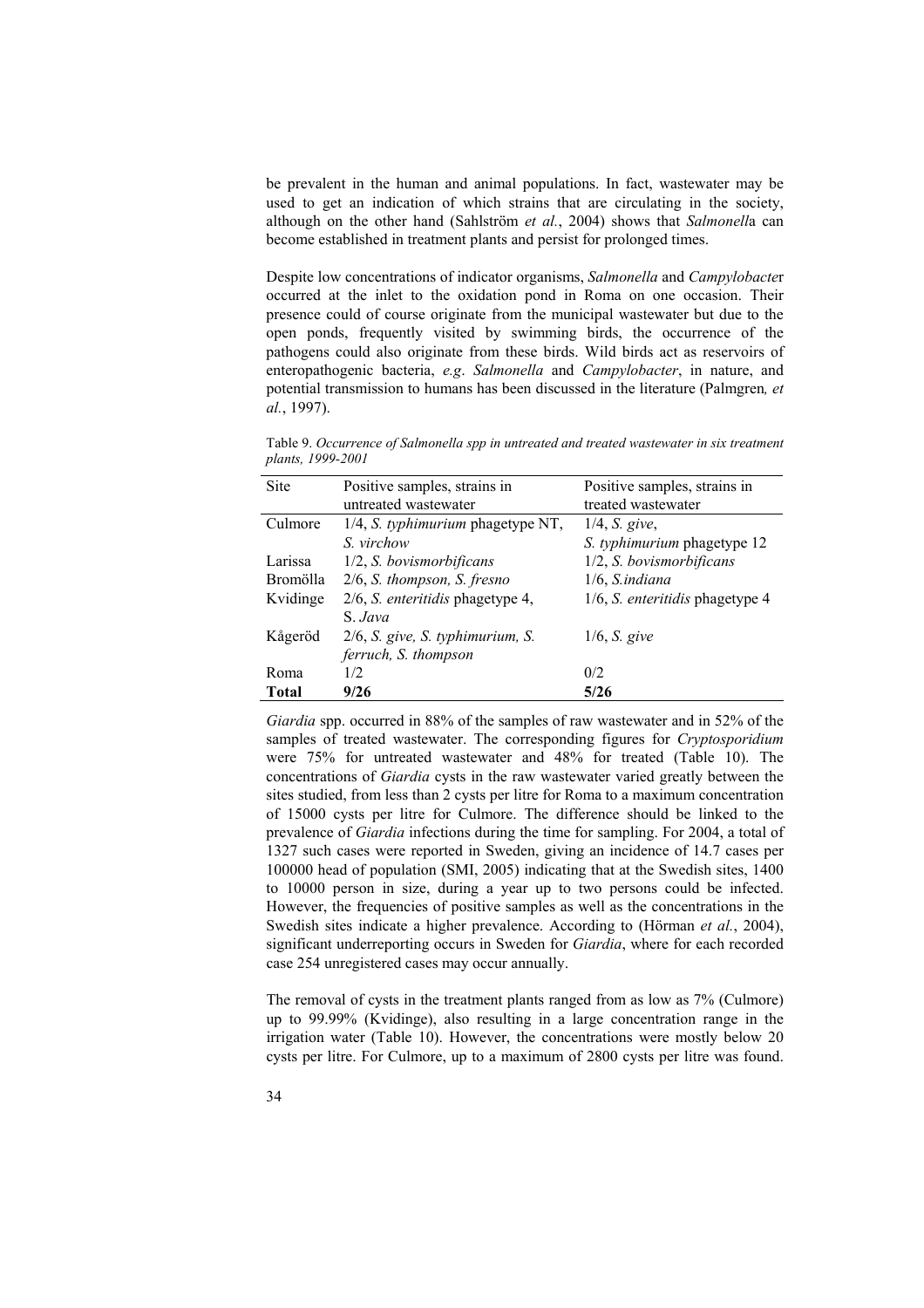For one of the Swedish sites, Kågeröd, the removal efficiency was rather low, and 5 out of 6 six samples from the irrigation water were positive for cysts (2 to 20 per litre). Although these concentrations may not seem high, a constant load of cysts must have reached the field. For the study sites in northern Sweden, (Vindeln) with forest irrigation of mechanically treated wastewater, *Giardia* cysts were spread in concentrations of 125 cysts per litre (Carlander, unpublished data).

Table 10*. Occurrence of Giardia (Cysts L-1) and Cryptosporidium (Oocysts L-1) and reduction (%) at five wastewater treatment plants and one pond system (Roma)* 

|                      |     | Culmore        | Larissa           | Bromölla     | Kvidinge           | Kågeröd   | Roma |
|----------------------|-----|----------------|-------------------|--------------|--------------------|-----------|------|
| Giardia              | In  | 24-15000       | 100-6326          | 5-580        | $< 4 - 1760$       | $3 - 185$ | N.D. |
| Positive<br>samples  | In  | 4/4            | 2/2               | 5/5          | 5/6                | 5/6       | 0/2  |
| Giardia              | Out | $< 0.7 - 2805$ | $0.5 - 1.7$       | $< 0.5 - 5$  | $< 0.2 - 4$        | $2 - 20$  | N.D. |
| Positive<br>samples  | Out | 2/4            | 2/2               | 1/5          | 2/6                | 5/6       | 0/2  |
| Reduction            |     | $7 - 99.5$     | $99.5 -$<br>99.97 | 90-99.7      | $>83.3-$<br>>99.99 | 27-92     |      |
| Crypto-<br>sporidium | In  | $4 - 104$      | $< 2 - 4$         | $< 6-460$    | $<$ 4-360          | $3-45$    | N.D. |
| Positive<br>samples  | In  | 3/4            | 1/2               | 4/5          | 4/6                | 5/6       | 0/2  |
| Crypto-<br>sporidium | Out | $< 0.7 - 42$   | $< 0.5 - 8$       | $< 0.5 - 18$ | $0.2 - 54$         | $0.3 - 8$ | N.D. |
| Positive<br>samples  | Out | 2/4            | 1/2               | 2/5          | 3/6                | 3/6       | 0/2  |
| Reduction            |     | 50-60          |                   | $90 - 98.2$  | $>90-99.9$         | 33-96     |      |

The concentrations of *Cryptosporidium* oocysts were lower, but *Cryptosporidium* occurred in similar frequencies as *Giardia* (Table 10). The concentrations of *Giardia* and *Cryptosporidium* in raw wastewater corresponded with concentrations found in other studies reported in the literature *e.g*. for Sweden (Ottoson, 2001; Ottoson *et al.*, 2006), England (Bukhari *et al.*, 1997), and Canada (Chauret, Springthorpe & Sattar, 1999).

The measured concentrations of *Giardia* and *Cryptosporidium* in the treated wastewater at some of the field sites were further used in the risk assessment (Paper V), and when discussing potential exposure scenarios.

## **Groundwater**

Groundwater was sampled in the willow plantations irrigated with wastewater (Papers II and V). Total coliforms are normally of doubtful value as an indicator of faecal pollution. However, in groundwater, their presence indicates an external impact, which is the reason why this parameter was included in the study. Total coliforms could be detected in the groundwater at all field sites sampled (although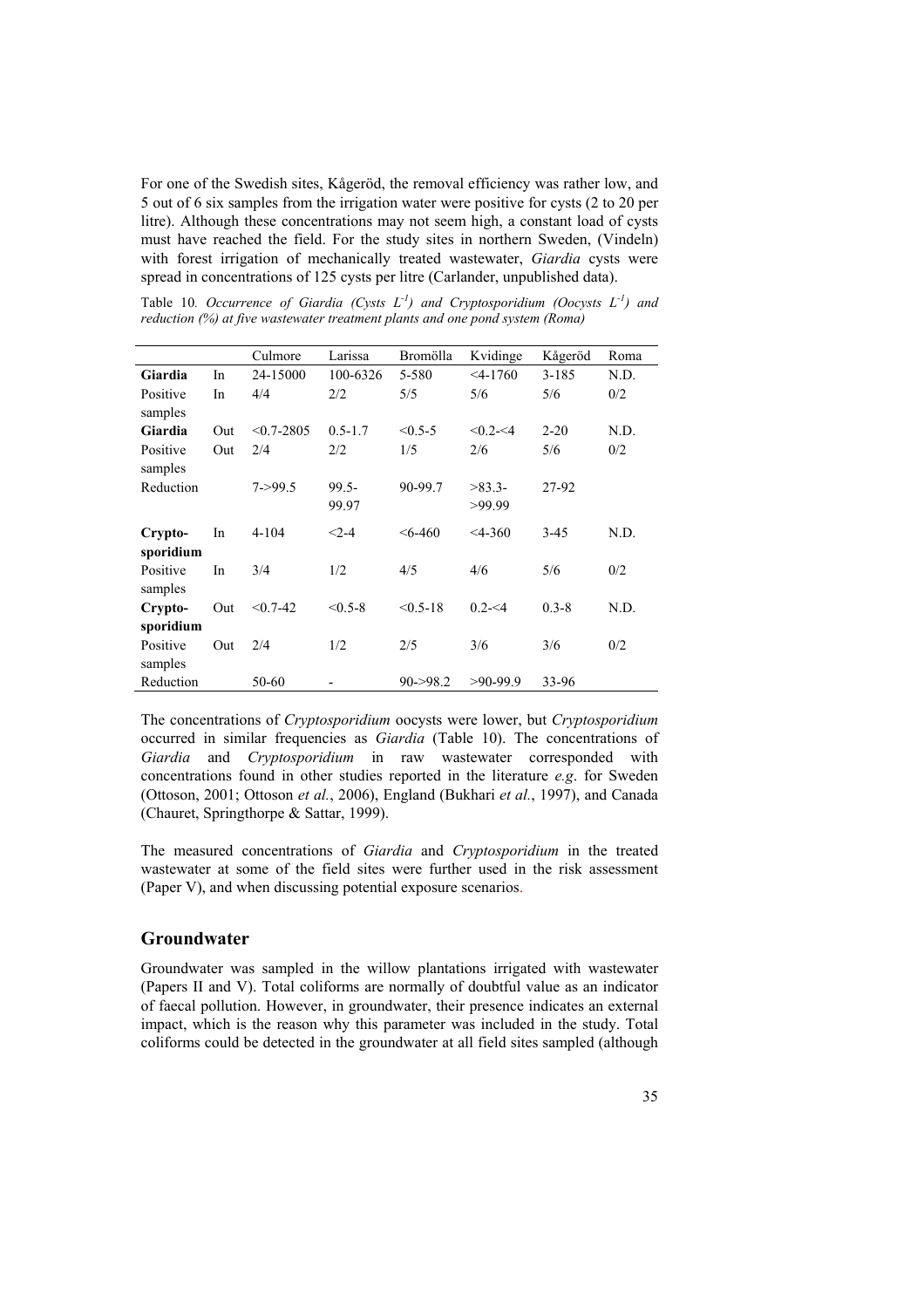in highly variable concentrations), indicating that the groundwater was affected by the wastewater irrigation (Table 11). The concentrations were sometimes high and in general exceeded the guideline values for drinking water by several orders of magnitude.

In addition to total coliforms, several of the other indicator organisms were detected in the groundwater samples, but the frequency of occurrence and the concentrations varied between the fields. The occurrence of indicator organisms in groundwater partly followed the degree of pre-treatment of the wastewater, with limited occurrence of organisms in Roma (oxidation pond + storage pond) and in Bromölla, which received biochemically treated wastewater.

Both in Kågeröd and Kvidinge and within some of the irrigation regimes in Culmore, several of the indicator organisms were present in the groundwater on a majority of the sampling occasions. In Kågeröd, total coliforms were present at all sampling sites in concentrations ranging from 2.9 to  $>5.3 \log_{10} 100 \text{ ml}^{-1}$  (average  $4.3\pm0.6$  log<sub>10</sub>). *E. coli*, intestinal enterococci and clostridia were detected in the groundwater at most of the sampling sites (average 2.6 to 2.9  $log_{10}$  100 ml<sup>-1</sup>) as were the coliphages (viral indicator) in numbers of 1 to 3.4  $log_{10}$  pfu 100 ml<sup>-1</sup>. Similarly, total coliforms were present in the groundwater from Kvidinge in all samples, in average concentrations of  $4.4\pm1.0$  log<sub>10</sub>. *E. coli* bacteria were present in the majority of the samples, mostly below 3  $log_{10}$ , but occasionally up to 4.7 log<sub>10</sub>. The enterococci were normally also present in low numbers, except at one sampling in September 2001, when concentrations varied between 3 and 5.3  $log_{10}$ at the four sampling sites. *Clostridia* were generally present, with concentrations ranging from  $0.7$  to  $>4.5$  log<sub>10</sub> 100 ml<sup>-1</sup>. The concentration of coliphages was under detection level (*i.e.* <1 pfu per 100 ml) in the majority of the samples. If detected, the numbers were low.

In Culmore, Northern Ireland, total coliforms were also present at all groundwater sampling sites in varying concentrations, with the highest concentrations in the sites representing the regimes with sludge treatment and the highest wastewater load (*i.e*. 3 PE WW). The wastewater impact was confirmed by the finding of *E. coli*, intestinal enterococci and *Clostridia*, usually in concentrations below 3  $log_{10}$  $100 \text{ ml}^{-1}$ , but occasionally in higher concentrations in the high load irrigation regime (3 PE WW). Coliphages were present in approx. 40% of the samples, mostly in concentrations near the analytical detection level (*i.e.* <1  $\log_{10}$  100 ml<sup>-1</sup>), but on one occasion in concentrations of 3.6  $log_{10}$  100 ml<sup>-1</sup> in the pure water treatment, and 3.9  $log_{10}$  pfu 100 ml<sup>-1</sup> in the 3 PE WW treatment. Coliphages were not detected in the plots irrigated with 1 PE WW, 2 PE WW or in the non-irrigated control plots.

Despite the large variation in abundance between field sites, the frequency of elevated concentrations together with the consistent positive findings of several or all of the analysed indicator organisms clearly indicate an impact on the groundwater due to the wastewater irrigation.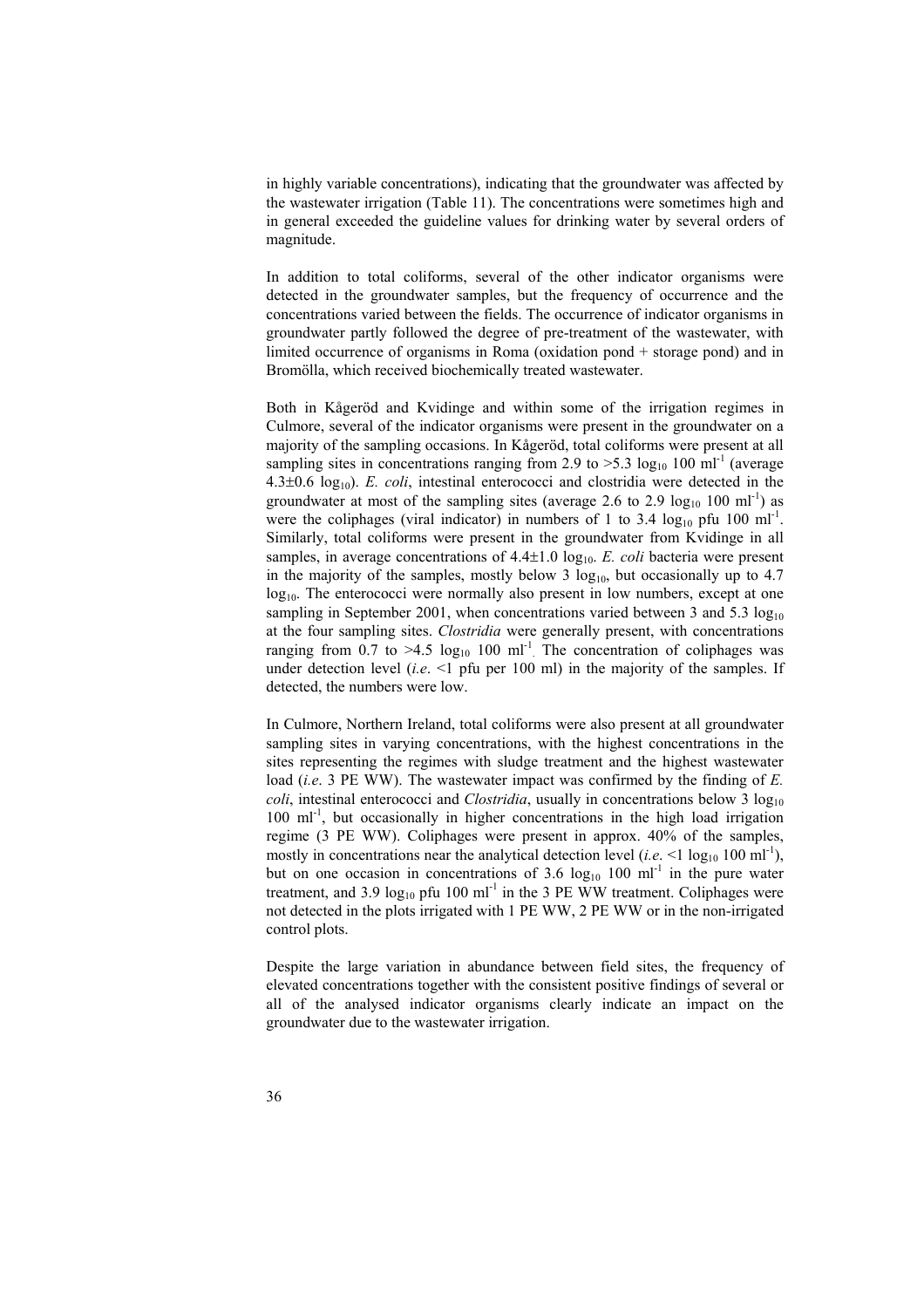The impact on groundwater is dependent on the ability of water and organisms to percolate through the soil profile (Taylor *et al.*, 2004), and depends on the soil type, irrigation load and type of organisms (Corapcioglu & Haridas, 1984; Gannon *et al.*, 1990; Li, Loehle & Malon, 1996). The average concentrations of organisms in the irrigation water were compared with the average concentrations of organisms in the groundwater in order to arbitrarily calculate the removal efficiency in the respective soil profiles. The lowest removal was found in the soil in Kågeröd, with  $0.5 \log_{10}$  for total coliforms,  $0.9 \log_{10}$  for the rest of the vegetative bacteria and *Clostridia*, and 1.3 log<sub>10</sub> for the coliphages (Table 11). In general, the removal of *Clostridia* was low,  $0.6 \log_{10}$  in Kvidinge to 2.3  $\log_{10}$  for the 1 PE WW treatment in Culmore. Coliphages were the organisms with the highest removal in the soil, with a 2.9  $log_{10}$  -5  $log_{10}$  removal in Culmore (3 PE WW and 1 and 2 PE WW, respectively), which was the highest reduction in organisms found in the study. The reduction in the vegetative bacteria was approximately  $1-2 \log_{10}$  lower.

The limited treatment in the treatment plant at Culmore, with high loads of organisms to the field, had a similar faecal impact on the groundwater as in Kvidinge and Kågeröd, although these sites had further pre-treatment of the irrigation water. The consistent contamination of groundwater in Kågeröd could be explained by a low removal of organisms in the soil profile  $(0.5-1.3 \text{ log}_{10})$ , possibly due partly to the high groundwater level (0.5 to 1.5 m below soil surface). Both soil type and pore size affect the potential transport of organisms in the soil (Brockman & Murray, 1997; Schäfer *et al.*, 1998), where earlier studies indicate a higher retention of organisms in clayey soils compared with sandy soils. However, in Paper I (further discussed below), a very rapid transport of organisms occurred in a clay soil compared with a markedly delayed transport with very high reduction of the studied organisms in a sandy soil. The soil type in Kågeröd consisted of silty loam, compared with sandy loam in Culmore. Besides soil type and groundwater level, the irrigation regime (*i.e*. the irrigation intensity) can also affect the transport of organisms through the soil. In Kågeröd and Bromölla, irrigation was conducted using tubes placed on the ground with one emitter covering approx.  $100 \text{ m}^2$ , and thus the irrigation load was spatially highly variable as compared with the sites at Roma, Kvidinge and Culmore, where sprinklers used distributed the wastewater fairly evenly. The high spatial variability in wastewater application in Kågeröd and Bromölla was reflected in highly variable plant growth, especially in Bromölla, as shown by biomass assessments conducted by Aronsson et al. (2002).

If organisms are transported down to groundwater level, the survival of these organisms is prolonged due to favourable conditions with low temperature, absence of UV-light, *etc.* (Keswick & Gerba, 1980). Lateral transport of the organisms in the groundwater can occur, with rapid transport over long distances under certain hydrogeological conditions (*e.g*. large gradient and highly permeable soils (Taylor *et al.*, 2004).

The transport and retention of organism in the soil profile varies with size, where viral transport is of major concern due to the small size of virus particles (Jin  $\&$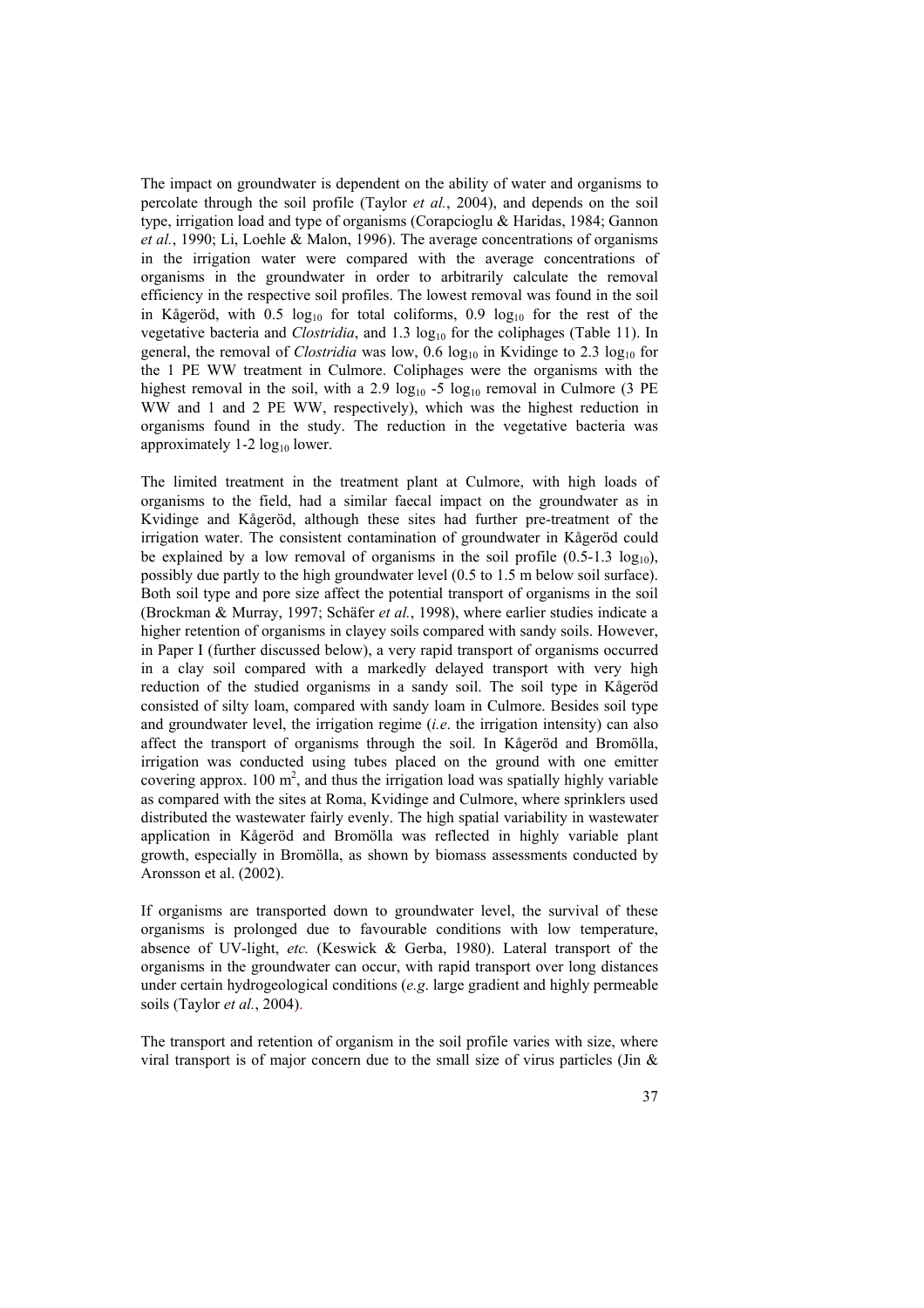Flury, 2002). The parasitic protozoa *Giardia* and *Cryptosporidium* represent a group of organism with large size, much more likely to be reduced to a higher degree than bacteria and viruses. However, even *Giardia* cysts and *Cryptosporidium* oocysts were detected in the groundwater in low levels on one occasion in Bromölla 0.4 cyst and 0.8 oocysts per litre and at one occasion in Kvidinge (0.8 (oo)cysts per litre). Applying the risk assessment approach presented by WHO in the Guidelines for Drinking Water (WHO, 2004), this would mean that a further reduction of about 3  $log_{10}$  of the concentration in groundwater needs to be achieved to meet the suggested health target level of  $10^{-6}$ DALY (Disability Adjusted Life Years).

Table 11. *Concentration of indicator organisms in sampled groundwater fields from five field sites. Concentration presented as log10 cfu or pfu 100 ml-1. Numbers within brackets represents reduction in the soil profile (within the 1 PE WW irrigated plots at Culmore and Roma)* presented as  $log_{10}$  reduction.

|                                                                                                                     | Sampling  | Total       | E. coli           | Enterococci | Clostridia    | Coliphages        |  |
|---------------------------------------------------------------------------------------------------------------------|-----------|-------------|-------------------|-------------|---------------|-------------------|--|
|                                                                                                                     | occasions | coliforms   |                   |             |               |                   |  |
| Culmore                                                                                                             | 5         | $2 - 5.9$   | $<1-4.9$          | $<1-4$      | $<1-4.1$      | $<1-3.9$          |  |
|                                                                                                                     |           | (3.6)       | (4.2)             | (2.3)       | (2.3)         | (5)               |  |
| Bromölla                                                                                                            | 7         | $0.7 - 5.5$ | N.D. <sup>a</sup> | $<1-3.9$    | $<1-3.3$      | N.D. <sup>a</sup> |  |
|                                                                                                                     |           | (1.7)       | (3.3)             | (>2.3)      | (1.1)         | ( > 3.4)          |  |
| Kvidinge                                                                                                            | 7         | $<1-6.3$    | $<1-4.7$          | $<1-5.3$    | $0.7 - > 4.5$ | $0.7 - 1$         |  |
|                                                                                                                     |           | (1.2)       | (2.0)             | (1.1)       | (0.6)         | (3.3)             |  |
| Kågeröd                                                                                                             | 6         | $2.9 - 5.3$ | $<1-3.7$          | $1 - 3.8$   | $1.3 - 4.2$   | $<1-3.4$          |  |
|                                                                                                                     |           | (0.5)       | (0.9)             | (0.9)       | (0.9)         | (1.3)             |  |
| Roma                                                                                                                |           | $2.4 - 3.4$ | $<1-2.2$          | $\leq$ 1    | $<$ 1         | $<$ 1             |  |
|                                                                                                                     |           | (0.3)       |                   |             | (0.3)         | (0.5)             |  |
| <sup>a</sup> N.D. = Not Detected. The detection limit in the majority of the samples was <1 log <sub>10</sub> , but |           |             |                   |             |               |                   |  |

in some  $\leq 3\log_{10}$  cfu or pfu 100 ml<sup>-1</sup>

A limitation of the study in southern Sweden (Papers II and V) was that the groundwater quality was not measured in control plots (*i.e*. without wastewater irrigation). For the sites in Culmore and Roma, control plots were established with no irrigation or with irrigation with pure water. The frequency of occurrence of organisms in the groundwater samples taken from shallow groundwater was lower in the control plots than within the plots irrigated with wastewater, but several of the organisms were still found (especially at Culmore). This could be due to contamination by groundwater laterally transported from adjacent wastewater irrigated plots. This explanation is to some extent supported by elevated concentrations of chloride (from wastewater) occasionally found in the groundwater samples from control plots during periods of intensive wastewater irrigation (P. Aronsson, pers. comm.).

As a supplement to the studies of occurrence of faecal indicator organisms in groundwater in wastewater irrigated willow coppice, a tracer study with bacteriophages in artificial wastewater applied to willow cropped lysimeters (with a volume of 1200 or 68 litres) was conducted (Paper I).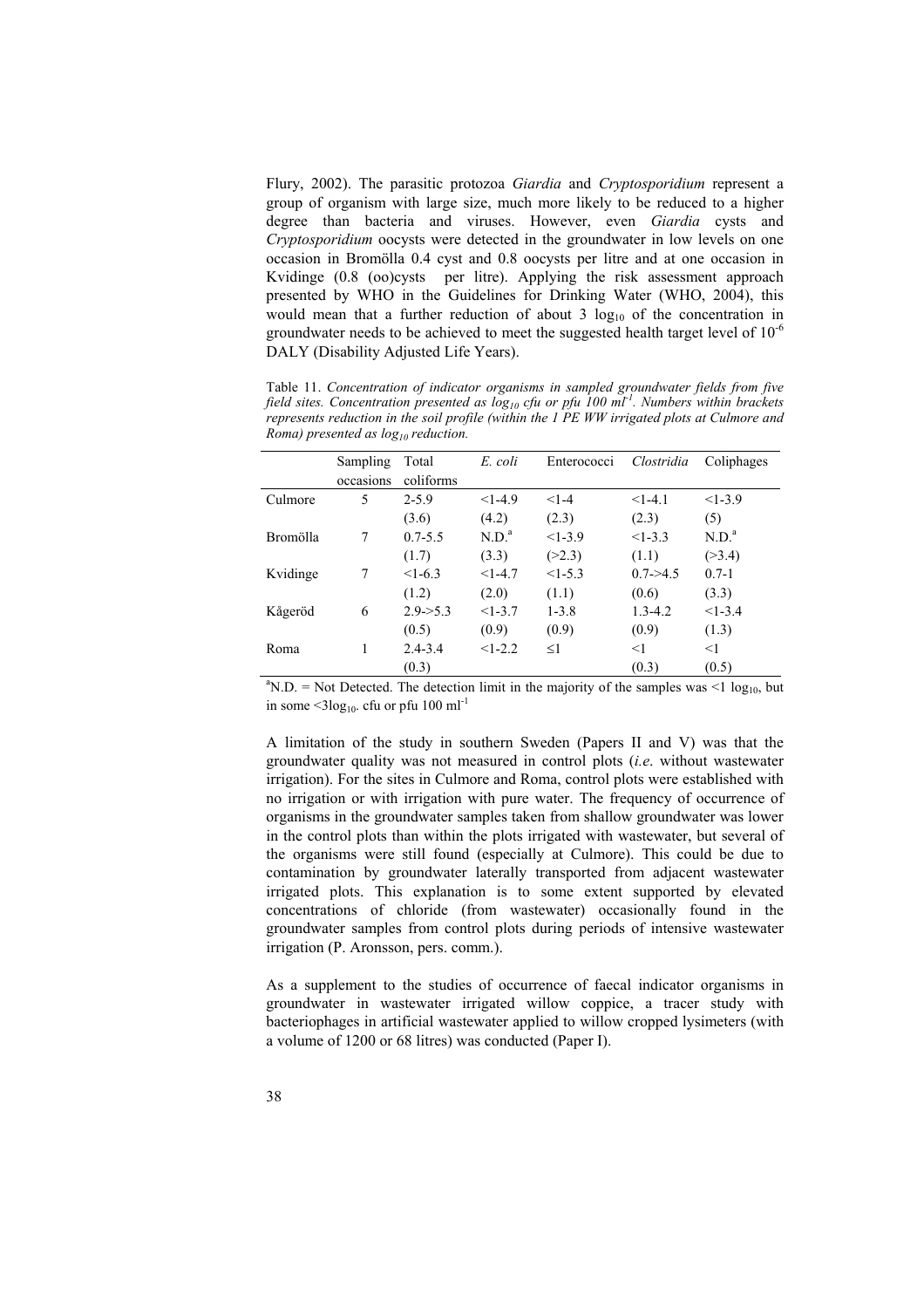Bacteriophages as tracers of the transport and retention of human viruses in soil have previously been used in several studies (Bales *et al.*, 1989; Jin *et al.*, 1997; McKay *et al.*, 1993). Using bacteriophages has several advantages. They mimic the behaviour of potentially pathogenic viruses and have a relatively good persistence in water and soil. They also allow a quantitative assessment of the barrier potential, *e.g*. filtration in the soil, due to the possibility to detect phages even after a very high degree of dilution of up to  $10^{-12}$ . This is due to the large numbers that can be propagated and applied in a study, and to the fact that they can be easily detected and quantified. They are also harmless to humans, animals and the environment (Havelaar *et al.*, 1991).

The results from the study (presented in Paper I) indicated a large difference in transport of bacteriophages in the two soil types tested (sand and clay), with rapid transport in the clay soil. Bacteriophages were detected in the drainage water after only 2-24 hours  $(8*10^{-4}$  to  $7.6*10^{-3}$  pore volumes) compared to the large sand lysimeters with breakthrough in the drainage water after 126-246 days (0.45-0.88 pore volumes) (Table 12). The rapid transport of the indicator virus in the clay soil could only be explained by a considerable macropore flow of water through the soil matrix. This is in accordance with the findings in other studies of virus transport in well-structured soils (McKay *et al.*, 1993; McKay, Gillham & Cherry, 1993; McMurry, Sinton, Finlay & Scott, 1997; Coyne & Perfect, 1998). McMurry, Coyne & Perfect (1998) found a significant correlation between the transport pattern of water and faecal coliforms (bacteria) in a soil prone to preferential flow. The macropores responsible for most of the water transport also accounted for most of the transport of the coliforms.

In addition to the transport time and breakthrough, the cumulative numbers of phages that were transported through the columns also differed between the soil types. The cumulative numbers relate to the barrier efficiency of the soil transport. Although organisms were transported to the groundwater, a very high retention of organisms occurred, with nearly 3  $log_{10}$  to >5  $log_{10}$  reduction in the clay lysimeters. In the large sand lysimeters, the reduction in organisms ranged from more than 5  $\log_{10}$  to >9  $\log_{10}$  reduction. This contradicts the results from several other studies, where clayey soils have been found to be more efficient in retaining viruses than sandy and organic soils (Keswick & Gerba, 1980; Sinton, Finlay & Scott, 1997).

A major difference between the field sites and the lysimeter study was that the lysimeters received 'wastewater' in a single pulse compared with the continuous irrigation of wastewater conducted in the field during the whole irrigation period.

The results from the lysimeter study support the results from the field, with higher faecal impact of the groundwater in the fields with clayey soils compared with the sites with more sandy soils. A new leaching study using the same set of lysimeters but with raw wastewater added daily was started in 2005. Preliminary results from this study agree well with those presented in Paper I (Aronsson *et al*., unpublished results).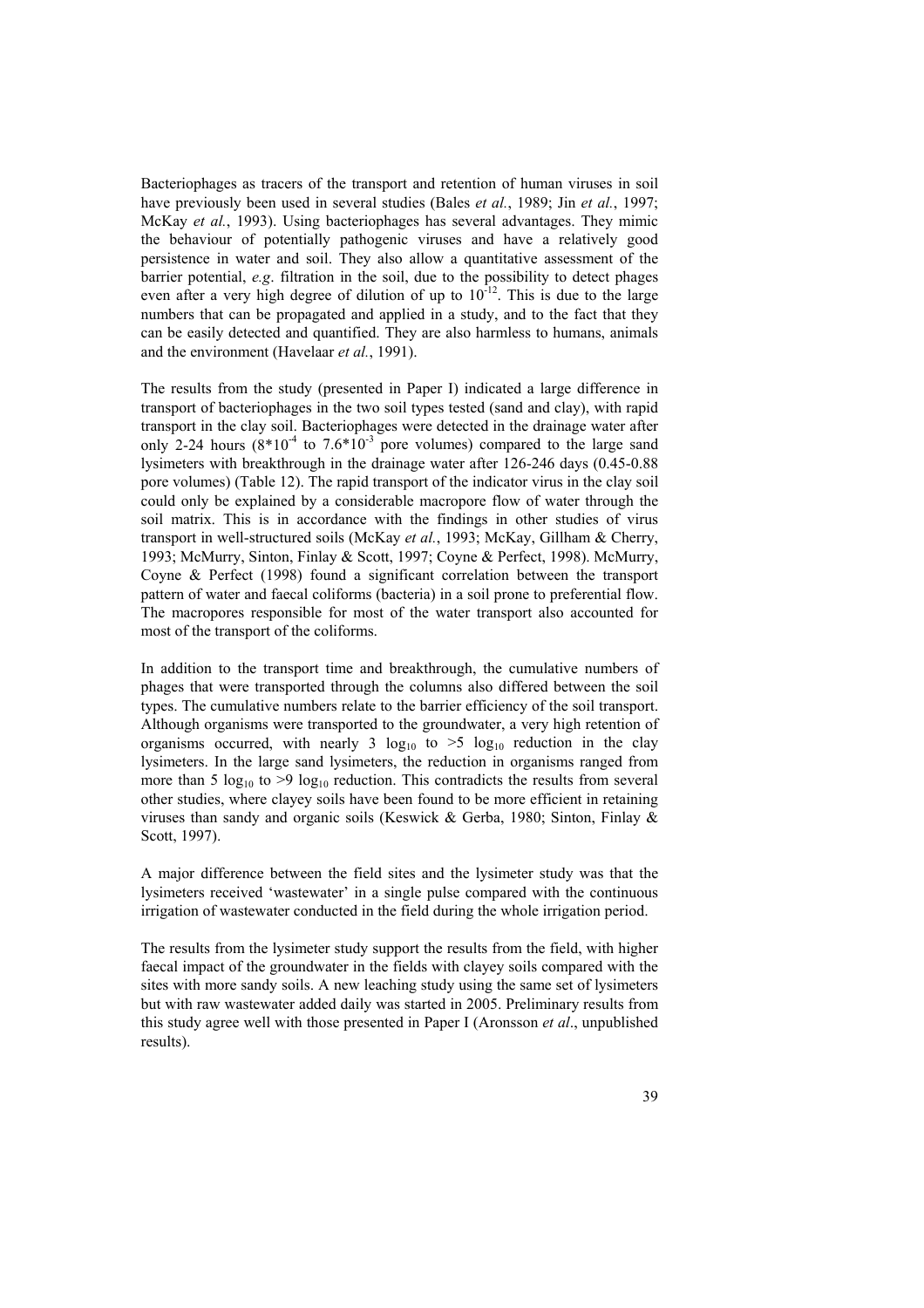| Lysimeter No. | Date of phage<br>application | No. of phages<br>applied (pfu) | Breakthrough time<br>and (discharged<br>pore volumes) | Time at peak<br>conc. | Peak<br>conc.<br>$(\text{pfu ml}^{-1})$ | Accum. phage<br>transport (pfu) | Accum. phage<br>transport $(\% )$ |
|---------------|------------------------------|--------------------------------|-------------------------------------------------------|-----------------------|-----------------------------------------|---------------------------------|-----------------------------------|
| Large clay    |                              |                                |                                                       |                       |                                         |                                 |                                   |
| 1c            | 8 Oct-97                     | $5.2*10^{10}$                  | $\langle 12 \text{ hr} (3.79 \text{ 10}^3) \rangle$   | 125 d                 | 7.7                                     | $4.36*10^{5}$                   | $8.4*10^{-4}$                     |
| 2c            | 8 Oct-97                     | $5.2*10^{10}$                  | $<$ 1 d (7.58 $10^{-3}$ )                             | 1 <sub>d</sub>        | $1.2*10^3$                              | $1.41*10^{7}$                   | $2.7*10^{-2}$                     |
| 3c            | 21 Apr-98                    | $7.8*10^{11}$                  | $<$ 1 d (7.32 $10^{-3}$ )                             | 3d                    | $9.8*10^3$                              | $2.79*10^{8}$                   | $3.6*10^{-2}$                     |
| 4c            | 21 Apr-98                    | $7.8*10^{11}$                  | $<$ 2 hr (7.98 $10^{-4}$ )                            | $4-6$ hrs             | $5.8*10^5$                              | $2.22*10^9$                     | $2.8*10^{-1}$                     |
| Large sand    |                              |                                |                                                       |                       |                                         |                                 |                                   |
| 5s            | 8 Oct-97                     | $5.2*10^{10}$                  | 159 d (0.52)                                          | 159 d                 | 0.1                                     | $1.91*10^{3}$                   | $3.7*10^{-6}$                     |
| 6s            | 8 Oct-97                     | $5.2*10^{10}$                  | 126 d $(0.45)$                                        | 128 d                 | 7.7                                     | $2.10*105$                      | $4.0*10^{-4}$                     |
| 7s            | 21 Apr-98                    | $7.8*10^{11}$                  | 246 d (0.88)                                          | 251 d                 | 0.7                                     | $6.41*10^{2}$                   | $8.2*10^{-8}$                     |
| $8s$          | 21 Apr-98                    | $7.8*10^{11}$                  | nd.                                                   |                       | $\blacksquare$                          | $\mathbf{0}$                    | $\boldsymbol{0}$                  |
| Small sand    |                              |                                |                                                       |                       |                                         |                                 |                                   |
| A             | 8 Oct-97                     | $1.1*10^{10}$                  | 21 d $(1.65)$                                         | 180 d                 | 5.1                                     | $3.80*10^5$                     | $3.5*10^{-3}$                     |
| $\, {\bf B}$  | 8 Oct-97                     | $1.1*10^{10}$                  | 27 d (2.35)                                           | 180 d                 | 3.6                                     | $1.51*10^5$                     | $1.4*10^{-3}$                     |
| $\mathcal{C}$ | 21 Apr-98                    | $3.9*10^{10}$                  | 2 d $(0.21)$                                          | 2d                    | $3.2*10^3$                              | $2.62*10^7$                     | $6.7*10^{-2}$                     |
| $\mathbf D$   | 21 Apr-98                    | $3.9*10^{10}$                  | 2 d $(0.21)$                                          | 4 d                   | $2.8*10^2$                              | $4.75*10^{6}$                   | $1.2*10^{-2}$                     |
| ${\bf E}$     | 21 Apr-98                    | $3.9*10^{10}$                  | <1 d (0.11)                                           | 4 d                   | $2.9*10^3$                              | $7.14*10^7$                     | $1.8*10^{-1}$                     |
| $\mathbf F$   | 21 Apr-98                    | $3.9*10^{10}$                  | 2 d $(0.21)$                                          | 4 d                   | $9.0*10^2$                              | $1.44*10^{7}$                   | $3.7*10^{-2}$                     |

Table 12. *Summary of results from phage experiments 1997 and 1998 (Paper I)*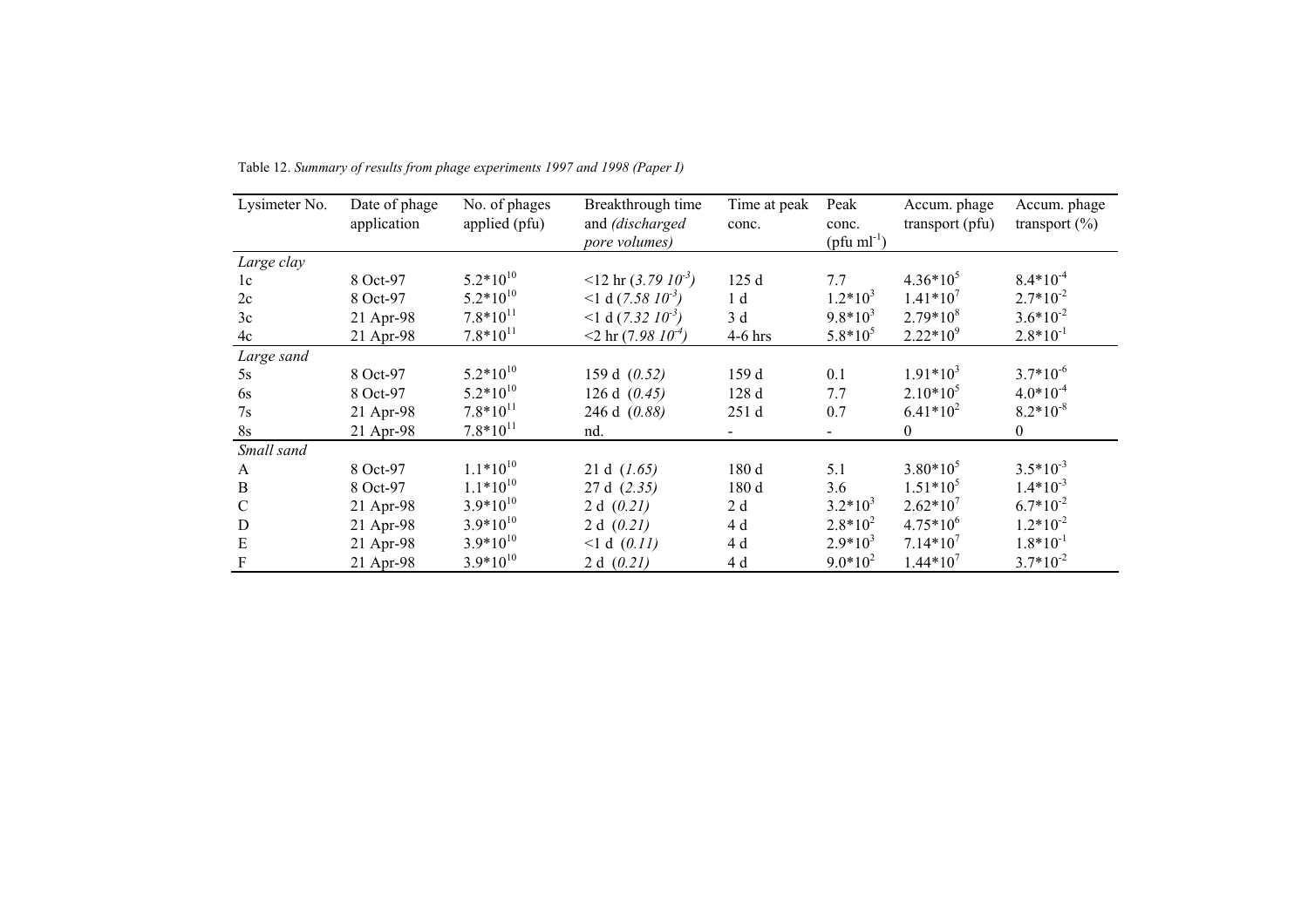#### **Occurrence in the irrigated environment**

The two sections above describe the treatment and the quality of the irrigation water used. Due to the type of irrigation (*i.e*. sprinklers, drip pipes or perforated tubes on the ground) the wastewater with its content of microorganisms was either deposited both on the foliage and on the ground (sprinklers) or just on the ground (pipes and tubes). Animals within the willow coppice stands can potentially either additionally deliver pathogens to the area by droppings, or pick up pathogens from the irrigated foliage/ground and transmit it to other areas.

A brief analysis was therefore performed by examining faecal droppings and organs from a limited number of animals and birds (Paper II). Fresh faecal droppings were analysed from hare, rabbits, fox, pheasant, roe deer, fallow deer, mink and badger (n=8 before irrigation, n=25 during irrigation). Although limited, these examinations did not reveal any pathogenic organisms relevant for zoonotic transmission in any of the samples. Organs were collected from rodents, hare, roe deer and pheasant (n=12). No pathogenic bacteria were found. For parasitic protozoa and worms, the occurrence and numbers of parasites corresponded with the normal parasitic occurrence in the animals, without any direct relationship to the special environment. Additional stool samples (n=10) from birds were collected from the irrigated field in Roma (unpublished results), but here too, no pathogenic bacteria or protozoa were found, indicating no increased infections due to the special environment. The results are so far limited regarding potential uptake of pathogens causing infections in animals living in wastewater irrigated areas, and the methods used for collecting faecal stools in the environment had limitations regarding the possibilities to identify the species producing the stools. In addition, although probably not in this study, the origin of potential positive pathogen findings (*e.g*. as a result of infection in the animals or through stools being contaminated by the irrigation water) may be difficult to assess without elaborate investigations. A possible future approach would be to keep sample populations of animals or birds, fenced or in cages, in the irrigated area, with successive sampling to investigate whether infections occur.

The foliage in two of the irrigated areas was sampled on two occasions; July (day temperature 20°C, sunlight) and October (day temperature <10°C, partly cloudy). One field site with sprinkler irrigation (Kvidinge) and one with surface irrigation (Kågeröd) were included. Each sampling plot, 10 x 10 m<sup>2</sup> (n=5), had a lowemitting sprinkler (Kvidinge) or a perforated tube (Kågeröd) in the centre of the plot. The samples: 1) 0-1m from the sprinkler and up to a height of 1 m, 2) 0-1m from sprinkler and 1-2 m from the ground 3) 1-4 m from sprinkler and 0-1 m from the ground, 4) 1-4 m from sprinkler and 1-2 m from the ground, were assumed to cover the range of exposure of wastewater.

The organisms detected on the leaves were total coliforms and *Clostridium perfringens* in concentrations varying between  $10^2$ - $10^5$  cfu g<sup>-1</sup> fresh weight (fw) for total coliforms and  $5-8*10^2$  cfu g<sup>-1</sup> fw for the sporeforming bacteria, with similar results for both sites, independent of the type of irrigation method. Both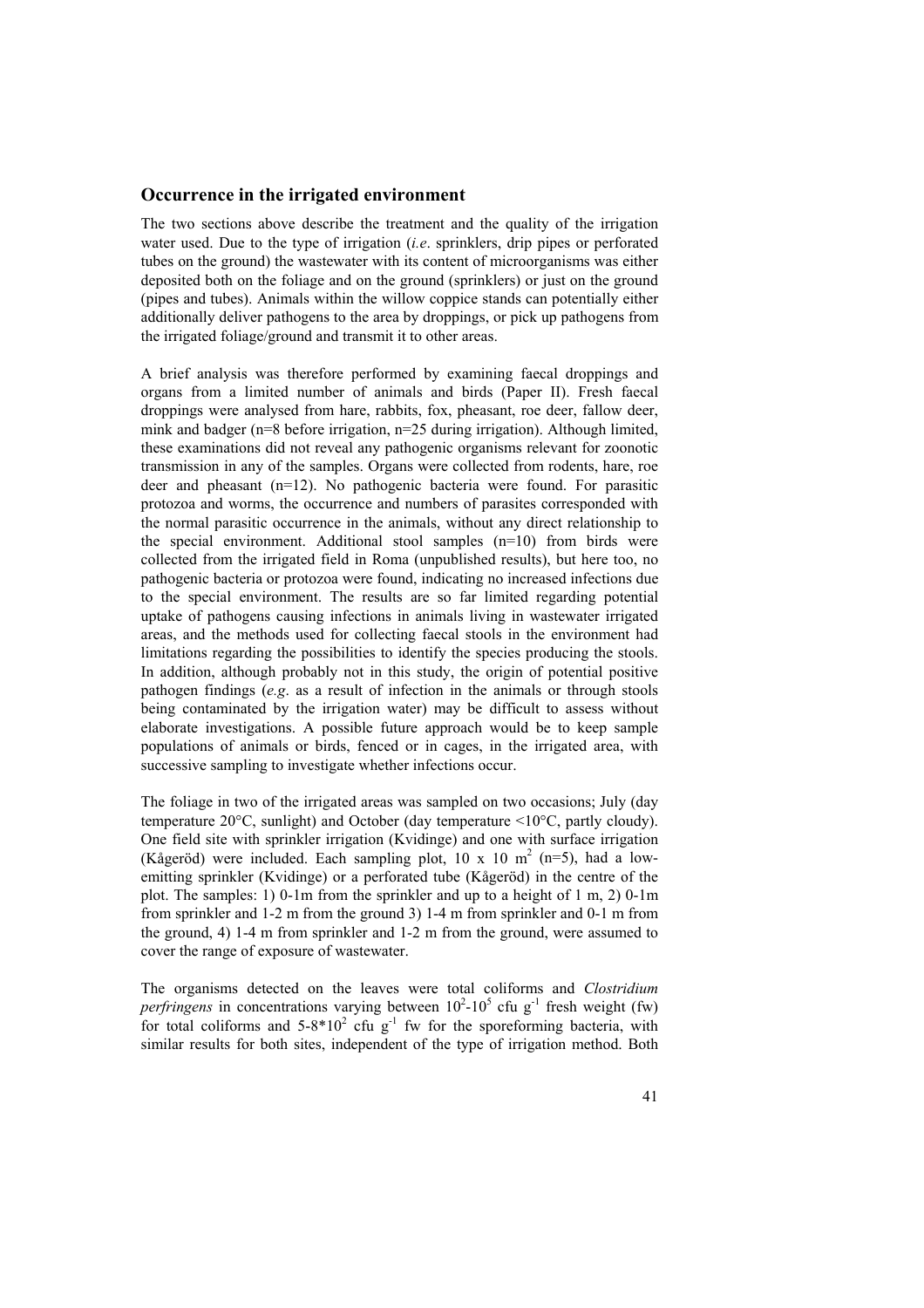these groups of organism are naturally found in the environment and do not necessarily indicate faecal pollution. For the *E. coli*, intestinal enterococci and coliphages, most of the analysed samples were below the methodological detection limit (*i.e.*  $\leq 10^2$  g<sup>-1</sup>) applied. The results did not indicate any differences between the two different irrigation types regarding occurrence of indicator organisms in the foliage originating from the wastewater. In addition, no variation in quantities between the July and October sampling could be found. It can thus be concluded that the low-emitting sprinklers did not affect the concentrations of organisms in the foliage, and there was no apparent seasonal variation of the presence of the dispersed organisms.

### **Survival in the environment**

The risk for transmission of pathogenic organisms from the environment to humans or animals is linked with the survival of the organisms in the environment. When the wastewater with its potential content of pathogens is spread in the environment, either to a wetland or to forest or agricultural land, the further survival depends on the ambient environmental conditions. Conditions that positively affect the survival of the organism are in general high humidity, low temperature, low or no exposure to sunlight and neutral or slightly alkaline pH, (WHO, 2006). During large parts of the year, the prevailing climatic conditions in Sweden and Northern Ireland would contribute to a favourable environment for many of the organisms. In addition, the type of crop (sticky surface, sheltering leaves) and soil content, clay soils and soils with high organic content favour pathogen survival (WHO, 2006). For organisms applied to wetland area, the survival is linked to several of the above-mentioned factors such as temperature and sunlight (Davies-Colley, Donnison & Speed, 1997). Survival studies on selected organisms in this work were performed both in sediment from wetlands (Paper IV) and in vegetation (Paper III).

#### *Sediment*

For the wetland sediments the die-off of total coliforms, *E.coli*, intestinal enterococci, *Clostridium* and coliphages was studied during 50 days in the laboratory, and the results in terms of the logarithmic reduction  $(T_{90}$ - values) are shown in Table 13. The bacterial indicators were reduced more rapidly than the coliphages and the anaerobic, sporeforming bacteria. The variation in die-off of coliphages between the sediment from the two sites was due to a much lower quantity of indigenous phages at the stormwater site.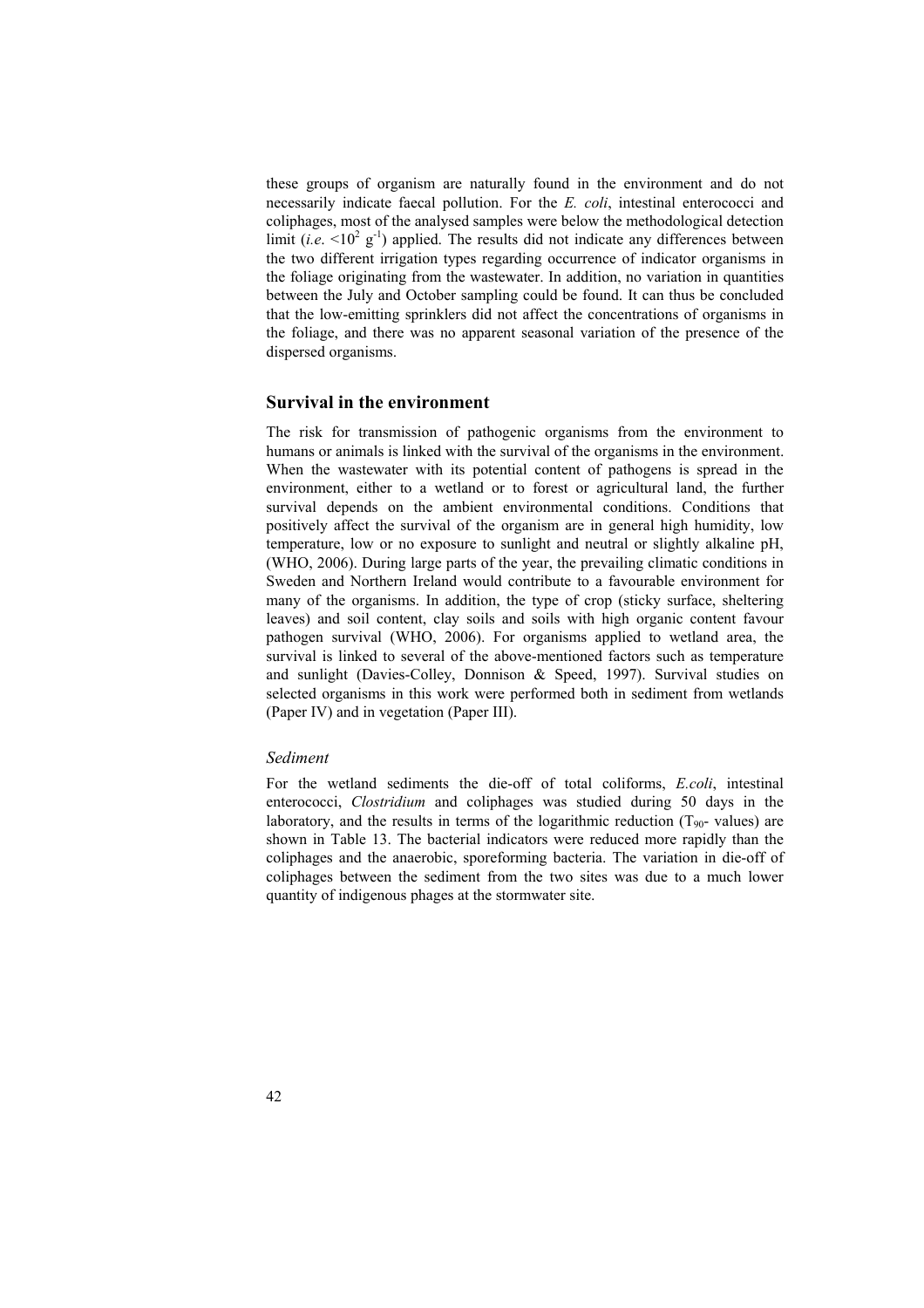Table 13. *T90-values in days for faecal indicator organisms in the sediment in laboratory survival study* 

| $T_{90}$ values | Total<br>coliforms | E.coli | Intestinal<br>enterococci | Clostridium<br>perfringens | Coliphages |
|-----------------|--------------------|--------|---------------------------|----------------------------|------------|
| Oxelösund       |                    |        |                           | 252                        | 370        |
| Flemingsberg    |                    |        | 53                        | 396                        |            |

Feachem *et al.* (1983) found a total survival time in fresh water and sewage at 20- 30°C for *e.g*. faecal coliforms of < 60 days, but normally less than 30 days, and for enteroviruses less than 120 days but normally less than 50 days. The sediment environment is favourable for most of the organisms. The results from the survival study exceeded these indicated survival times for the organisms tested. An increased survival in sediment for several organisms compared with the water phase was also shown by Karim *et al.* (2004), with lower die-off of faecal coliforms, *Salmonella typhimurium* and coliphages in the presence of sediment compared with water. Although the survival was prolonged in the sediment, both total coliforms and coliphages had a higher die-off in the study by Karim *et al.* (2004) than in the present study, with  $1 \log_{10}$  reduction of total coliforms after 16-17 days and 51-370 days for coliphages. For the same organisms, the corresponding time for 1  $log_{10}$  reduction was approximately 7 and 10 days, respectively. For *Giardia* and *Cryptosporidium* the survival conditions were the opposite, with a longer survival in the water phase compared with the sediment (Karim *et al.*, 2004).

The survival study was performed at room temperature  $(+20^{\circ}C)$ . The ambient temperature in a wetland during large parts of the year would be considerable lower, which would further prolong the survival. The construction of wetlands with optimisation of reduction in particulate material and minimisation of potential resuspension of sediment should be governing factors for minimising the potential health impact.

#### *Vegetation*

When partly treated wastewater or sludge is applied to forest areas, the potential risk is linked to the exposure of humans or animals to contaminated vegetation. The survival time for the pathogens applied in wastewater or sludge is important for the further risk for transmission, and as stated earlier, the climatic conditions to a large extent determine the survival of the organisms. In Paper III, the survival of selected indicator organisms and pathogens was studied in two different vegetation types, in light or darkness, and at two temperatures for the pathogens *Salmonella senftenberg* and *Campylobacter coli*, the bacteriophages *Salmonella typhimurium* 28B and ϕx174, and the indicator bacteria *Enterococcus faecalis* and *E. coli*. The survival time differed between the organisms, with *Salmonella senftenberg* detected in the vegetation throughout the study and still occurring after 35 days in concentrations between  $10^5$ - $10^8$  cfu g<sup>-1</sup> dw (semi quantitative method). Thus, this type of *Salmonella* survived well in this environment, while *Campylobacter* were rapidly reduced and not detectable 3 hours after being added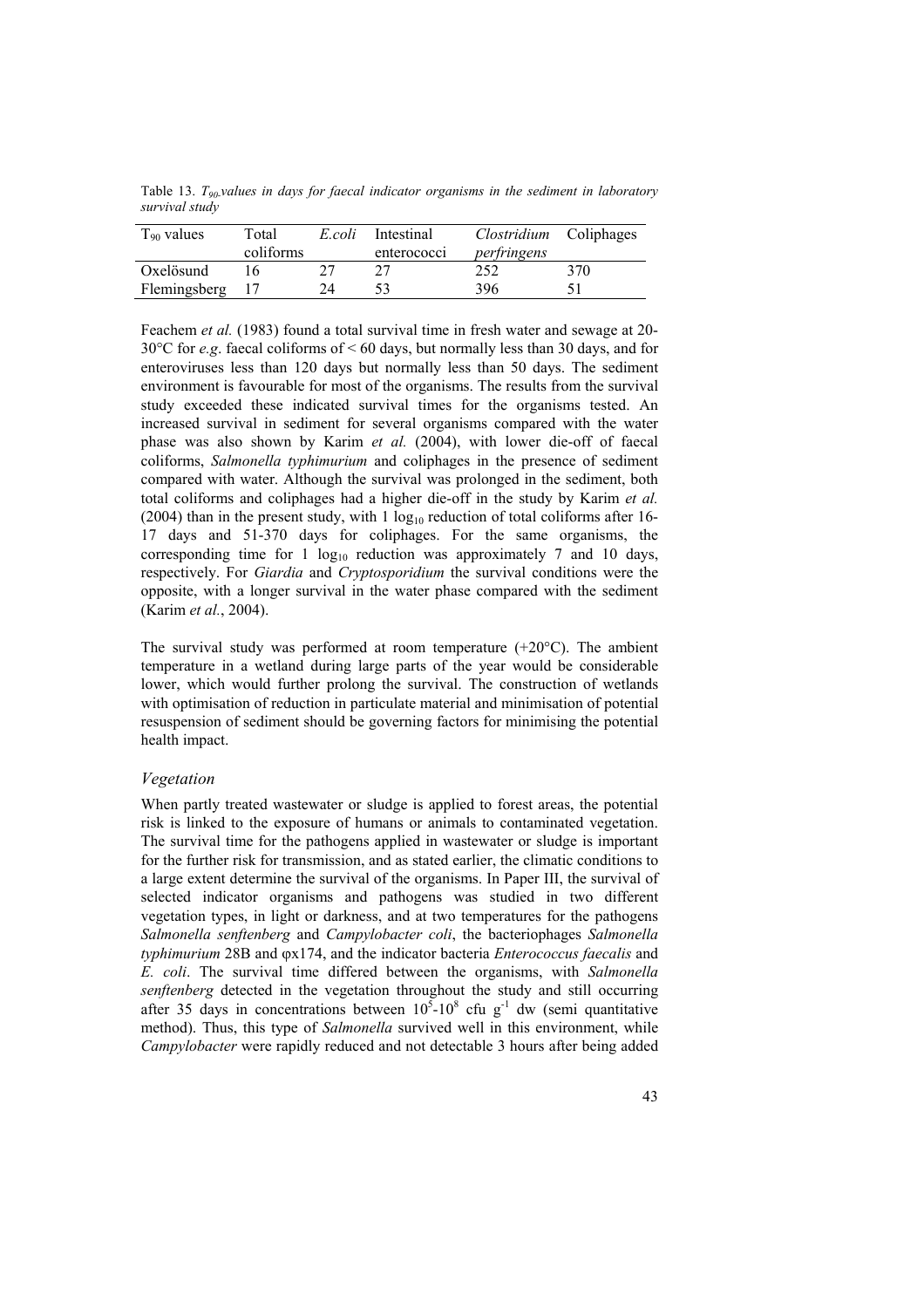to the vegetation. The prolonged survival of *Salmonella* in high concentrations in the vegetation indicates a potential risk for transmission to both humans and animals if this organism is present in wastewater or sludge used as fertiliser in forest. The detection of *Salmonella* during the study indicates a good survival compared with reported literature data on survival on crops, since in *e.g*. Feachem *et al.* (1983) a survival time of less than 30 but usually less than 15 days was found for *Salmonella* at temperatures of 20-30°C.

For the indicator organisms, no single factor (vegetation type, light or temperature) governed the reduction, but the persistence of these organisms was generally best supported in the moss vegetation at  $+3$  °C in the dark (Tables 14 and 15). This agrees with the assumption, based on earlier investigations, that these factors may favour the survival of the organisms.

Table 14. *Survival rates of the indicator bacteria E. faecalis and E. coli from linear regression analysis. T90-values are given with 95% confidence intervals for significant regressions* 

|                                                                 |                                   |       | E. faecalis           |       |                                                                 | E. coli  |         |              |
|-----------------------------------------------------------------|-----------------------------------|-------|-----------------------|-------|-----------------------------------------------------------------|----------|---------|--------------|
|                                                                 | Light dose Temp.                  |       |                       |       |                                                                 |          |         |              |
|                                                                 | Vegetation (MJ $m^2d^{-1}$ ) (°C) |       |                       |       | k-value p-value $T_{90}$ (days) k-value p-value $T_{90}$ (days) |          |         |              |
| Lichen                                                          | 1.2                               | $+7$  | $-0.087$              | 0.001 | $12(11-13)$                                                     | $-0.154$ | 0.020   | $6(5-8)$     |
| Lichen                                                          | 0.0                               | $+27$ | $-0.086$              |       | $\leq 0.001$ 12 (11-12)                                         | $-0.181$ | 0.272   | b            |
| Lichen                                                          | 1.5                               | $+27$ | $-0.024$              | 0.067 | $\overline{a}$                                                  | $-0.235$ | 0.255   | $\mathsf{b}$ |
| <b>Moss</b>                                                     | 1.5                               | $+27$ | $-0.016^a$            | 0.777 | b                                                               | $-0.063$ | 0.054   | $16(12-23)$  |
| Moss                                                            | 0.0                               | $+3$  | $-0.039$ <sup>a</sup> |       | $\leq 0.001$ 25 (24-27)                                         | $-0.120$ | < 0.001 | $8(8-9)$     |
| <sup>a</sup> Initial sample included in the regression analysis |                                   |       |                       |       |                                                                 |          |         |              |

<sup>b</sup>Not significant

The lowest die-off rate during the study was found for the bacteriophage *Salmonella typhimurium* 28 B, followed by the phage  $\varphi$ x174, with T<sub>90</sub> values in the moss, darkness and low temperatures of 31 and 27 days, respectively.

Table 15. Survival rates of the bacteriophages S. typhimurium 28 B and  $\varphi x$ 174 from linear *regression analysis. T90-values are shown with 95% confidence intervals for significant regressions* 

|             |                                   |       | S. typhimurium 28 B |         |                                                                 | $\varphi$ x174 |       |                     |
|-------------|-----------------------------------|-------|---------------------|---------|-----------------------------------------------------------------|----------------|-------|---------------------|
|             | Light dose Temp.                  |       |                     |         |                                                                 |                |       |                     |
|             | Vegetation (MJ $m^2d^{-1}$ ) (°C) |       |                     |         | k-value p-value $T_{90}$ (days) k-value p-value $T_{90}$ (days) |                |       |                     |
| Lichen      | 1.2                               | $+7$  | $-0.071$            |         | $\leq 0.001$ 14 (13-15) -0.068                                  |                | 0.070 | -b                  |
| Lichen      | 0.0                               | $+27$ | $-0.072$            |         | $0.016$ 14 (12-17) -0.051                                       |                | 0.655 | - b                 |
| Lichen      | 1.5                               | $+27$ | $-0.109$            | 0.027   | $9(7-12)$                                                       | $-0.050a$      | 0.363 | - b                 |
| <b>Moss</b> | 1.5                               | $+27$ | $-0.108$            | < 0.001 | $9(9-10)$                                                       | $-0.055$       |       | $0.017$ 18 (10-112) |
| Moss        | 0.0                               | $+3$  | $-0.033$            | 0.004   | $31(27-35)$                                                     | $-0.037$       | 0.005 | $27(23-31)$         |

a Undetectable levels on day 8 and 21 were set at the detection level and included in the regression analysis.

<sup>b</sup>Not significant.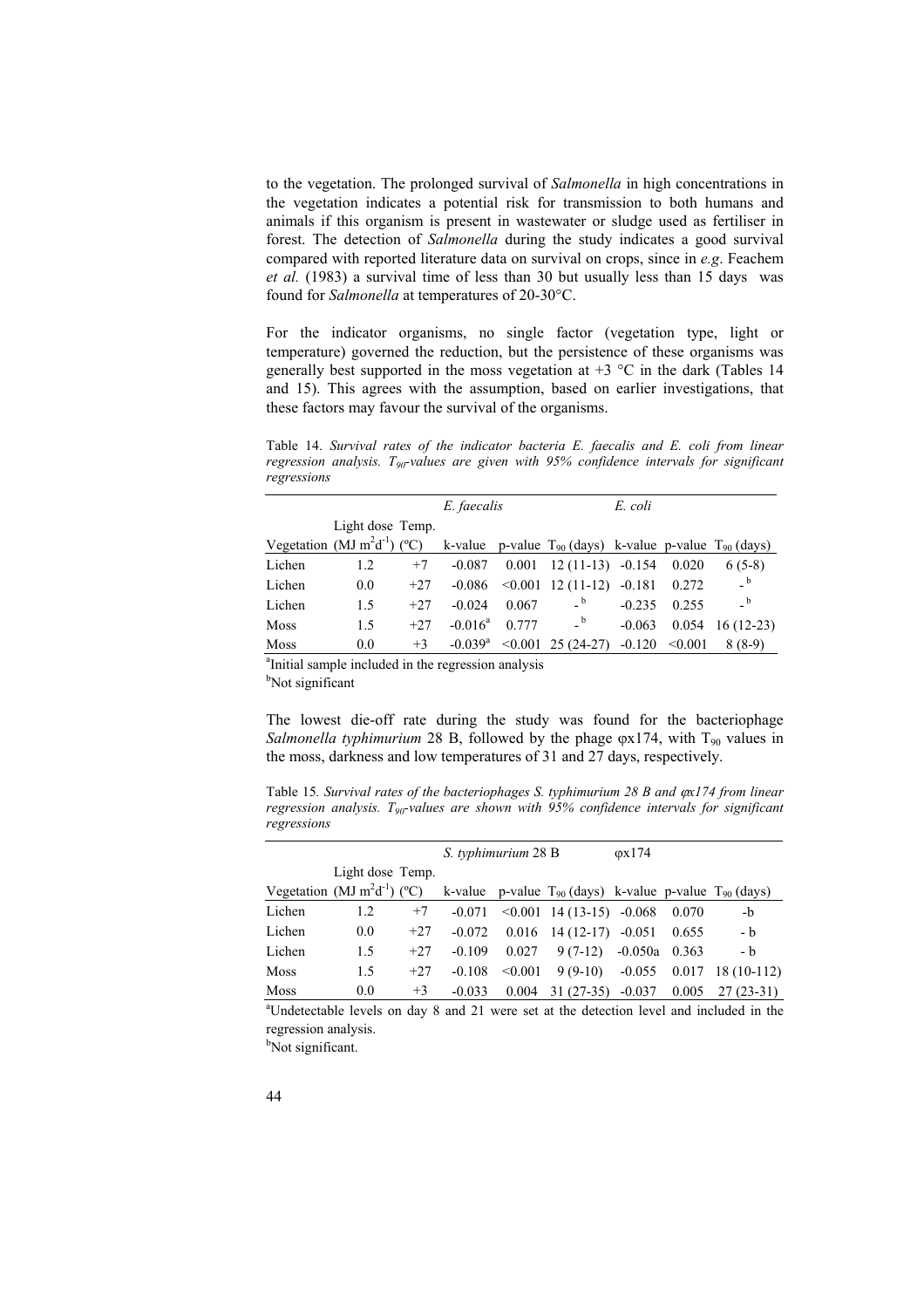The high persistence of *Salmonella* in the study indicates a potential risk for transmission when contaminated wastewater is applied to forest vegetation. The need to control the occurrence of *Salmonella* is further emphasised by the risk for regrowth, which may occur even from low levels of *Salmonella*, partly undetectable in the material. Gibbs *et al.* (1997) reported this in stabilised wastewater sludge. In the same investigation, a regrowth was also found for faecal coliforms, where the concentrations were reported to increase to higher levels than those in the beginning of the trials. In our study, a regrowth of *E. coli* was indicated during the last two weeks at the high temperature in moss. The regrowth of *Salmonella* and faecal coliforms is generally supported by favourable nutrient conditions, and Sidhu *et al.* (1999) reported similar growth rates of *Salmonella serovars* and *E. coli* strains in composted biosolids.

A field study on the survival or organisms was also conducted. Vegetation was sampled in Vindeln, northern Sweden, for analyses of occurrence of indicator organisms and pathogens in the irrigated forest area (Carlander, unpublished data). Two irrigated areas receiving mechanically treated wastewater were sampled, as well as a non-irrigated control plot. The occurrence of total coliforms in the vegetation was similar in the irrigated areas and in the control plot, with concentrations of around 4  $\log_{10}$  cfu g<sup>-1</sup> fw in the vegetation before irrigation started (Fig. 3). *E. coli*, intestinal enterocci and coliphages were also analysed in the vegetation during the study. Before irrigation started, concentrations were below the detection limit, *i.e.*  $\leq 2 \log_{10}(\text{Table 16})$ . Mechanically treated wastewater was applied (see Table 8, Section 4.1), and the occurrence and concentrations of the indicator organisms analysed increased in the vegetation with  $1-2 \log_{10}$  for total coliforms, *E. coli*, intestinal enterococci and coliphages. Two weeks after the irrigation had ceased, it was still possible to detect all indicators in the vegetation, although in 1  $log_{10}$  lower concentrations compared with during irrigation. Four weeks after irrigation had ceased, it was still possible to detect all indicator organisms except intestinal enterococci in the material, indicating a high survival in the environment for several of the organisms. This supports the results from the laboratory study.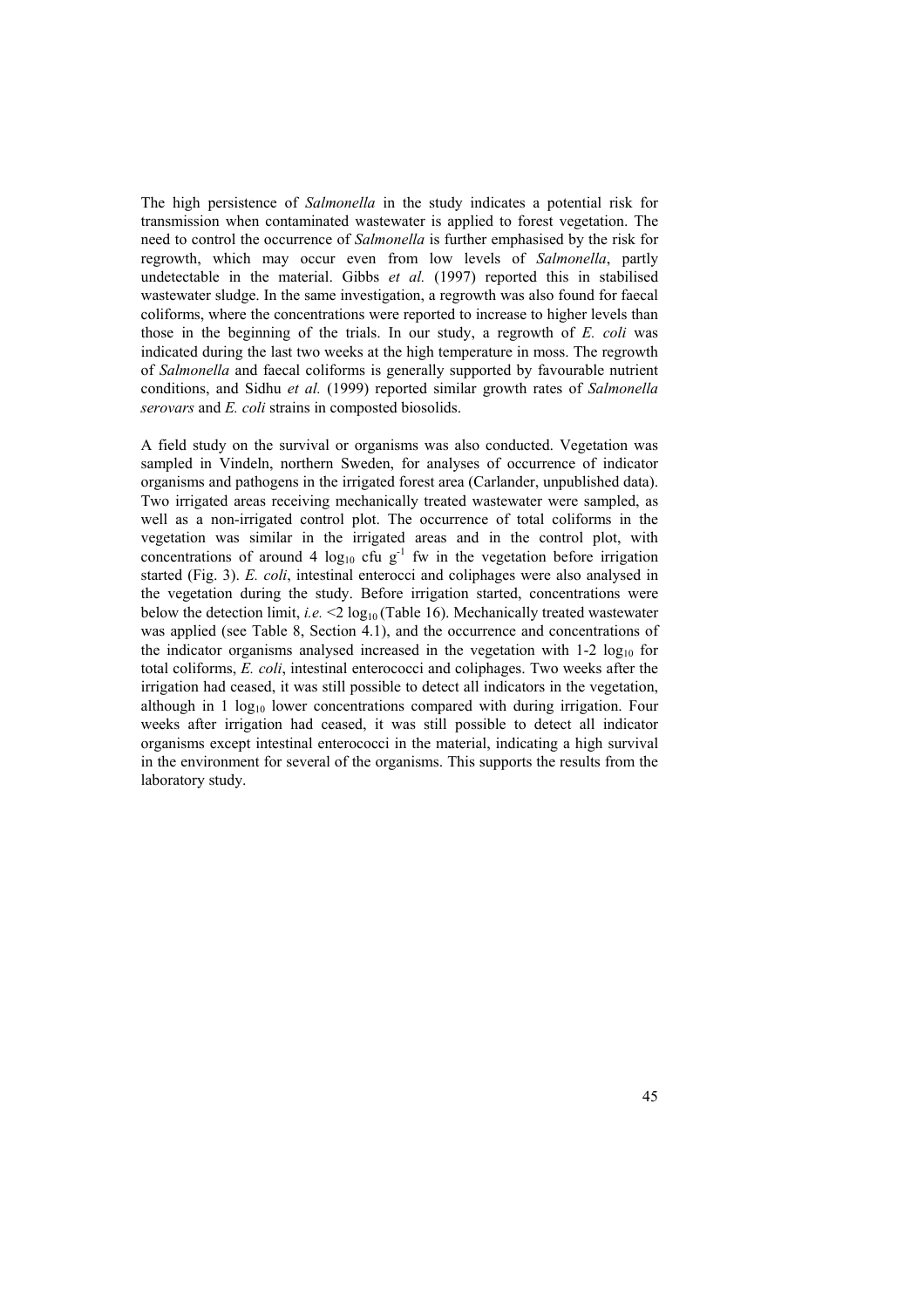

*Fig. 3*. Occurrence of total coliforms and *Clostridia* in vegetation sampled in a wastewater irrigated forest area in Vindeln, northern Sweden. Two irrigated sites (1 and 2) and one non-irrigated control site were sampled.

*Campylobacter* and *Salmonella* were also analysed in the vegetation. *Campylobacter* were not detected in the vegetation on any of the sampling occasions, while *Salmonella* were detected in the wastewater-irrigated vegetation on one occasion (August). In the samples taken after irrigation had ceased, no *Salmonella* were detected, nor were *Salmonella* detected in the vegetation sampled in the control site.

Water from the suction cups (*i.e*. tension lysimeters) installed in the irrigated area for sampling of soil water was analysed for the occurrence of indicator organisms on two occasions. In the majority of the samples analysed, the levels of organisms were below detection level, indicating that the retention of the organisms in the vegetation and soil was high. However, the method for extracting soil water by the use of suction cups has not been validated as regards the effect on microorganisms.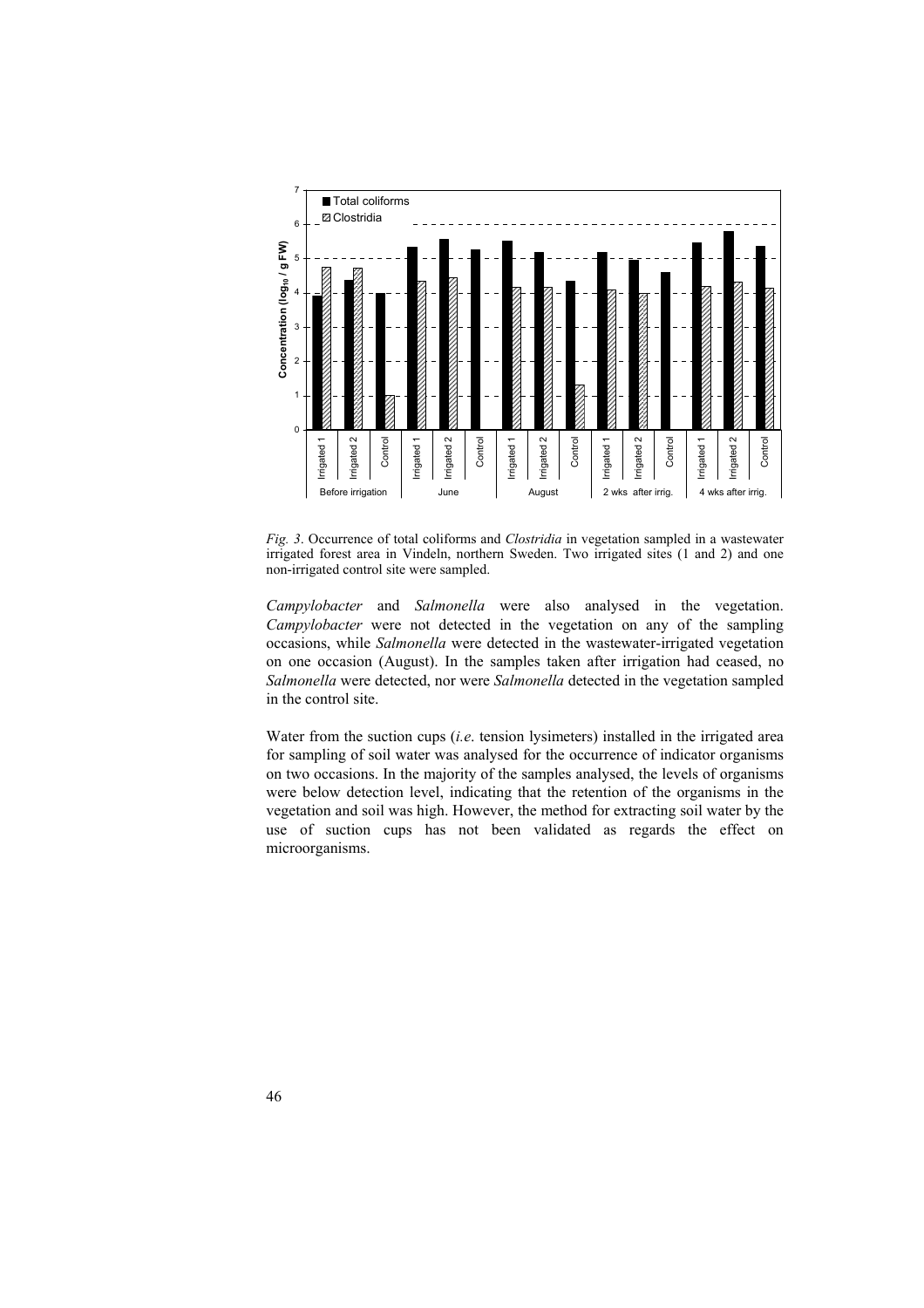| Occasion                                   | Sample                                   | E. coli  | Intestinal Enterococci   | Coliphages              |
|--------------------------------------------|------------------------------------------|----------|--------------------------|-------------------------|
| Before irrig.                              | Irrigated $1-2$ 1.7- $\leq$ 2<br>Control | $\leq$ 2 | $<2-2$<br>$\leq$ 2       | <1.7<br><1.7            |
| June                                       | Irrigated $1-2$ 3.6-3.8<br>Control       | $\leq$ 2 | $3.5 - 3.7$<br>$\leq$ 2  | $2.8 - 3.7$<br>$\leq$ 1 |
| August                                     | Irrigated $1-2$ 3.9-4.1<br>Control       | 29       | $3.5 - 3.7$<br>$\langle$ | 2.7<br>$<$ 1            |
| 2 wks after irrig. Irrigated $1-2$ 1.5-1.7 | Control                                  | $\leq$ 2 | 2.4-2.5<br>$\leq$ 2      | $2.1 - 2.5$<br>$<$ 1    |
| 4 wks after irrig. Irrigated 1-2 2.2-2.5   | Control                                  | 2.2      | $\leq$ 2<br><2           | $1.6 - 2.3$<br>1.4      |

Table 16*. Concentration of indicator organisms in vegetation samples from a wastewater irrigates forest at Vindeln, northern Sweden, presented as log<sub>10</sub> cfu or pfu per gram (fresh weight)* 

#### **Risk assessment**

Irrigation with wastewater could, as stated previously, constitute a risk for transfer of infections to humans or animals if they are exposed to pathogens in the wastewater. In Paper V, baseline information was collected regarding differences between the fields and treatment plants, concentrations and reductions in organisms in the wastewater, occurrence of organisms in groundwater and foliage, as well as occurrence of pathogens in animals living in the irrigated area. This information, together with potential exposure scenarios most likely to occur at the different field sites, formed the basis for the risk assessment (Paper V, Table 7). The concept of risk analysis previously described by (Haas, Rose & Gerba, 1999) was partly followed. Hazard analysis and exposure assessment were conducted for all sites on a broad scale. Specific exposures that were judged to be of significance were then quantitatively evaluated by further estimating the exposure to individuals affected by the system. Doses of selected pathogens were calculated and utilised in a dose-response assessment in order to quantify risks of infection.

For the quantitative microbial risk assessment (QMRA) two fields were selected, Culmore, Northern Ireland and Kvidinge, southern Sweden. For Culmore, mechanically treated wastewater was used for irrigation while for Kvidinge, biologically treated wastewater was used. The exposure routes judged to be of main importance were (1) direct exposure and accidental ingestion of wastewater, (2) exposure for aerosol (sprinkler irrigation at both sites), and (3) use of groundwater as drinking water.

As model organisms for the QMRA, *Salmonella*, *Giardia*, *Cryptosporidium* and rotavirus were selected. Thus, at least one representative from each of the major prevailing groups of pathogens was included. Further information regarding the estimates of concentrations of the pathogens in wastewater and groundwater is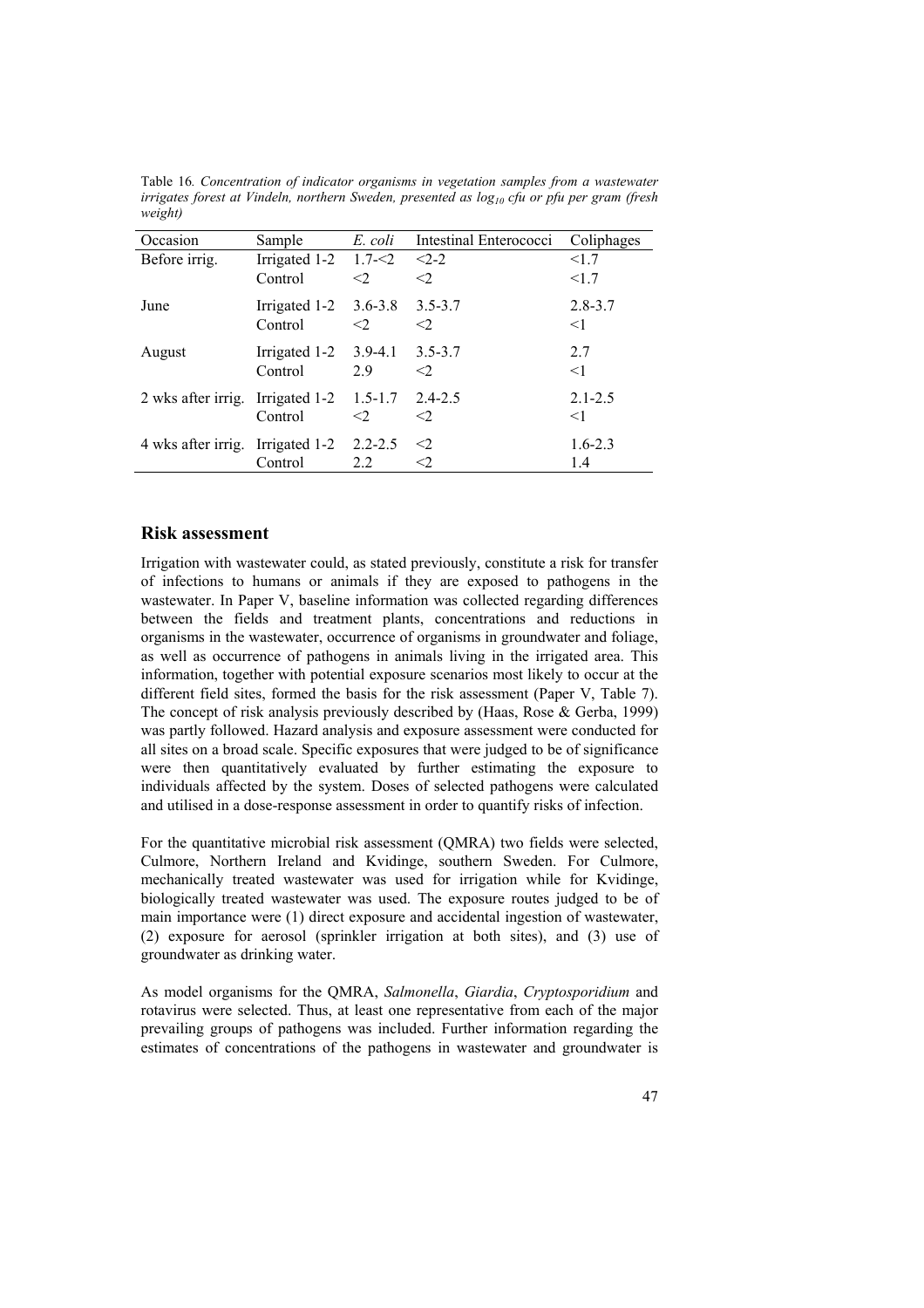presented in Paper V. In Table 17, the results from the QMRA are presented as the median risk (50-percentile) for infection per exposure  $(P_{inf})$  for each of the pathogens and exposure routes included. In addition, the annual risk of infection in the exposed population  $(P_{\text{year}})$  was calculated by taking the yearly exposure into consideration:

$$
P_{\text{yearly}}=1-(1-P_{\text{inf}})^n
$$

where  $P_{\text{inf}}$  is the risk of exposure and *n* the number of exposures per year.  $P_{\text{year}}$ was then used for calculating the number of cases in the exposed population.

The risk of infection with *Salmonella* was low at both field sites, with the highest risk being attributable to accidental ingestion of wastewater in Culmore ( $P_{inf} 2^* 10^ ^{6}$ ) and using groundwater as drinking water in Kvidinge ( $P_{\text{inf}} 2*10^{-6}$ ). The lowest risk for *Salmonella* infection occurred through exposure to aerosols in Kvidinge, with a P<sub>inf</sub> at 1\*10<sup>-10</sup>. The risk of infection by *Salmonella* by accidental ingestion of treated wastewater or inhalation of aerosols is dependent on the numbers of organisms in the wastewater exposed for. Higher concentrations in the raw wastewater can prevail if an outbreak occurs in the connected population. Thus, the reduction in the treatment plant before irrigation is conducted in the field is of importance. In this study, the removal in the treatment plant was calculated using the removal values for *E.coli.* Compared with the other sites, the removal efficiency in the treatment plant was low for both Culmore and Kvidinge, with an average reduction of 0.9 and 2.0  $log_{10}$  respectively. For Bromölla, Kågeröd and Larissa the removal of *E.coli* was 2.4 to 3.3  $log_{10}$ , reducing the concentrations in wastewater for irrigation, and accordingly, also the risk of infection.

For the protozoans, *Giardia* posed the highest risk of infection with a P<sub>inf</sub> of  $3*10^-$ <sup>1</sup> if groundwater was ingested in Culmore, followed by the risk associated with ingestion of wastewater, with a  $P_{inf}$  of  $2*10^{-2}$ . The risks for these scenarios were considerably lower for Kvidinge (Table 17). There, the highest risks were associated with the use of groundwater for drinking, giving a  $P_{inf}$  at  $8*10^{-3}$ . The high risk for direct exposure in Culmore was due to the rather high average concentration in the irrigation water. The other field sites had lower concentrations of *Giardia* cysts in the irrigation water and the risk would be in the same range as in Kvidinge. For calculating the concentration in groundwater the removal of organisms in the soil was used, with removal of clostridia in Kvidinge being 0.6  $log_{10}$  and in Culmore 1.8  $log_{10}$ .

Exposure to rotaviruses gave a high risk of infection when quantifying the risks using community surveillance data. The lowest risks for infection were related to exposure to aerosols in Kvidinge  $(P_{\text{inf}} 3*10^{-2})$ , whereas the highest were associated with groundwater ingestion in Culmore, with 8 out of 10 people exposed potentially getting infected. When the lower literature value for the concentration of rotaviruses in wastewater was used, the risks of infection were considerably lower, especially for exposure to aerosols  $(3 \text{ to } 4 \log_{10})$ . The risk of infection by direct contact with wastewater was reduced to  $P_{\text{inf}}$  of  $2*10^{-2}$  in Culmore and to  $P_{\text{inf}}$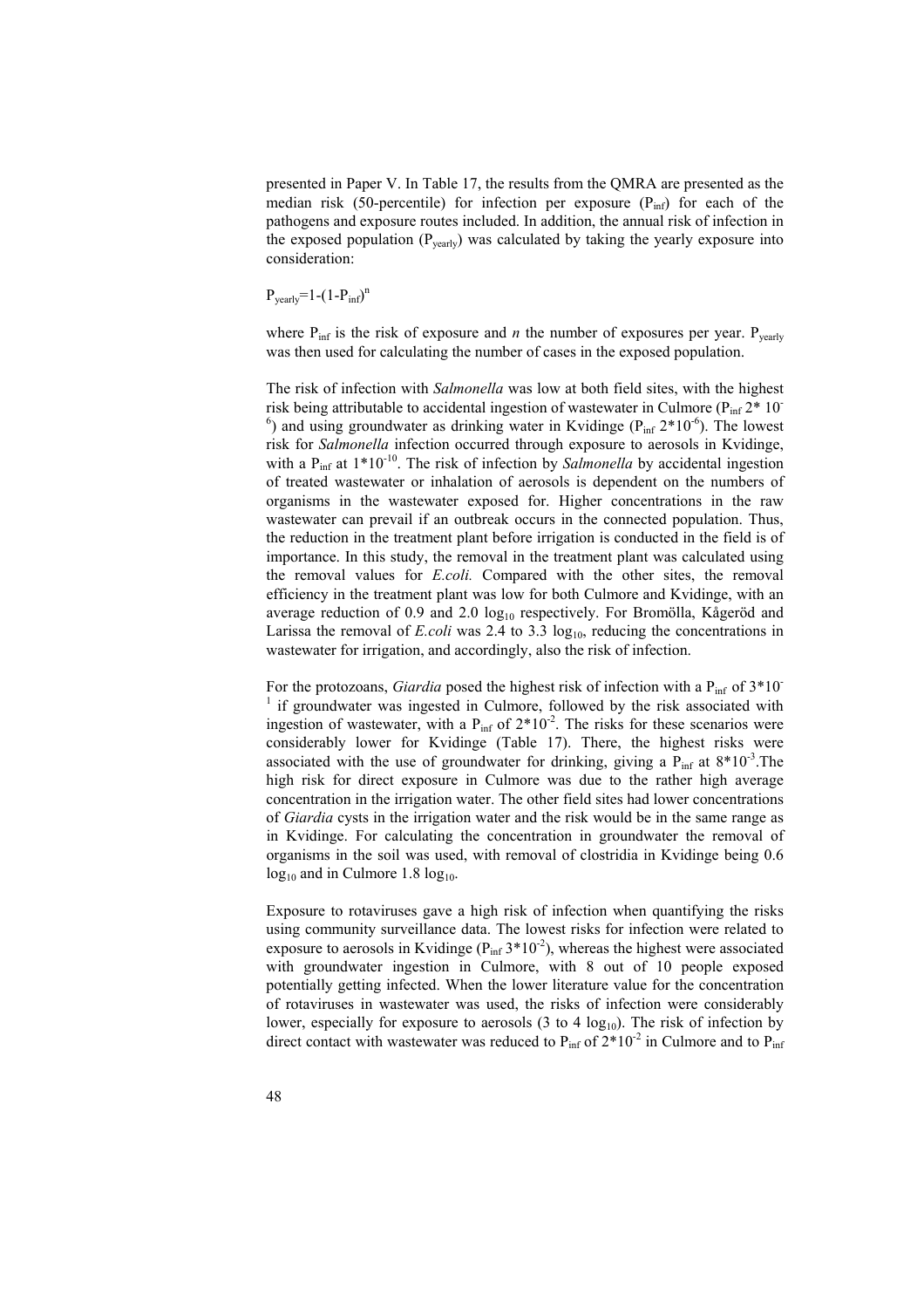$4*10^{-3}$  in Kvidinge. The corresponding changes in risk of infection were also seen for ingestion of groundwater.

Table 17. *Results from the QMRA for three exposure scenarios chosen in the irrigated field sites Culmore, Northern Ireland and Kvidinge, Sweden, expressed as median risk of infection per exposure*  $(P_{in}$ *f*, and as the annual number of cases in the exposed population *(cases)* 

| Field site             |           | Culmore     |             |             | Kvidinge    |              |                |
|------------------------|-----------|-------------|-------------|-------------|-------------|--------------|----------------|
| Exposure               |           | Waste-      | Aerosol     | Ground-     | Waste-      | Aerosol      | Ground-        |
| route                  |           | water       |             | water       | water       |              | water          |
| Salmonella             | $P_{inf}$ | $2*10^{-6}$ | $2*10^{-8}$ | $5*10^{-7}$ | $2*10^{-7}$ | $1*10^{-10}$ | $2*10^{-6}$    |
|                        | cases     | $2*10^{-5}$ | $4*10^{-5}$ | $7*10^{-4}$ | $2*10^{-6}$ | $3*10^{-8}$  | $2*10^{-3}$    |
| Giardia                | $P_{inf}$ | $2*10^{-2}$ | $3*10^{-4}$ | $3*10^{-1}$ | $3*10^{-5}$ | $2*10^{-8}$  | $8*10^{-3}$    |
|                        | cases     | 0.2         | 0.4         | 5.          | $3*10^{-4}$ | $6*10^{-6}$  | 4.36           |
| Crypto-                | $P_{inf}$ | $7*10^{-5}$ | $8*10^{-7}$ | $1*10^{-3}$ | $7*10^{-6}$ | $5*10^{-9}$  | $2*10^{-3}$    |
| sporidium              | cases     | $8*10^{-4}$ | $1*10^{-3}$ | 127         | $7*10^{-5}$ | $1*10^{-6}$  | 1.7            |
| Rotavirus <sup>a</sup> | $P_{inf}$ | $8*10^{-1}$ | $4*10^{-1}$ | $8*10^{-1}$ | $7*10^{-1}$ | $3*10^{-2}$  | $7*10^{-2}$    |
|                        | cases     |             | 50          | 5           |             | 5.61         | 5              |
| Rotavirus <sup>b</sup> | $P_{inf}$ | $2*10^{-2}$ | $2*10^{-4}$ | $2*10^{-2}$ | $4*10^{-3}$ | $3*10^{-6}$  | $2*10^{-3}$    |
|                        | cases     | 0.88        | 0.26        | 4.96        | $4*10^{-2}$ | $7*10^{-4}$  | $\mathfrak{D}$ |
|                        |           |             |             |             |             |              |                |

<sup>a</sup> Community surveillance

 $<sup>b</sup>$  Literature value (Rao, Metcalf & Melnick, 1987)</sup>

In the simulations of the risk of infection, the highest risk was found for rotaviruses both on single exposure and as calculated on a yearly basis. The concentration of rotavirus in treated wastewater was high  $(3-4 \log_{10} \text{per } L)$  based on estimates from community incidence and applying the measured reduction of coliphages. The number of virus particles excreted during an infection is higher than for bacterial pathogens, *e.g*. *Salmonella*, which partly reflects the high input concentration used in wastewater. Even higher excretion numbers (up to  $10^{12}$ ) and longer excretion times than used in the risk calculations (as a most likely value) have been reported for rotaviruses (Gerba *et al.*, 1996). On the other hand, excretion values represented the whole excretion period and knowledge is limited regarding variations during the time of infection and the excretion is potentially substantially lower during part of this time, resulting in lower excreted numbers. In conjunction with the community incidence calculations, literature values of rotaviruses in wastewater were also used. (Rao, Metcalf & Melnick, 1987) reported a rotavirus concentration of approximately  $10^2$  per L in wastewater. Using this value instead for calculation, the infections risks were still high but reduced, for aerosols in Culmore from  $P_{inf} = 4*10^{-1}$  to  $P_{inf} = 2*10^{-4}$ . The somewhat lower risk of infection in Kvidinge compared to Culmore was partly due to the longer distance from the irrigation area to the potentially exposed population, *i.e*. 500 m, while for Culmore this distance was set to 100 m. In Culmore the nearest house or road was in fact only 30 m from the field, indicating that the actual risk of infection could be even higher than the calculated.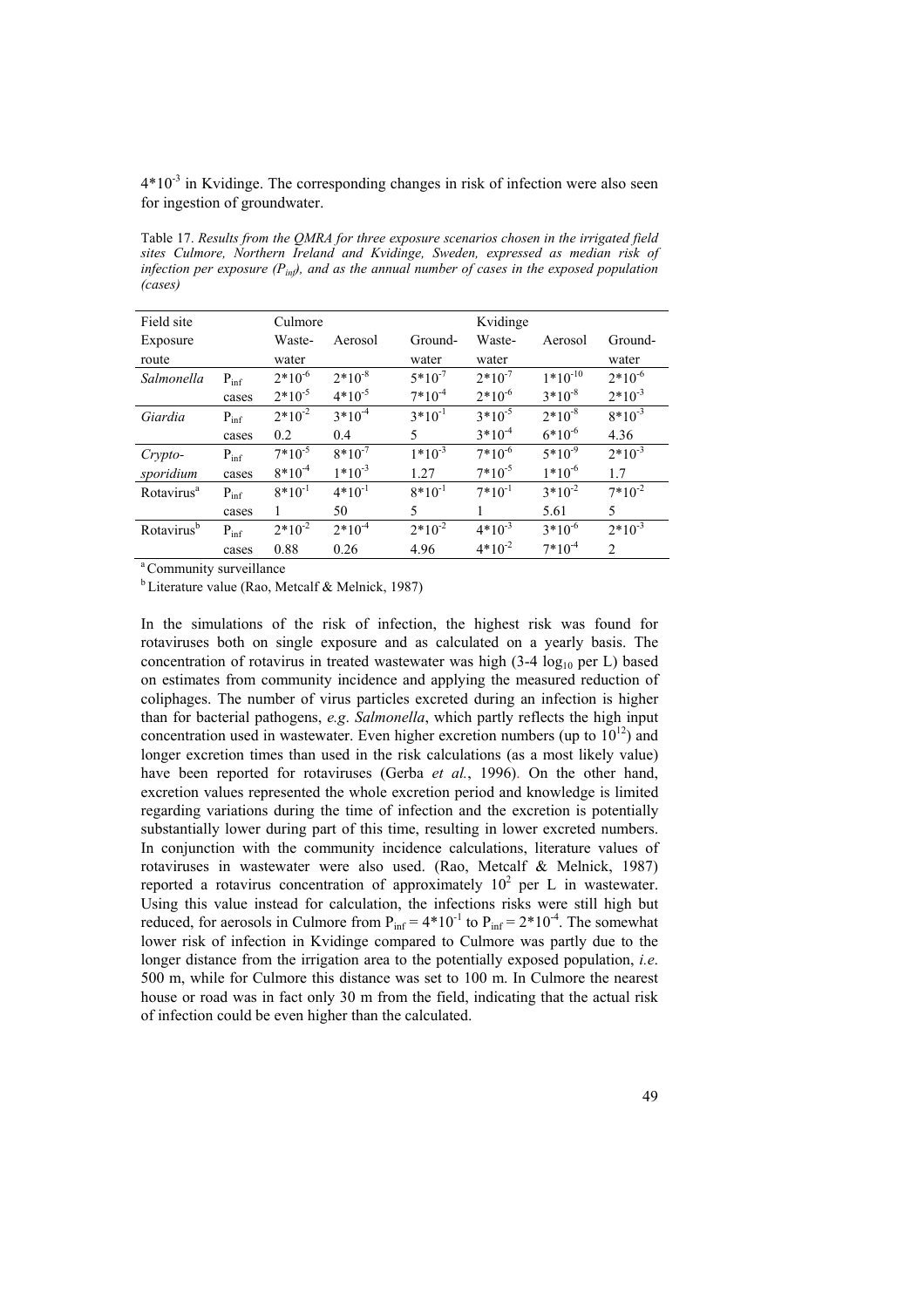In addition to rotaviruses, an elevated risk for *Giardia* infection prevailed for the three routes of exposure in Culmore. The highest risks were associated with ingestion of groundwater,  $P_{inf} = 3*10^{-1}$ , as well as through direct exposure,  $P_{inf}$  =  $2*10<sup>-2</sup>$ . For Kvidinge the corresponding risks were substantially lower. The differences were due to a higher concentration of cysts in the raw wastewater and the lower reduction in the treatment plant in Culmore. The groundwater contamination was simulated using the reduction in *clostridia* spores in the soil. *Clostridia* spores have been suggested as a useful surrogate parameter for the removal efficiency of protozoan oocysts in drinking water treatment (Payment & Franco, 1993; Hijnen *et al.*, 2000). The simulated concentrations in groundwater of oocysts when using the concentration in treated wastewater of oocysts and removal of *Clostridia* spores agree well with measured levels, with the exception of *Giardia* cysts in Culmore, which could be seen as a 'worst case scenario'. The protozoa, due to their rather large size, should have a high retention in the soil (Thurston *et al.*, 2001). Although the concentrations in Kvidinge were substantially lower than in Culmore, a risk of infection occurred when using the groundwater for drinking.

## **General conclusion**

Conventional treatment and handling of wastewater normally results in discharge of the treated wastewater to recipient waters. Potential exposure situations could occur if the discharged wastewater affects nearby bathing areas where people come into contact with the contaminated wastewater. Introducing alternative ways of wastewater treatment reduces this exposure, but also change the general exposure whereby other exposure routes come into focus. However, both in conventional systems and in the reuse systems described in this study, workers are exposed to the raw and partly treated wastewater in the treatment plant. Applying the wastewater to willow coppice, coniferous forest or wetland areas creates additional exposure opportunities for workers in the fields monitoring the irrigation and/or pond systems. However, the number of people exposed in this group is limited and since this is part of their normal work duties, they should be informed about the risk of infection through direct contact and ingestion of wastewater. Protective measures against accidental ingestion of wastewater are related to worker behaviour as well their use of protective clothing and protective face masks during work. Good hand hygiene should always apply.

When sprinkler irrigation is used, creation of aerosols can occur. The number of people who are potentially exposed to aerosols varies due to the specific sites and the irrigation techniques employed. These persons should be identified and targeted in the risk management. Those most likely to be exposed are people living near the irrigated fields, and thus the distance from the irrigated area to the nearest house or public road affects the size of the exposed population, as well the risk of infection (Paper V). For the irrigated forest site investigated, no houses were situated in the neighbourhood. Instead, people using the forest for recreational activities would be the group that could be exposed to aerosols if sprinkler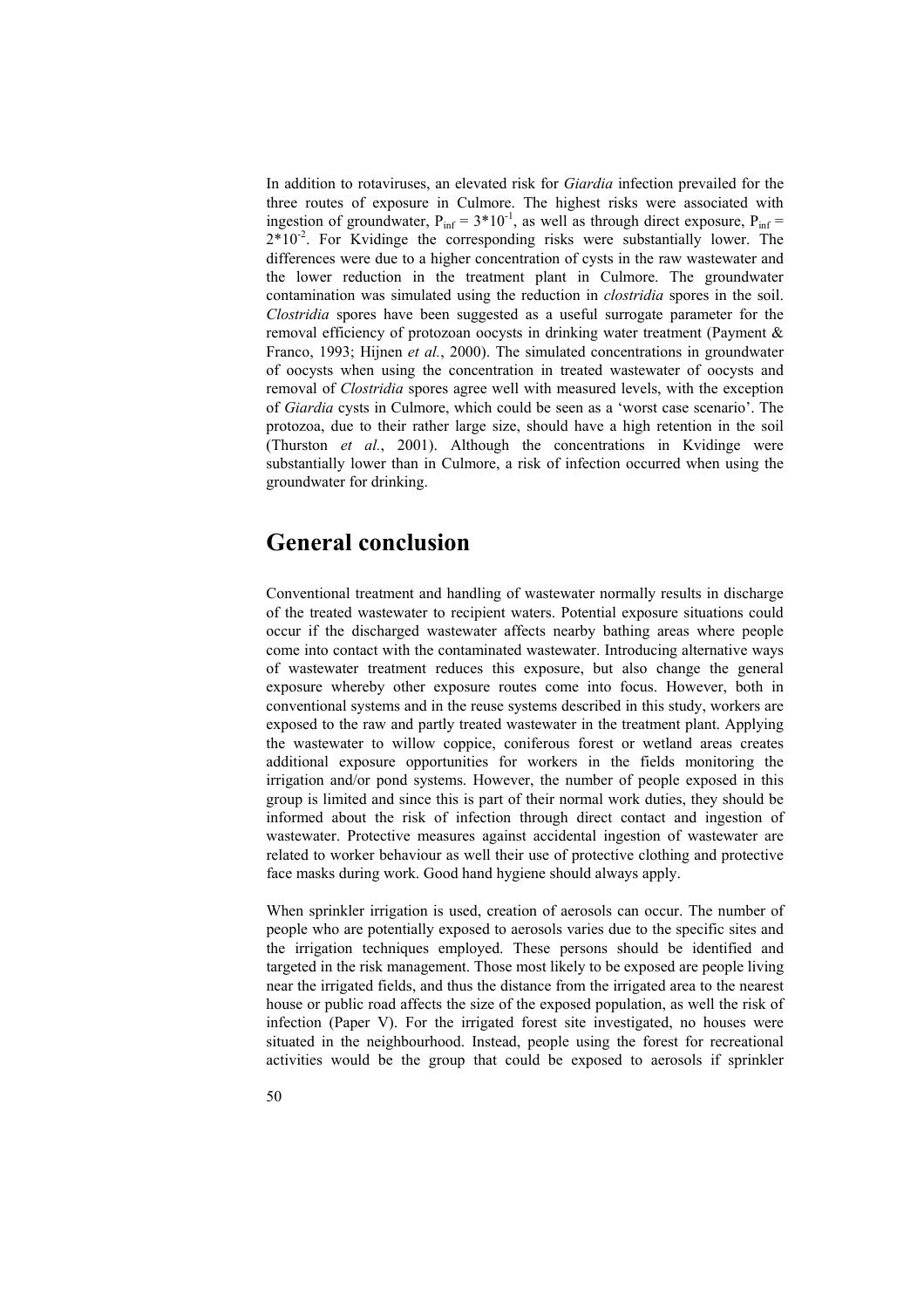irrigation is used or to direct contact with contaminated ground or by eating contaminated berries and mushrooms. The risks can partly be counteracted by specific treatment requirements or by clear information posted at access points to the area in question.

Faecal contamination of the groundwater due to the wastewater irrigation was found in most of the irrigated areas. The further fate of the organisms and groundwater flow are thus central for the potential impact of groundwater wells in the vicinity. Exposure will occur if households in the area use the groundwater as drinking water. Communal wells are monitored regularly, but this is not the case for private water sources. In the quantitative risk assessment applied in Paper V, private wells in the area were assumed to exist, even if this was not the case in the fields studied. The number of people exposed will depend on the number and siting of private wells and the size of the households. When planning for new irrigation sites, the occurrence of drinking water wells in the vicinity should always be assessed. When in doubt regarding groundwater transportation, hydrogeological investigations should be included in the assessments.

Surface runoff can occur from the irrigated area to nearby localities, depending on the topographical conditions. The number of people or animals that could be exposed is site-specific. For example, the irrigated fields at Kvidinge and Culmore were partly hilly, with potential surface runoff to adjacent fields with grazing animals. In general, large numbers of people could be exposed if the surface runoff affects nearby lakes or rivers, where bathing or recreational activities occur. As for groundwater, the risks can partly be incorporated into the planning phase for a specific site, which should not be located in an area where an impact may occur. If this is not possible, restrictions may be imposed on nearby activities, more intensive pre-treatment may be employed or the impact may be judged in relation to irrigation technique. In this instance sprinkler irrigation may actually be better, due to a more even distribution over the irrigated area.

In all situations it is the exposure that is the focus. For the wetlands and pond systems, potential exposure to pathogenic organisms will occur if humans (or animals) are in direct contact with the wastewater or stormwater. Some treatment wetland areas have also been promoted as recreational sites, with an enhanced likelihood of direct contact with the water or sediment, which is also the main risk of exposure. The group most vulnerable for this is children playing at the waterfront. The risk can naturally be minimised by restricting access to the areas. This may not necessarily exclude people from the sites, but with proper planning can be done through the localisation of paths, excluding picnic sites from areas where the water front can be reached, zonation of the areas, with access to sites where proper treatment of the water has been verified. One should also ensure a sufficient residence time in the dams to minimise the risks in outlet area, and if these are used for recreational activities, institute a proper monitoring programme.

At all field sites, *i.e*. both the wetlands and the irrigated willow coppice and forest, animals could be exposed to pathogens occurring in the wastewater or sludge. The extent of this exposure should in general be assessed and, where appropriate,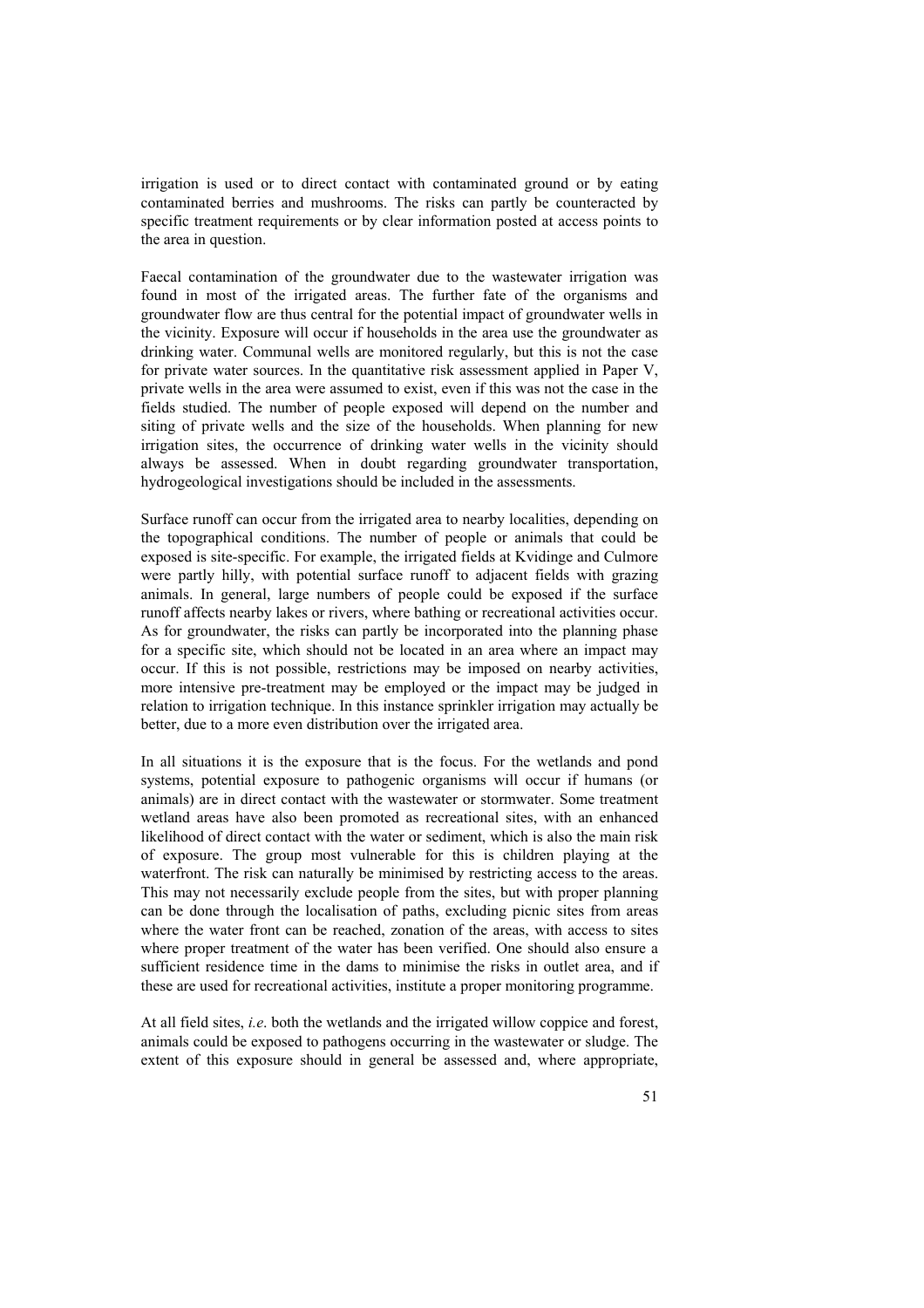fencing could play a role for minimising this exposure situation to larger animals. However, this would not limit the exposure for birds and smaller animals, *e.g*. rodents.

In summary, the transmission of pathogenic organisms occurring in the wastewater or sludge and applied to willow coppice, forests or wetlands can affect humans or animals through:

- Direct contact with the wastewater at the treatment plant (workers), irrigated fields or wetland and accidental ingestion of minor amounts, but still enough to cause infections,
- Inhalation of aerosols containing pathogenic microorganisms if sprinkler irrigation is applied,
- Consumption of berries and mushrooms in the specific case when wastewater or sludge is applied in forest areas.
- Ingestion of contaminated groundwater. The risk was documented for all the irrigated field areas in this study, although the level of faecal contamination varied greatly between the studied fields.

The exposure and subsequent risks vary in time and due to transmission routes. Exposure can occur either occasionally or more frequently depending on field characteristics and the exposure situation. Irrigation with wastewater takes place daily or a couple of times per week during the vegetation period, both in the willow coppice and in the forest. The highest concentration of pathogenic organisms occurs during and soon after irrigation, on the vegetation and on the soil surface. After an irrigation event, the concentrations decline more or less slowly in the irrigated area, reducing the risk of subsequent exposure, while exposure to aerosols occurs during and right after irrigation. In the QMRA, irrigation was assumed to take place twice per week during the irrigation period and the exposed people living in the area were set to be exposed every other irrigation event. The risks for humans is minimised if the irrigation is conducted during night-time, but this will not limit the risk for animals living in the area.

The risks associated with surface runoff depend on irrigation load and rain events. Measures to reduce surface runoff need to incorporate both careful selection of sites for irrigation, and type and intensity of irrigation.

If the groundwater is contaminated in an area with public or private wells, the exposure and risks could be judged as more or less constant through the daily intake of drinking water. A contamination of groundwater could also last for long time due to the favourable conditions prevailing in the groundwater zone for most pathogenic organisms.

At wetlands supplied with wastewater, workers and occasional visitors are the two groups that could be exposed to pathogens. For both these groups the exposure is probably occasional and of limited importance. Instead, zoonotic transfer of pathogens through birds and mammals probably constitutes the main risk for transfer of infections.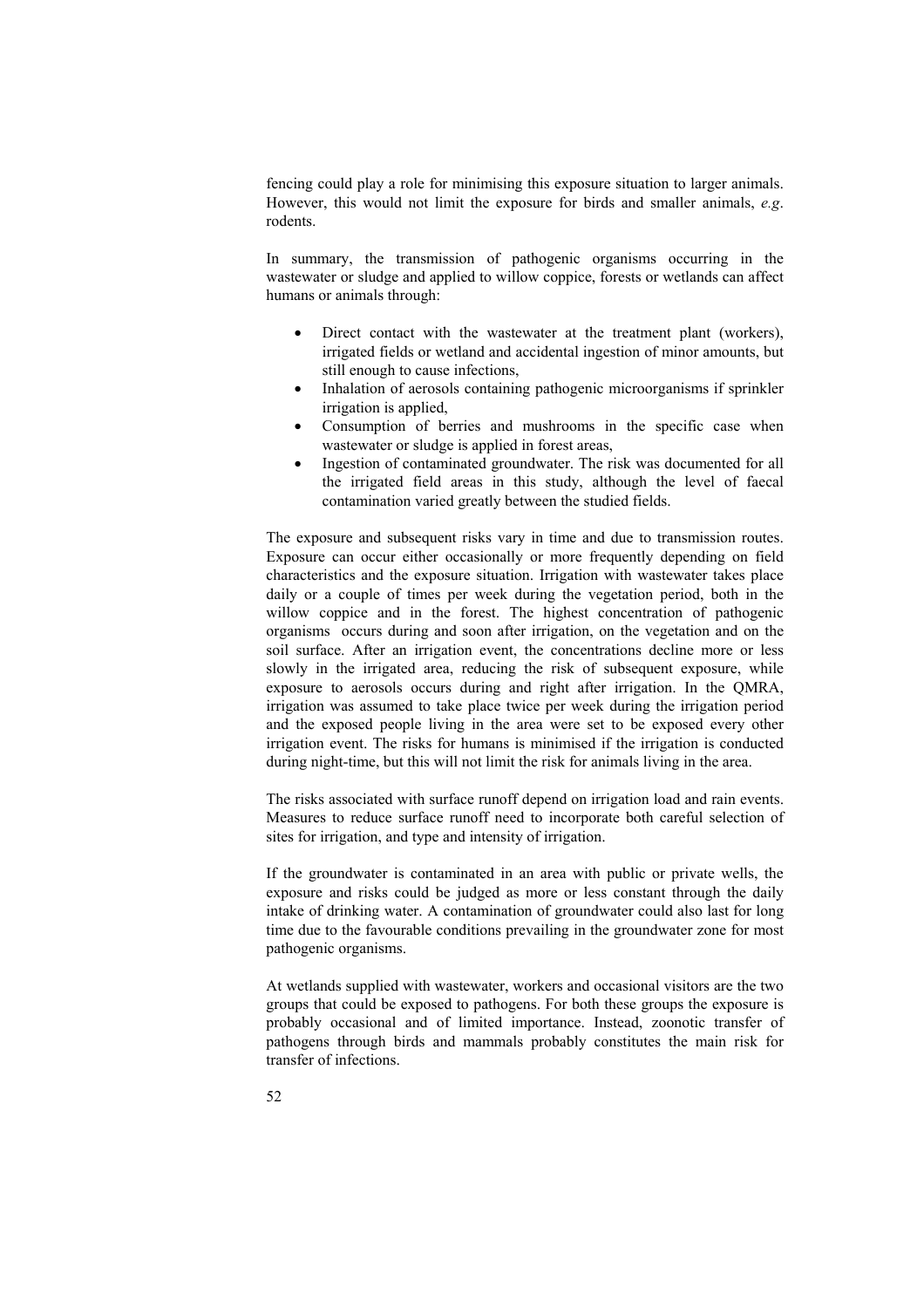As was exemplified in the risk assessment, all major organism groups able to cause infection in humans and excreted in faeces in the European population, *i.e*. bacteria, protozoa and viruses, will pose a risk, the magnitude of which varies in relation to the organism in question. This risk is reduced by pre-treatment of the wastewater, subsequently reducing the concentrations of the organisms before discharge or irrigation. A lower reduction during pre-treatment could for some of the transmission routes be compensated for by taking advantage of site-specific conditions, *e.g.* fencing, or irrigation method. The type and concentration of organisms reaching an irrigated field depend on the prevailing infections in society but also on the type of pre-treatment occurring. The quantitative risk assessment for two of the field sites indicated that the highest risks were associated with viral infections, here represented by rotavirus, followed by the parasitic protozoa, as exemplified by *Giardia*. The risk assessment tool, applied on scenarios and further refined by site-specific data, can thus function as a predictive management tool for future studies, as well as for validation of site-specific risk factors.

In addition to the general concluding remarks above, my studies have shown that:

- The reduction in organisms, indicator organisms as well as the pathogenic *Giardia* and *Cryptosporidium,* varied between the treatment plants, in general following the treatment level, but for some organisms it was more site-specific
- The reduction was highest for vegetative bacteria, followed by sporeforming bacteria and coliphages, which need to be accounted for in future monitoring strategies,
- The varying treatment level resulted in large differences in microbial load applied to the fields,
- The treatment of wastewater in oxidation pond and storage pond gave a high microbial quality of the irrigation water with most indicator organisms below detection levels, resulting in limited risk for further transmission to humans,
- The faecal impacts due to wastewater irrigation were documented for groundwater. The level of contamination followed the pre-treatment of the wastewater with high concentrations and frequencies of positive samples at Culmore, Kvidinge and Kågeröd. The reduction in organisms in the soil profile varied between the field sites,
- The contamination of groundwater was verified in lysimeter studies assessed with tracer bacteriophages. Very rapid transport was found in clay lysimeters, explained by substantial macropore flow of water through the soil column. Considerably lower transport was found in sand lysimeters, with breakthrough after 0.45 to 0.88 pore volumes, indicating a convective/dispersive transport in the sand column,
- Although a rapid transport occurred in the clay soil, the retention of organisms was very high in both soil types tested,
- Prolonged survival of microorganisms occurred after application of wastewater to vegetation as well as in wetland sediments, determined in laboratory microcosm investigations and partly verified in the field. The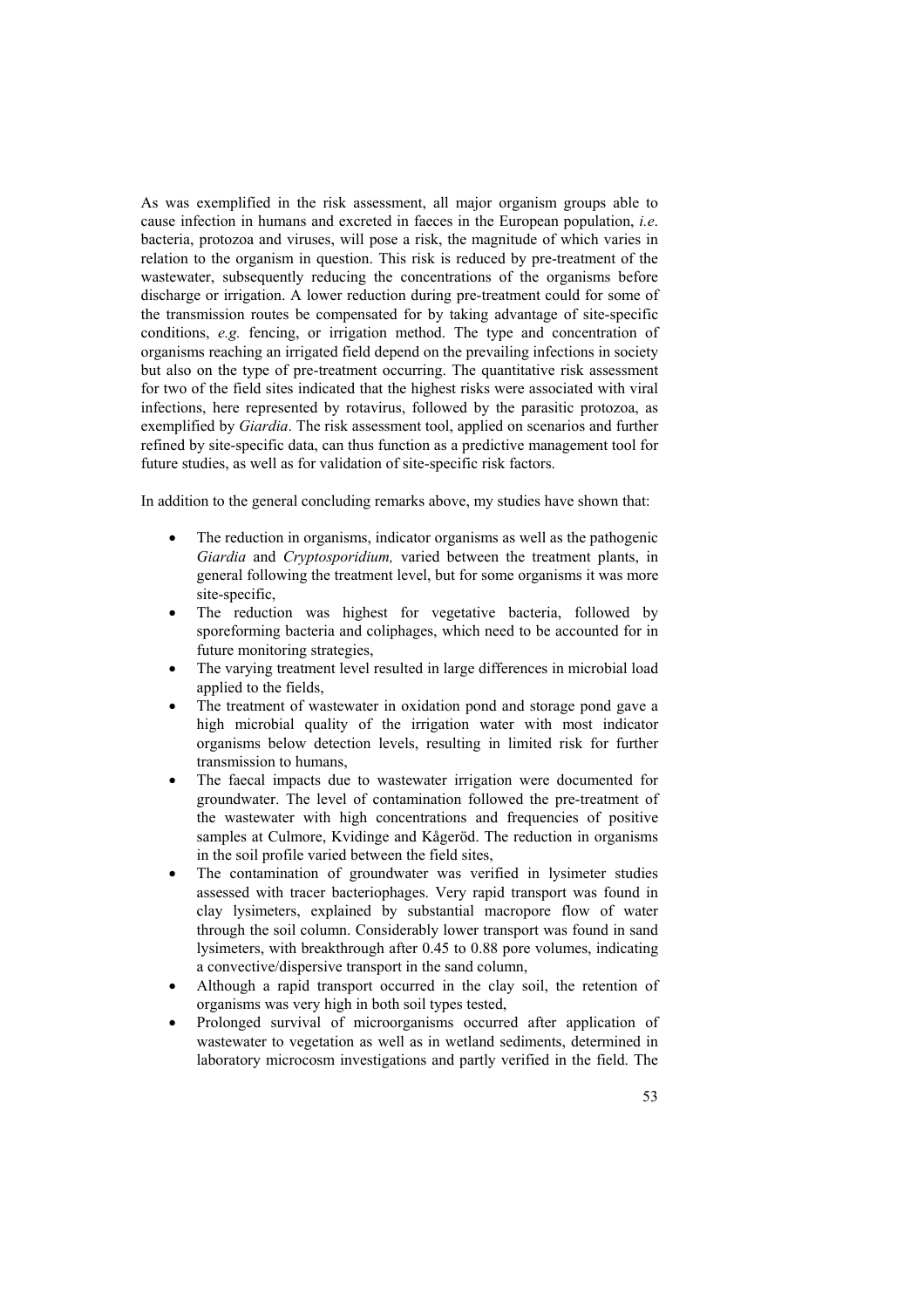sediment constitutes a favourable environment for prolonged survival, which may result in subsequent risk events after resuspension with sudden high concentrations to the water-phase,

- Occasional sampling of the water phase does not indicate the actual risk of exposure for organisms occurring in the sediment,
- The risk assessment indicated an elevated risk for viral infections for all three exposure situations identified (accidental ingestion of wastewater, inhalation of aerosols and ingestion of groundwater), but this varied with input concentrations in the wastewater. Parasitic protozoa also showed an elevated risk.

## **Acknowledgements**

I would like to thank professor Thor Axel Stenström, SMI for his support, sharing of knowledge and for encouraging me to finish this work even when I doubted. I also want to thank professor emeritus Kurth Perttu, SLU for introducing me to the field of short rotation forestry and for providing support and an academic belonging during my years of studies, professor Ann Albihn for her invaluable advice on zoonoses, microbiology and life, my co-supervisor associate professor Kenneth Sahlén for introducing Swedish forestry in my work. Last but not least of the supervisors I would like to thank associate professor Pär Aronsson for invaluable support and encouragement during my years of studies in general and during the writing process in particular.

The studies were funded by Swedish National Energy Administration, Swedish Municipalities Sewage Research Programme (VA-forsk), The Ecocycle Billion (Kretsloppsmiljarden), the EU-project "Biomass Short Rotation Willlow Coppice fertilized with nutrient from municipal Wastewater (BWCW) and the municipalities of Bromölla, Svalöv, and Åstorp.

Thank you everyone at the water section at SMI. I have really enjoyed my time together with you! Görel-for your enthusiasm and for sharing of your endless knowledge within this area, Anna–for being the best classmate, flatmate and workmate, I miss you here, Caroline–for your positive support during this road, Jonas– big goldstar!, Jakob- for being a positive friendly room mate, Therese (Piff)– thank you for all nice rhymes, soon time for Vietnam dinner, Anette-for teaching me the G/C-methods, Annika- for funny excursions in the wetlands, miss you at SMI, Mick – come back! Johan-good luck with your work, Emma, Sabina, and Frii – for creating a nice environment in the lab, and to all former and present coffee and lunch time friends at SMI.

I would like to thank all my colleagues at the former department of short rotation forestry for always making me feel welcome and a part of your department.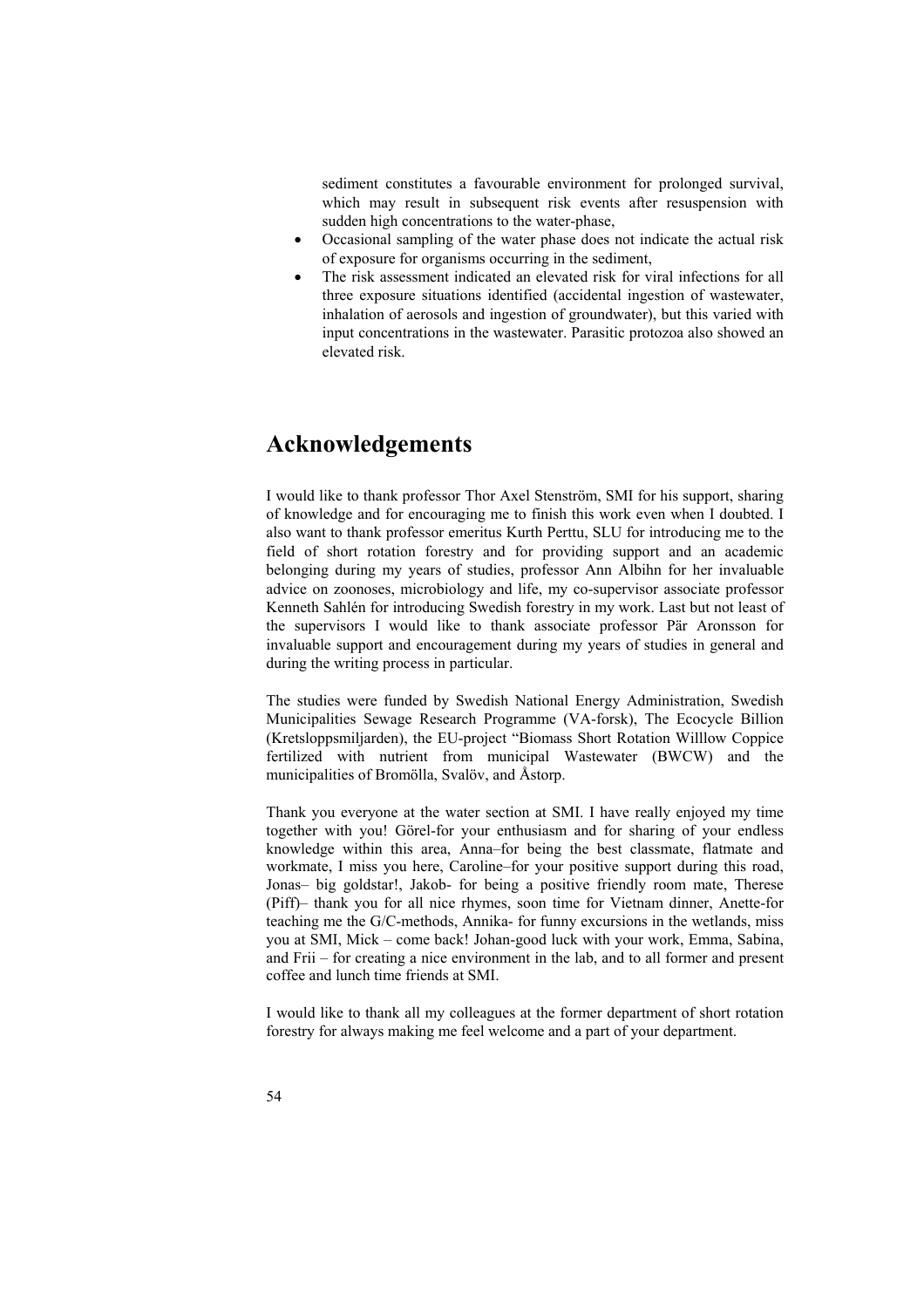To Mary McAfee for language correction of this thesis.

Tack till alla mina vänner med familjer: Jelena (sjukvårdsupplysningen 1) – vad skulle jag göra utan alla samtal till dig, Lena (sjukvårdsupplysningen 2), Anna L igen, Anna F – tack för klokt stöd under hela resan, snart är jag redo för en semester!, Mia, Jenny, Lotta, Tina, Erika, Malin, Eva, Fredrik B, Susanne B, Sanna & Linda - tack för alla roliga fester, bröllop, disputationer, middagar, 11.52 luncher på KS-pizzan, tjejkvällar i Kista mm.

Tack Carina & Hans för att ni stöttat och passat friska såväl som sjuka (barn)barn under den här tiden.

Tack till min familj, mamma Ingalill & pappa Dan, för att ni alltid ställer upp, för att ni alltid öppnar ert hem för oss, när helst vi behöver fylla på lite frisk lantluft och sunt bondförnuft, mina älskade systrar Susanne, Maria & Liselott för att ni är ni och för uppmuntran och stöd under resan, Jesper & Joel – för att ni är en härlig del av familjen!

Elias & Isak för att ni är världens härligaste ungar, jag älskar er! Livet vore ingenting utan er! Sist, inte minst utan störst- Mathias, tack för allt stöd, mentalt såväl som praktiskt, älskar dig.

## **References**

Adams, M. 1959. *Bacteriophages*. Interscience publishers, Inc. New York.

- Alvén, B., Persson, S., Eriksson, L. & Hasselgren, K. 2003. Salix som metallsanerare- en spännande utmaning. In *Svenskt Vatten* 32-33. pp.
- Andersson, J. & Kallner, S. 2002. De fyra stora en jämförelse av reningsresultat i svenska våtmarker för avloppsvattenrening. 2002-6. VA-forsk.
- Andersson, J., Wittgren, H. & Ridderstolpe, P. 2000. Våtmark Oxelösund resultat och erfarenhet från sex års drift. Wetland Oxelösund- the first six years of operation. *VATTEN 56*, 235-245.
- Anon 1986. *Manual of veterinary parasitological laboratory techniques. Reference Book 418. Ministry of Agriculture, Fisheries and Food.* Third edition. Her Majesty´s Stationary Office. London.
- Anonymous (1996). Irrigation with wastewater according to the Gotland model. Evaluation. Muncipality of Gotland.
- Aronsson, P. 2000. *Nitrogen Retention in Vegetation Filters of Short-Rotation Willow Coppice,* Silvestria 161. Swedish University of Agricultural Sciences.
- Aronsson, P., Heinsoo, K., Perttu, K. & Hasselgren, K. 2002. Spatial variation in aboveground growth in unevenly wastewater-irrigated willow Salix viminalis plantations. *Ecological engineering 19*, 281-287.
- Asano, T. & Levine, A. 1996. Wastewater reclamation, recycling and reuse: past, present and future. *Water Science and Technology 33*, 1-14.
- Badawy, A., Rose, J. & Gerba, C. 1990. Comparative survival of enteric viruses and coliphages on sewage irrigated grass. *Journal of Enviromental Science and Health A25*, 937-952.
- Bales, R.C., Gerba, C.P., Grondin, G.H. & Jensen, S.L. 1989. Bacteriophage transport in sandy soil and fractured tuff. *Applied and Environmental Microbiology 55*, 2061-2067.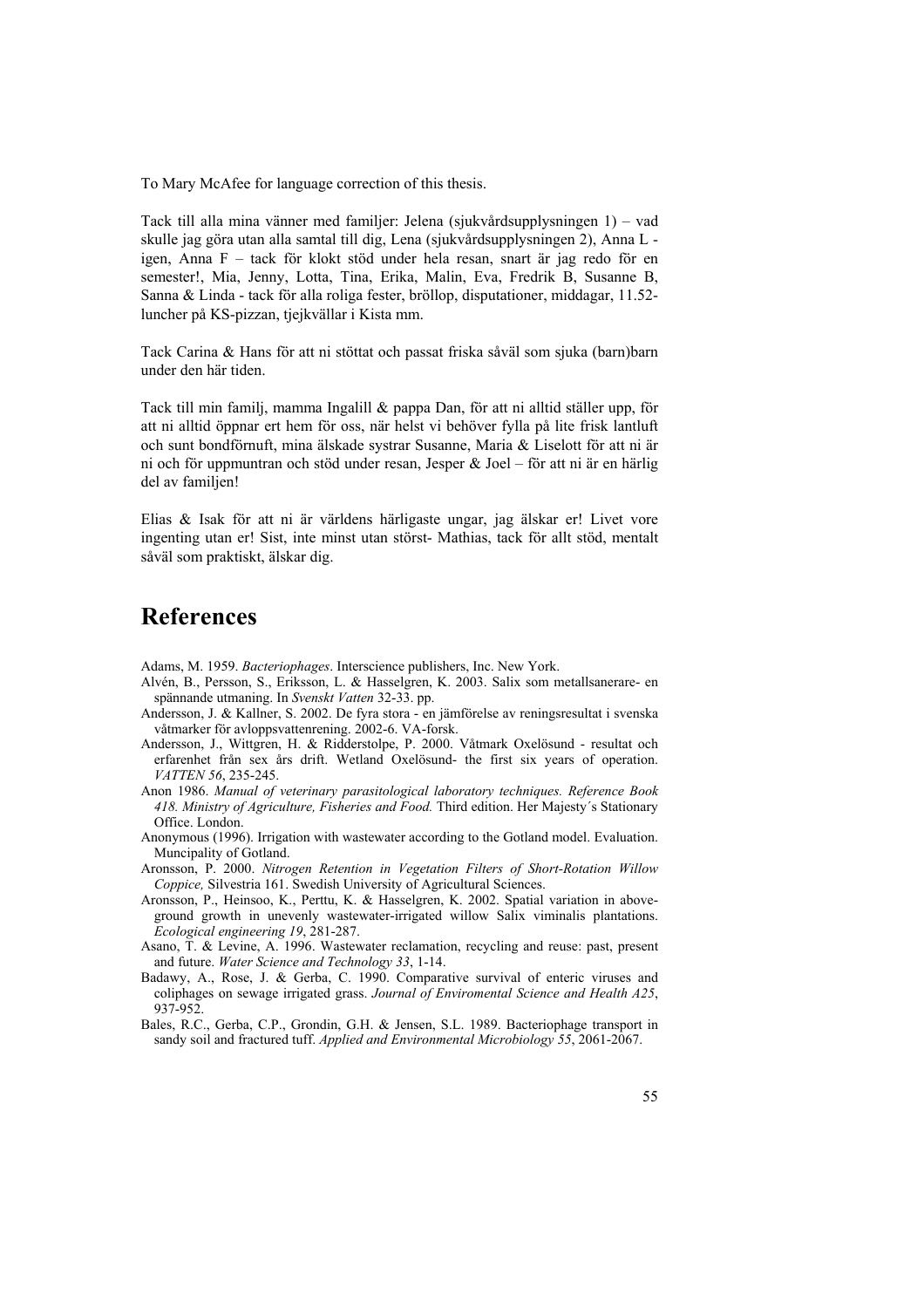- Barwick, R., Levy, D., Craun, G., Beach, M. & Calderon, R. 2000. Surveillance for Waterborne-Disease Outbreaks - United States, 1997-1998. *CDC Surveillance summaries. Morbidity and Mortality Weekly Report 49*, 1-21.
- Bausum, H., Schaub, S., Kenyon, K. & Small, M. 1982. Comparison of coliphage and bacterial aerosols at a wastewater spray irrigation site. *Applied and Environmental Microbiology 43*, 28-38.
- Belmont, M., Cantellano, E., Thompson, S., Williamson, M., Sanchez, A. & Metcalfe, C. 2004. Treatment of domestic wastewater in a pilot-scale natural treatment system in central Mexico. *Ecological engineering 23* 299-311
- Bramryd, T. 2001. Effects of liquid and dewatered sewage sludge applied to a Scots pine stand (Pinus sylvestris L.) in central Sweden. *Forest Ecology and Management 147*, 197- 216.
- Brandi, G., Sisti, M. & Amagliani, G. 2000. Evaluation of the environmental impact of microbial aerosols generated by the wastewater treatment plants utlizing different aeration systems. *Journal of Applied Microbiology 88*, 845-852.
- Brockman, F.J. & Murray, C.J. 1997. Subsurface microbiological heterogeneity: current knowledge, descriptive approaches and applications. *FEMS Microbiology Reviews 20*, 231-247.
- Brown, K., Jones, S. & Donnelly, K. 1980. The influence of simulated rainfall on residual bacteria and virus on grass treated with sewage sludge. *Journal of Environmental Quality 9*, 261-265.
- Bukhari, Z., Smith, H., Sykes, N., Humphreys, S., Paton, C., Girdwood, R. & Fricker, C. 1997. Occurence of Cryptosporidium spp oocysts and Giardia cysts in sewage influents and effluents from treatment plants in England*. Water Science and Technology 35*, 385- 390.
- Buswell, C., Herlihy, Y., Lawrence, L., McGuiggan, J., Marsh, P., Keevil, C. & Leach, S. 1998. Extended Survival and Persistence of Campylobacter spp in Water and Aquatic Biofilms and Their Detection by Immunofluorescent-Antibody and -rRNA Staining. *Applied and Environmental Microbiology 64*, 733-741.
- Carducci, A., Arrighi, S. & Ruschi, A. 1995. Detection of coliphages and enteroviruses in sewage and aerosol from an activated sludge wastewater treatment plant. *Letters in Applied Microbiology 21*, 207-209.
- Carducci, A., Gemelli, C., Cantiani, L., Casini, B. & Rovini, E. 1999. Assessment of microbial parameters as indicators of viral contamination of aerosol from urban sewage treatment plants. *Letters in Applied Microbiology 28*, 207-210.
- Carlander, A., Stenström, T., Albihn, A. & Hasselgren, K. 2002. Bevattning av energiskog med förbehandlat avloppsvatten - en hygienisk undersökning vid tre fullskaleanläggningar. 2002-1. VA-forsk.
- CDC 2006a. http://www.cdc.gov/ncidod/dbmd/diseaseinfo/campylobacter\_g.htm.

CDC 2006b. http://www.cdc.gov/ncidod/dbmd/diseaseinfo/salmonellosis\_g.htm.

CDC 2006c. http://www.cdc.gov/nip/diseases/rota/rotavirus.htm.

- Chang, J., Ossoff, S., Lobe, D., Dorfman, M., Dumais, C., Qualls, R. & Johnson, J. 1985. UV inactivation of pathogenic and indicator organisms. *Applied and Environmental Microbiology 49*, 1361-1365.
- Chauret, C., Springthorpe, S. & Sattar, S. 1999. Fate of Cryptosporidium oocysts, Giardia cysts and microbial indicators during wastewater treatment and anaerobic sludge digestion. *Canadian Journal of Microbiology 45*, 257-262.
- Corapcioglu, M. & Haridas, A. 1984. Transport and fate of microorganisms in porous media: A theoretical investigation *Journal of Hydrology 72*, 149-169.
- Crites, R.W. 1984. Land use of wastewater and sludge. *Environmental Science and Technology 18*, 140-147.
- Curtis, T. 2003. Bacterial pathogen removal in wastewater treatment plants. In *The Handbook of Water and Wastewater Microbiology*. Edited by D. Mara & N. Horan. Academic Press. London. pp. 477-490.
- Davies-Colley, R., Donnison, A. & Speed, D. 1997. Sunligth wavelengths inactivating faecal indicator microorganisms in waste stabilisation ponds. *Water Science and Technology 35*, 219-225.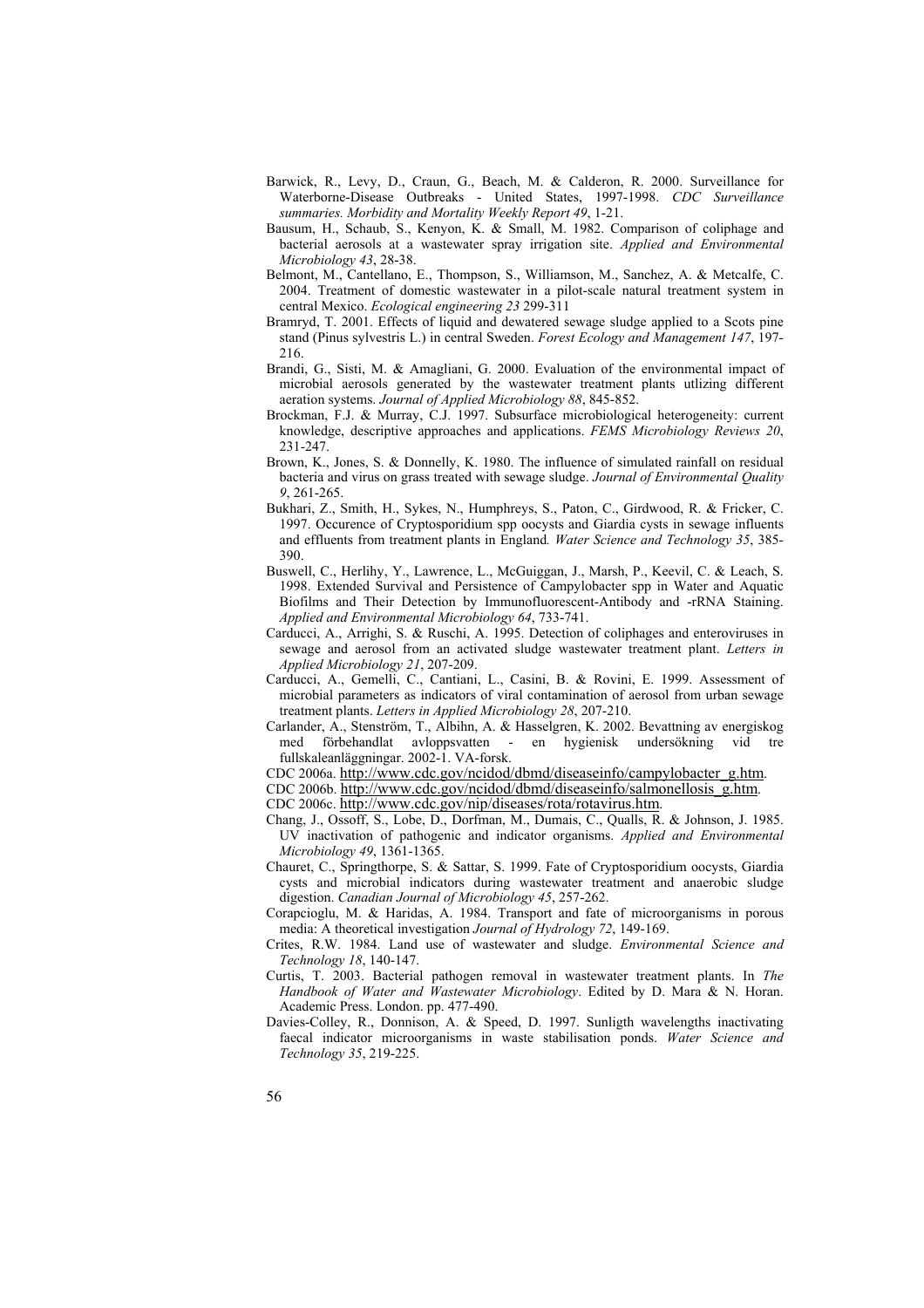- Davies, C. & Bavor, H. 2000. The fate of stormwater-associated bacteria in constructed wetland and water pollution control pond systems. *Journal of Applied Microbiology 89*, 349-360.
- Davies, C., Long, J., Donald, M. & Ashbolt, N. 1995. Survival of fecal microorganisms in marine and freshwater sediments. *Applied and Environmental Microbiology 61*, 1888- 1896.
- Edmonds, R. 1976. Survival of coliforms bacteria in sewage sludge applied to a forest clearcut and potential movement into groundwater. *Applied and Environmental Microbiology 32*, 537-546.
- Ellis, K.V., Rodrigues, P.C.C. & Gomez, C.L. 1993. Parasite ova and cysts in waste stabilization ponds *Water Research 27*, 1455-1460
- Ericsson, T. 1981. Growth and nutrition of three *Salix* clones grown in low conductivity solutions. *Physologia Plantarum 52*, 239-244.
- Feachem, R., Bradley, D., Garelick, H. & Mara, D. 1983. *Sanitation and Disease. Health aspects of excreta and wastewater management* John Wiley & sons. 501 pp.
- Fennessy, M.S., Brueske, C.C. & Mitsch, W.J. 1994. Sediment deposition patterns in restored freshwater wetlands using sediment traps. *Ecological engineering 3*, 409-428.
- Foster, S. 2000. Assessing and controlling the imacts of agriculture on groundwater from barley barons to beef bans. *Quarterly Journal of Engineering Geology and Hydrology 33*, 263-280.
- Fricker, C. 1999. Campylobacter. In *Manual of water supply practises. Waterborne Pathogens*. American Water Works Association. Denver. pp. 67-70.
- Furtado, C., Adak, G., Stuart, J., Wall, P., Evans, H. & Casemore, D. 1998. Outbreaks of waterborne infectious intestinal disease in England and Wales, 1992-5. *Epidemiology and Infection 121*, 109-19.
- Gannon, J., Mingelgrin, U., Alexander, M. & Wagenet, R. 1990. Bacterial transport through homogeneous soil *Soil Biology and Biochemistry 23* 1155-1160.
- Gantzer, C., Gillerman, L., Kuznetsov, M. & Oron, G. 2001. Adsorption and survival of faecal coliforms, somatic coliphages and F-specific RNA phages in soil irrigated with wastewater. *Water Science and Technology 43*, 117-124.
- Gerba, C.P., Rose, J.B., Haas, C.N. & Crabtree, K.D. 1996. Waterborne rotavirus: a risk assessment. *Water Research 30*, 2929-2940.
- Gersberg, R., Brenner, R., Lyon, S. & Elkins, B. 1987. Survival of bacteria and viruses in municipal wastewater applied to artificial wetlands. In *Aquatic plants for Water Treatment and Resource Recovery*. Edited by K. Reddy & W. Smith. Magnolia Publishing. Orlando, FL. pp. 237-245.
- Gibbs, R., Hu, C., Ho, G. & Unkovich, I. 1997. Regrowth of faecal coliforms and salmonellae in stored biosolids and soil amended with biosolids. *Water Science and Technology 35*, 269-275.
- Haas, C., Rose, J. & Gerba, C. 1999. *Quantitative Microbial Risk Assessment*. John Wiley & Sons , Inc. New York. 449 pp.
- Hansson, I., Engwall, E., Lindblad, J., Gunnarsson, A. & Vågsholm, I. 2004. Surveillance programme for Campylobacter species in Swedish broilers, July 2001 to June 2002. *The Veterinary Record 155*, 193-196.
- Hansson, I., Ederoth, M., Andersson, L., Vågsholm, I. & Engvall, E.O. 2005. Transmission of *Campylobacter* spp. to chickens during transport to slaughter. *Journal of Applied Microbiology 99*, 1149-1157.
- Hasselgren, K. 2003. *Use and treatment of municipal waste products in willow biomass plantations. Results from field experiments with wastewater, sewage sludge and landfill leachate.,* no 3242. Lund Institute of Technology, Lund University, Sweden.
- Havelaar, A., Butler, M., Farrah, S., Jofre, J., Marques, E., Ketratanakul, A., Martins, M., Ohgaki, S., Sobsey, M. & Zaiss, U. 1991. Bacteriophages as model viruses in water quality control. *Water Research 25*, 529-545.
- Henriksen, S. & Pohlenz, J. 1981. Staining of Cryptosporidia by a modified Ziehl-Neelsen technique. *Acta Veterinaria Scandinavia 22*, 594-596.
- Heritage, J. 2003. Viruses. In *The Handbook of Water and Wastewater Microbiology*. Edited by D. Mara & N. Horan. Academic Press. London. pp. 37-55.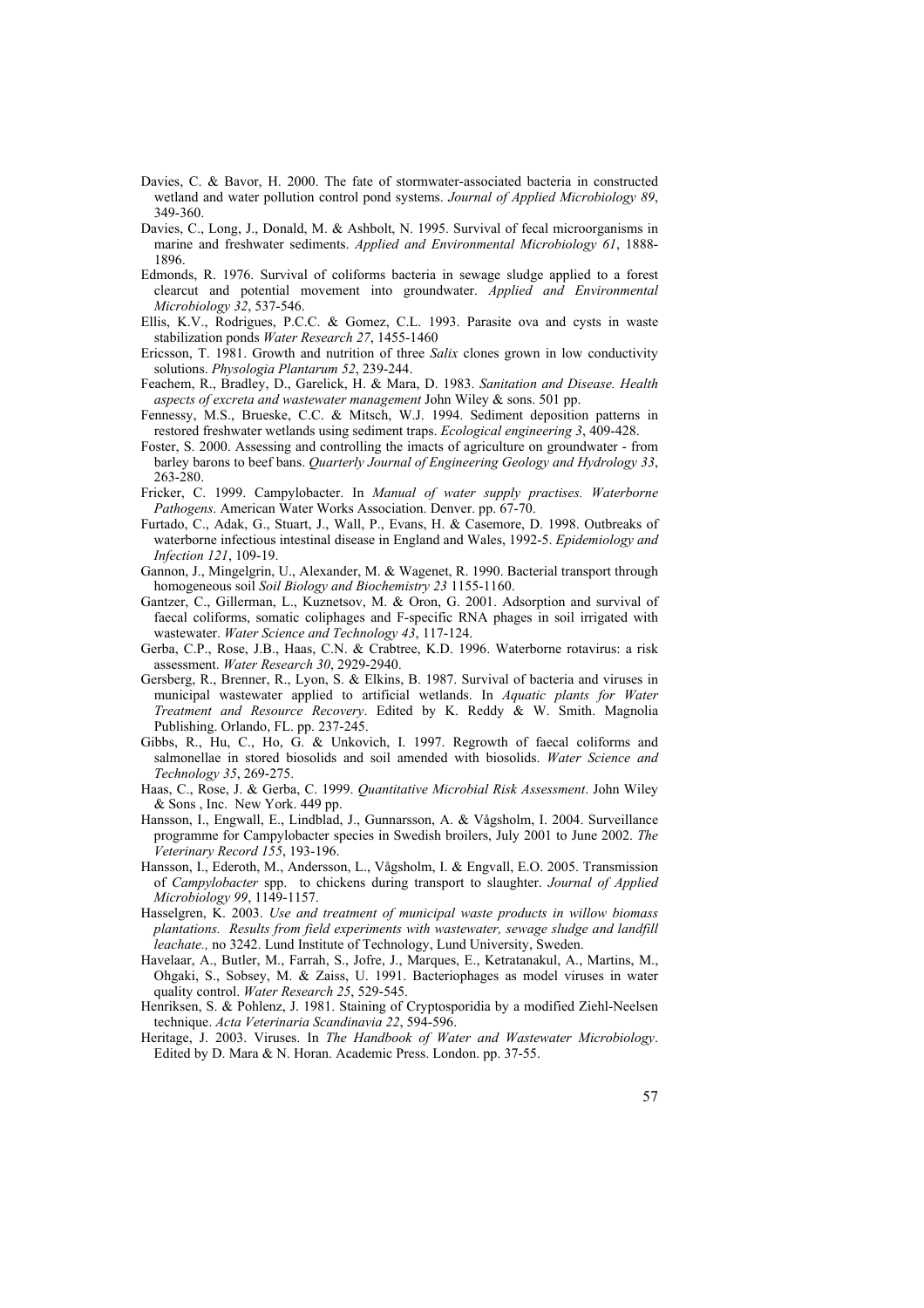Hijnen, W., Willemsen-Zwaagstra, J., Hiemstra, P., Medema, G. & Kooij, D.v.d. 2000. Removal of sulphite-reducing clostridia spores by full-scale water treatment processes as a surrogate for protozoan (oo)cysts removal. *Water Science and Technology 41*, 165-171.

Horan, N. 2003. Faecal indicator organisms. In *The Handbook of Water and Wastewater Microbiology*. Edited by D. Mara & N. Horan. Academic Press. London. pp. 105-112.

- Hsieh, C.-H. & Davis, A. 2005. Multiple-Event Study of Bioretention for Treatment of Urban Storm Water Runoff. *Water Science and Technology 51* 177-181
- Hörman, A., Korpela, H., Sutinen, J., Wedel, H. & Hänninen, M.-L. 2004. Meta-analysis in assessment of the prevalence and annual incidence of Giardia spp. and Cryptosporidium spp. infections in humans in the Nordic countries. *International Journal for Parasitology 34*, 1337-1346.
- ISO 1986. ISO 6461/2. Water Quality-Detection and enumeration of the spores of sulphitreducing anaerobes (clostridia)- Part 2: Method by membrane filtration. *International Organization for Standardization.*
- ISO 1995. ISO 6340:1995. Water quality- Detection of Salmonella species. *International Organization for Standardization.*
- ISO 2000a. ISO 7899-2. Water Quality Detection and enumeration of intestinal enterococci- Part 2: Membrane filtration method. *International Organization for Standardization.*
- ISO 2000b. ISO 9308-1, Water Quality Detection and enumeration of coliform organisms, thermotolerant coliforms organisms and presumptive *Escherichia coli-* part 1. Membrane filtration method. *International Organization for Standardization*.
- ISO 2000c. ISO 10705-2. Water quality Detection and enumeration of bacteriophages Part2. Enumeration of somatic coliphages. *International Organization for Standardization*
- Jenkins, M., Bowman, D., Fogarty, E. & Ghiorse, W. 2002. Cryptosporidium parvum oocyst inactivation in three soil types at various temperatures and water potentials. *Soil biology and Biochemistry 34*, 1101-1109.
- Jin, Y. & Flury, M. 2002. Fate and transport of viruses in porous media. *Advances in Agronomy 77*, 39-102.
- Jin, Y., Yates, M.V., Thompson, S.S. & Jury, W.A. 1997. Sorption of viruses during flow through saturated sand columns. *Environmental Science and Technology 31*, 548-555.
- Kadlec, R. & Knight, R. 1996. Introduction To Wetlands for Treatment. In *Treatment Wetlands*. Lewis publishers, CRC Press. Boca Raton, FL. pp. 3-18.
- Karim, M., Manshadi, F., Karpiscak, M. & Gerba, CP. 2004. The persistence and removal of enteric pathogens in constructed wetlands. *Water Research 38*, 1831-1837.
- Keswick, B.H. & Gerba, C.P. 1980. Viruses in groundwater. *Environmental Science and Technology 14*, 1290-1297.
- Kim, H., Seagren, E. & Davis, A. 2003. Engineered Bioretention for Removal of Nitrate from Stormwater Runoff. *Water Environment Research 75* 355-367.
- Kiovunen, J., Siitonen, A. & Heinonen-Tanski, H. 2003. Elimination of enteric bacteria in biological-chemical wastewater treatment and tertiary filtration units. *Water Research 37*, 690-698.
- Klang-Westin, E. & Perttu, K. 2002. Effects of nutrient supply and soil cadmium concentration on cadmium removal by willow. *Biomass and Bioenergy 23*, 415-426.
- Kudva, I., Blanch, K. & Hovde, C. 1998. Analysis of Escherichia coli O157:H7 survival in ovine or bovine manure and manure slyurry. *Applied and Environmental Microbiology 64*, 3166-3174.
- Landberg, T. & Greger, M. 1994. Can heavy metal tolerant clones of Salix be used as vegetation filters on heavy metal contaminated land? In *Willow vegetation filters for municipal wastewater and sludges. A biological purification system. Proceedings of a study tour, conference and workshop in Sweden, 5-10 june, 1994*, Edited by P. Aronsson & K. Perttu. Uppsala: Swedish University of Agricultural Sciences, section for Short Rotation Forestry. pp. 133-144.
- Larsson, S. 2003. Short-rotation Willow coppice Biomass Plantations Irrigated and Fertilised with Wastewaters. Results from a 4-year multidisciplinary field project in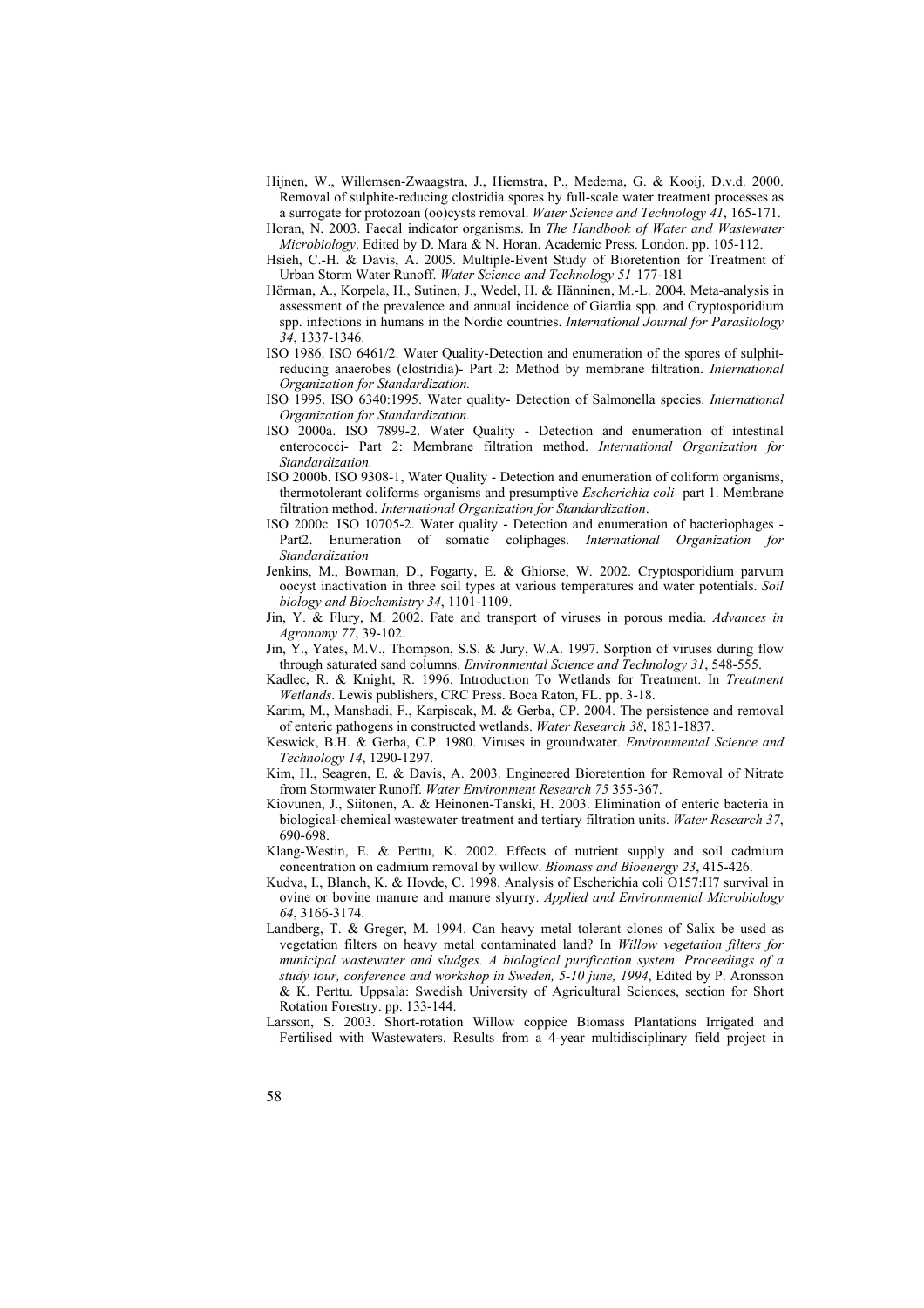Sweden, France, Northern Ireland and Greece supported by the EU-FAIR Programme (FAIR5-CT97-3947).

- Li, B.-L., Loehle, C. & Malon, D. 1996. Microbial transport through heterogeneous porous media: random walk, fractal, and percolation approaches *Ecological Modelling 85*, 285- 302.
- Lilleengen, K. 1948. *Typing of Salmonella typhimurium by means of bacteriophage,* Royal Veterinary College.
- Livingstone, E.H. 1989. Use of wetlands for urban stormwater management. In *Constructed wetlands for wastewater treatment: Municipal, Industrial and Agricultural*. Edited by D. Hammer. Lewis publishers. Chelsea. pp. 253-262.
- Lundberg, C. 2005. *Eutrophication in the Baltic Sea-from area-specific biological effects to interdisciplinary consequences,* Åbo Akademi University.
- Lundström, I. & Hasselgren, K. 2003. Omsättning av metaller i slamgödslad Salixodling. Report 47.
- Maynard, H., Ouki, S. & Williams, S. 1999. Tertiary lagoons: a review of removal mecanisms and performance *Water Research 33*, 1-13
- McKay, L.D., Gillham, R.W. & Cherry, J.A. 1993. Field experiments in a fractured clay till 2. Solute and colloid transport. *Water Resources Research 29*, 3879-3890.
- McKay, L.D., Cherry, J.A., Bales, R.C., Yahya, M.T. & Gerba, C.P. 1993. A field example of bacteriophage as tracers of fracture flow. *Environmental Science and Technology 27*, 1075-1079.
- McMurry, S., Coyne, M. & Perfect, E. 1998. Fecal coliform transport through intact soil blocks amended with poultry manure. *Journal of Environmental Quality 27*, 86-92.
- Moreno, Y., Botella, S., Alonso, J.L., Ferrus, M.A., Hernandez, M. & Hernandez, J. 2003. Specific detection of *Arcobacter* and *Campylobacter* strains in water and sewage by PCR and fluorescent in situ hybridization. *Applied and Environmental Microbiology 69*, 1181- 6.
- Morris, B. & Foster, S. 2000. *Cryptosporidium* contamination hazard assessment and risk management for British groundwater sources. *Water Science and Technology 41*, 67-77.
- Naturvårdsverket (1993). Vatten, avlopp och miljö. Underlagsraport till "Ett miljöanpassat samhälle"- MILJÖ 93. Rapport 4207. Naturvårdsverket.
- Naturvårdsverket 2004. Utsläpp till vatten och slamproduktion 2002. Kommunala reningsverk, skogsindustri samt viss övrig kustindustri. Naturvårdsverket &Statistiska Centralbyrån.
- Naturvårdsverket 2006. http://miljomal.nu/english/english.php.
- NMKL 1990. Campylobacter jejuni/coli påvisning i livsmedel, 119. Nordisk Metodikkomité for Naeringsmidler. Nordic Comittee on Food Analysis.
- Nordh, N.-E. 2005. *Long Term Changes in Stand Structure and Biomass Production in Short Rotation Willow Coppice,* 2005:120. Swedish University of Agricultural Sciences.
- Ntengwe, F. 2005. The cost benefit and efficiency of waste water treatment using domestic ponds-the ultimate solution in Southern Africa. *Physics and Chemistry of the Earth, Parts A/B/C 30* 735-743
- O´Donnell, C.J., Meyer, K.B., Jones, J.V., Benton, T., Kaneshiro, E.S., Nichols, J.S. & III, F.W.S. 1984. Survival of parasites eggs upon storage in sludge. *Applied and Environmental Microbiology 48*, 618-625.
- Oragui, J. 2003. Viruses in faeces. In *The Handbook of Water and Wastewater Microbiology*. Edited by D. Mara & N. Horan. Academic press. London. pp. 473-490.
- Oron, G., Goemans, M., Manor, Y. & Feyen, J. 1995. Poliovirus distribution in the soilplant system under reuse of secondary wastewater. *Water Research 29*, 1069-1078.
- Ottoson, J. 2001. Giardia and Cryptosporidium in Swedish Wastewater treatment plants. *VATTEN 57*, 283-289.
- Ottoson, J. 2005. *Comparative analysis of pathogen occurrence in wastewater. Management strategies for barrier function and microbial control.,* PhD thesis: 1021. KTH, Stockholm
- Ottoson, J., Hansen, A., Westrell, T., Johansen, K., Norder, H. & Stenström, T. 2006. Removal of Noro- and Enteroviruses, Giardia Cysts, Cryptosporidium Oocysts, and Fecal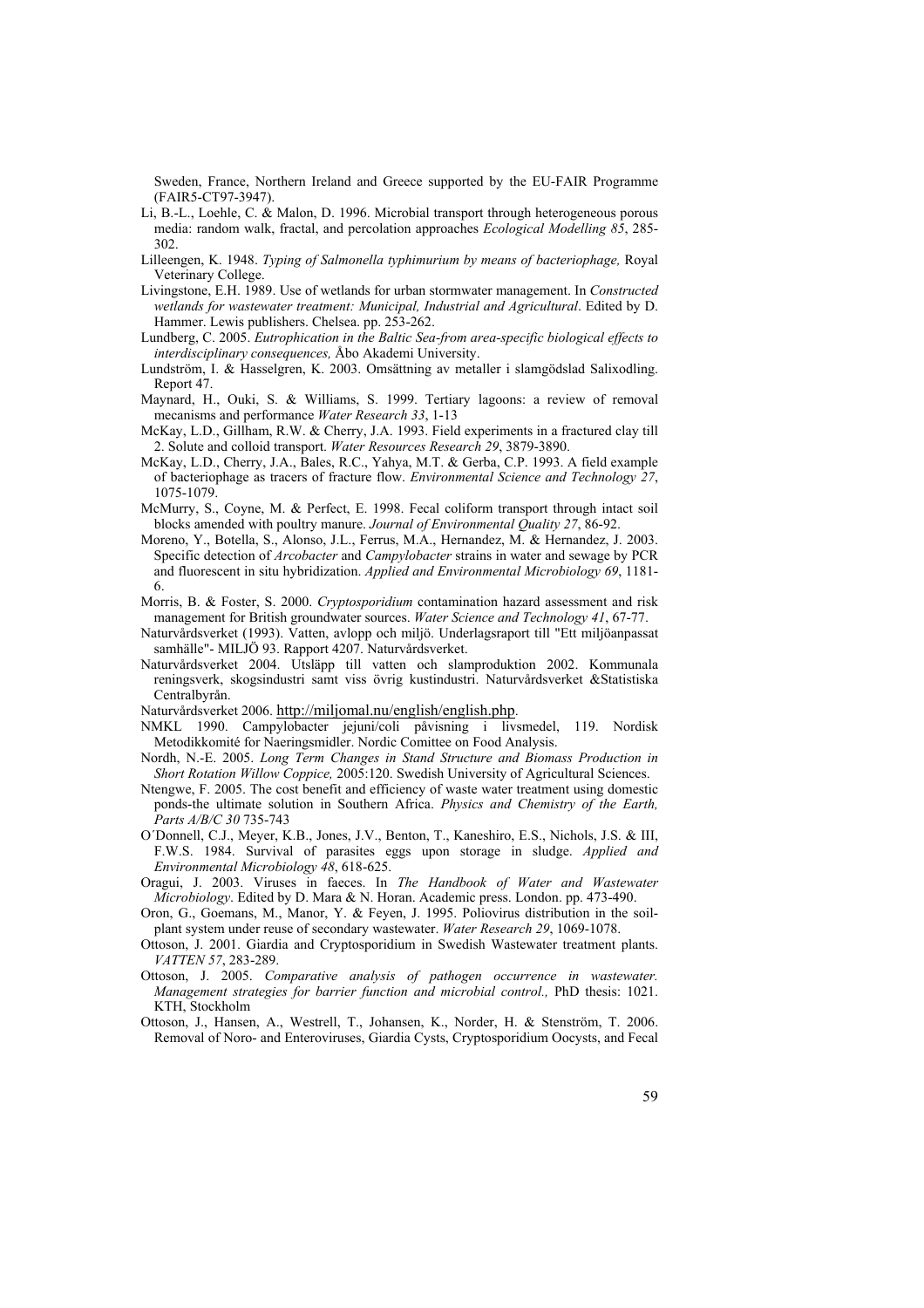Indicators at Four Secondary Wastewater Treatment Plants in Sweden. *Water Environment Research* (in press)

- Palmgren, H., Sellin, M., Bergström, S. & Olsen, B. 1997. Enteropathogenic bacteria in migrating birds arriving in Sweden. *Scandinavian Journal of Infectious Disease 29*, 565- 568.
- Payment, P. & Franco, E. 1993. *Clostridium perfringens* and Somatic Coliphages as Indicators of the Efficiency of Drinking Water Treatment for Viruses and Protozoan Cysts. *Applied and Environmental Microbiology 59*, 2418-2424.
- Persson, G. & Lindroth, A. 1994. Simulating evaporation from short-rotation forest: variations within and between seasons *Journal of Hydrology 156*, 21-45.
- Perttu, K. 1993. Energiskog som vegetationfilter för slam, avloppsvatten, lakvatten och aska. *Report 47*. Department of Ecology and Environmental Research.
- Perttu, K. & Kowalik, P. 1997. *Salix* vegetation filters for purification of waters and soils. *Biomass and Bioenergy 12*, 9-19.
- Perttu, K.L. 1998. Environmental justification for short-rotation forestry in Sweden. *Biomass and Bioenergy 15*, 1-6.
- Pettersson, F. & Högblom, L. 2004. Long-term growth effects following forest nitrogen fertilization in *Pinus sylvestris* and *Picea abies* stands in Sweden. *Scandinavian Journal of Forest Research 19*, 339-347.
- Rao, V., Metcalf, T. & Melnick, J. 1987. Removal of indigenous rotavirus during primary settling and activated-sludge treatment of raw sewage. *Water Research 21*, 171-177.
- Rollins, D. & Colwell, R. 1986. Viable but Nonculturable Stage of Campylobacter jejuni and Its Role in Survival in the Natural Aquatic Environment. *Applied and Environmental Microbiology 52*, 531-538.
- Rose, J.B., Dickson, L.J., Farrah, S.R. & Carnahan, R.P. 1996. Removal of pathogenic and indicator microorganisms by a full-scale water reclamation facility. *Water Research 30*, 2785-2797.
- Rosenqvist, H., Aronsson, P., Hasselgren, K. & Perttu, K. 1997. Economics of using municipal wastewater irrigation of willow coppice crops. *Biomass and Bioenergy 12*, 1-8.
- Roszak, D. & Colwell, R. 1987. Survival strategies of bacteria in natural environments. *Microbiology Reviews 51*, 365-379.
- Sahlström, L., Aspan, A., Bagge, E., Danielsson-Tham, M.-L. & Albihn, A. 2004. Bacterial pathogen incidences in sludge from Swedish sewage treatment plants. *Water Research 38*, 1989-1994.
- Schaefer, F. 1999. Giardia lamblia. In *Waterborne Pathogens*. American Water Works Association. Manual of water supply practices. Denver. pp. 177-182.
- Schroeder, E. & Wuertz, S. 2003. Bacteria. In *The Handbook of Water and Wastewater Microbiology*. Edited by D. Mara & N. Horan. Academic Press. London. pp. 57-68.
- Schwartzbrod, L. 1995. Effect of human viruses on public health associated with the use of wastewater and sewage sludge in agriculture and aquaculture. WHO/EOS/95.19. *World Health Organization.*
- Schäfer, A., Ustohal, P., Harms, H., Stauffer, F., Dracos, T. & Zehnder, A.J.B. 1998. Transport of bacteria in unsaturated porous media. *Journal of Contaminant Hydrology 33*, 149-169.
- Schönning, C. & Stenström, T. 2004. Guidelines for the safe use of urine and faeces in ecological sanitation systems. 2004-1. Stockholm Environmental Institute.
- Shuval, H., Guttman-Bass, N., Applebaum, J. & Fattal, B. 1989. Aerosolized enteric bacteria and viruses generated by spray irrigation of wastewater. *Water Science and Technology 21*, 131-135.
- Sidhu, J., Gibbs, R., Ho, G. & Unkovich, I. 1999. Selection of Salmonella typhimurium as an indicator for pathogen regrowth potential in composted biosolids. *Letters in Applied Microbiology 29*, 303-307.
- Sinton, L., Finlay, R. & Scott, D. 1997. Transport of bacteria and bacteriophages in irrigated effluent into and through an alluvial gravel aquifer. *Water Air and Soil Pollution 98*, 17-42.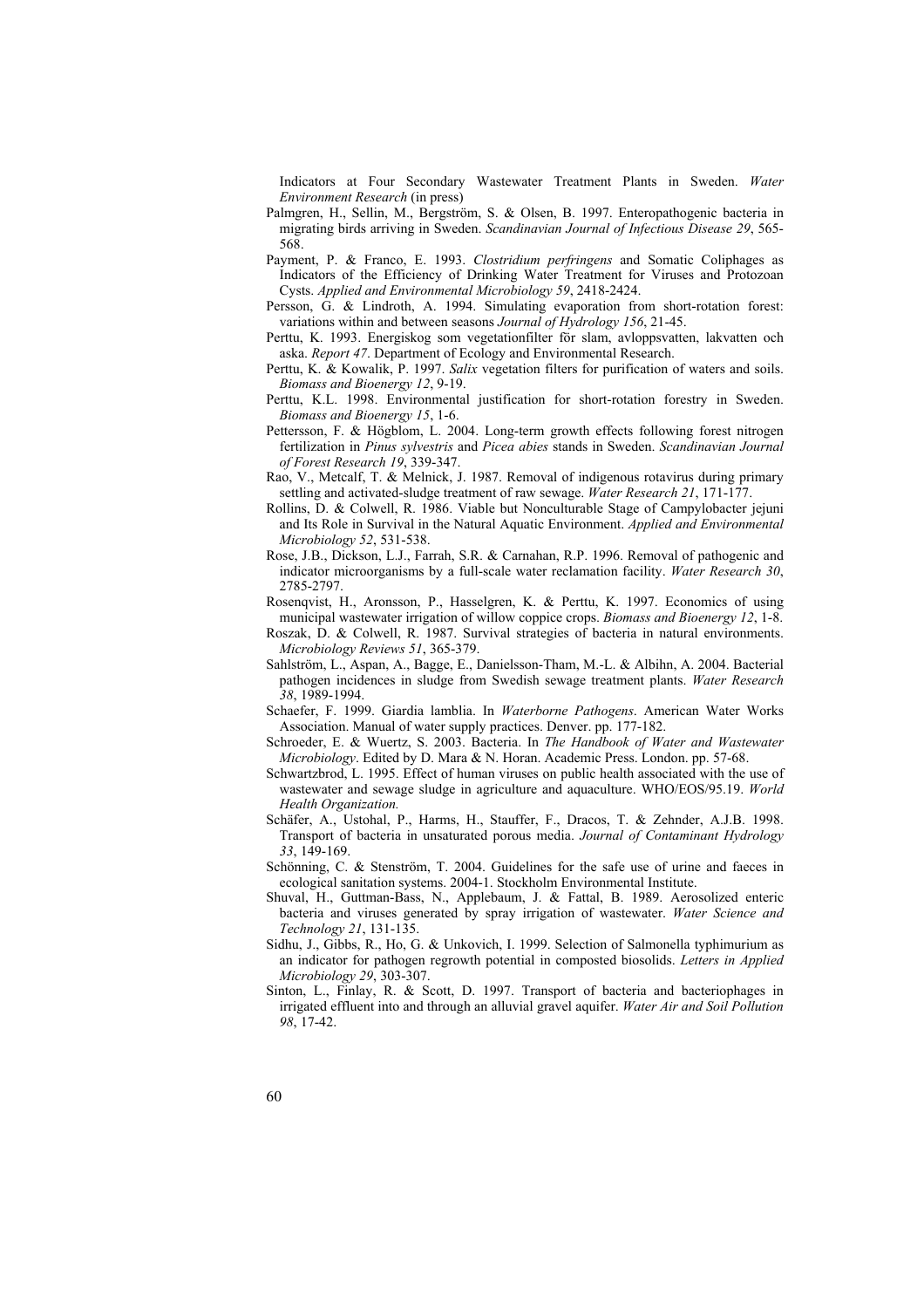SJV 2005. Jordbruksmarkens användning 2005. Use of agricultural land in 2005. http://www.scb.se/statistik/JO/JO0104/2005A01/JO0104\_2005A01\_SM\_JO10S M0502.pdf. Jordbruksverket. The Swedish Board of Agriculture.

Skogsstyrelsen (2005). Swedish Statistical Yearbook of Forestry. Skogsstyrelsen.

- SMI 2005. *Epidemiologisk årsrapport* 2004. SMI-tryck 154-2005.
- SMI 2006. www.smittskyddsinstitutet.se. Swedish Institute for Infectious Disease Control.
- Stampi, S., Varoli, O. & Luca, G.D. 1993. Arcobacter cryaerophilus and thermophilic campylobacters in a sewage treatment plant in Italy: two secondary treatments compared. *Epidemiology and Infection 110*, 633-639.
- Stenström, T. 1986. Kommunalt avloppsvatten från hygienisk synpunkt Mikrobiologiska undersökningar. Report 1956. SNV.
- Stenström, T. 1996. Pathogenic microorganisms in wastewater systems risk assessment of traditional and alternative wastewater systems. (Sjukdomsframkallande mikroorganismer i avloppssystem. Riskvärdering av traditionella och alternativa avloppslösningar.). Report 4683. Swedish Environmental Protection Agency and National Board of Health and Welfare (In Swedish).
- Stenström, T., Boisen, F., Georgsson, F., Lahti, K., Lund, V., Andersson, Y. & Ormerod, K. (1994). Vattenburna infektioner i Norden. TemaNord 1994:585. Nordiska ministerrådet.
- Sterling, C. & Marshall, M. 1999. Cryptosporidium parvum. In *Waterborne Pathogens*. American Water Works Association. Manual of Water Supply Practices. Denver. pp. 159-162.
- Taylor, R., Cronin, A., Pedley, S., Barker, J. & Atkinson, T. 2004. The implications of groundwater velocity variations on microbial transport and wellhead protection - review of field evidence *FEMS Microbiology Ecology 49* 17-26.
- Teltsch, B. & Katzenelson, E. 1978. Airborne enteric bacteria and viruses from spray irrigation with wastewater. *Applied and Environmental Microbiology 35*, 290-296.
- Thienpont, D., Rochette, F. & Vanparijs, O. 1986. *Diagnosing helminthiasis by coprological examination*. Second ed.. Jansen Research Foundation. Beerse, Belgium.
- Thurston, J.A., Gerba, C.P., Foster, K.E. & Karpiscak, M.M. 2001. Fate of indicator microorganisms, Giardia and Cryptosporidium in subsurface flow, constructed wetlands. *Water Research 35*, 1547-1551.
- Tonderski, K., Arheimer, B. & Pers, C. 2005. Modeling the impact of potential wetlands on phosphorus retention in a Swedish catchment. *Ambio 34*, 544-551.
- USEPA 2001. Method 1623: *Cryptosporidium* and *Giardia* in Water by Filtration/IMS/FA. EPA-821-R-01-025.
- Wahlström, H., Tysen, E., Engvall, E.O., Brandström, B., Eriksson, E., Morner, T. & Vagsholm, I. 2003. Survey of Campylobacter species, VTEC 0157 and Salmonella species in Swedish wildlife. *The Veterinary Record 153*, 74-80.
- WHO 1993. *Guidelines for drinking-water quality*. Second edition *World Health Organization*. Geneva. 188 pp.
- WHO 2004. *Guidelines for Drinking-water Quality*. Third edition *World Health Organization*. Geneva. 515 pp.
- WHO 2006. *Guidelines for the safe use of wastewater, excreta and greywater*. *World Health Organization*. Geneva.
- Wittgren, H. & Hasselgren, K. 1992. Naturliga system för avloppsrening och resursutnyttjande i tempererat klimat. 1992-15. VA-forsk.
- Wittgren, H., Stenström, T. & Sundblad, K. 1996. Removal of indicator microorganisms in surface-flow treatment wetlands. In *5th Internation Conference in Wetland Systems for Water Pollution Control*. Vienna, Austria pp. 1-8.
- Yates, M. & Gerba, C. 1998. Microbial considerations in wastewater reclamation and reuse. In *Wastewater Reclamation and Reuse. Water Quality Management Library- Volume 10/Wastewater Reclamation and Reuse*. Edited by T. Asano. Technomic Publishing Comparny, Inc. pp. 437-488.
- Yates, M.V., Gerba, C.P. & Kelley, L.M. 1985. Virus persistence in groundwater. *Applied and Environmental Microbiology 49*, 778-781.